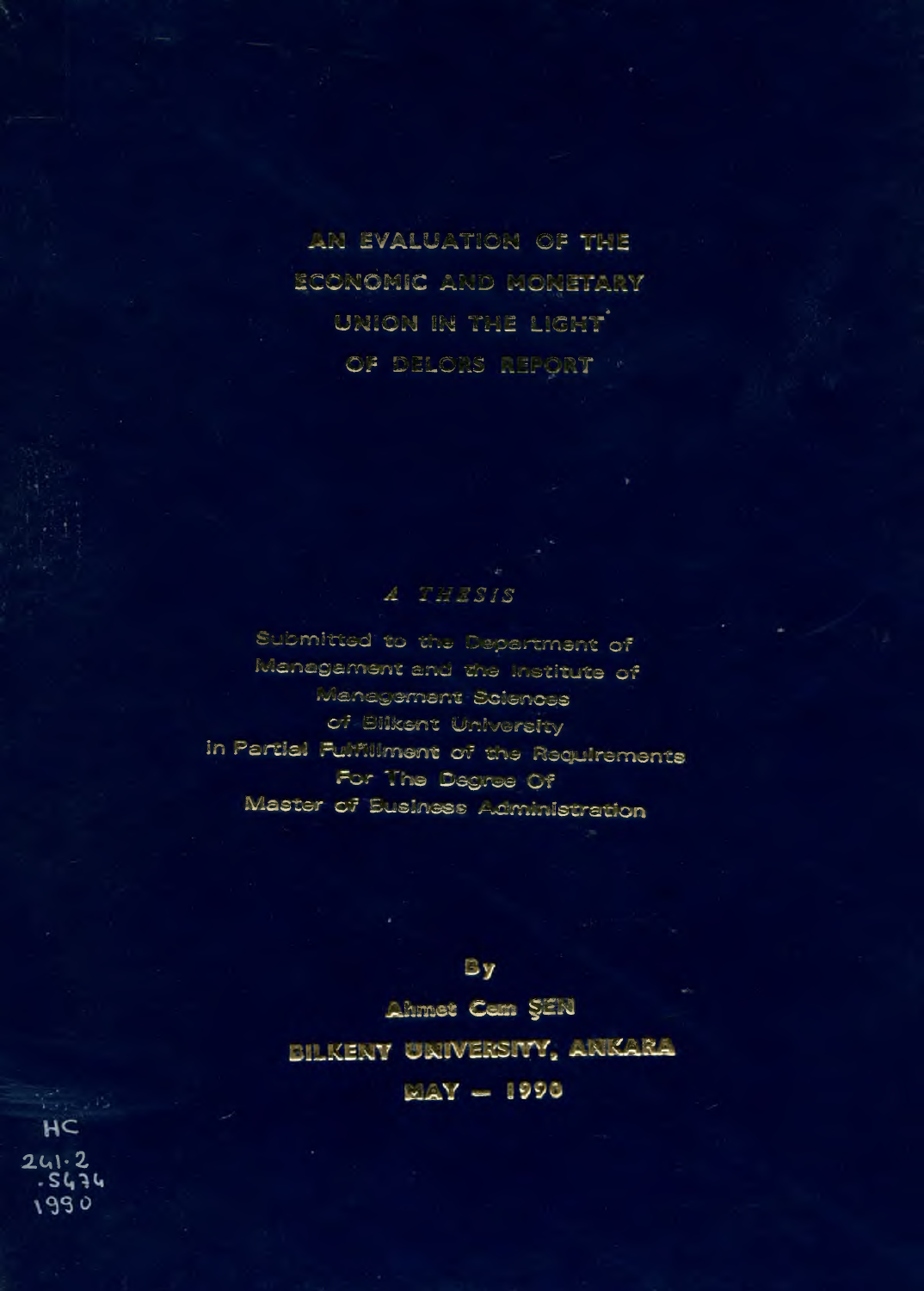**AN EVALUATION OF THE EUROPEAN ECONOMIC AND MONETARY UNION**

**IN THE LIGHT OF DELORS REPORT**

**AHMET CEM SEN**

 $\bullet$ 

**MBA**

**Bilkent University - Ankara**

**May , 1990**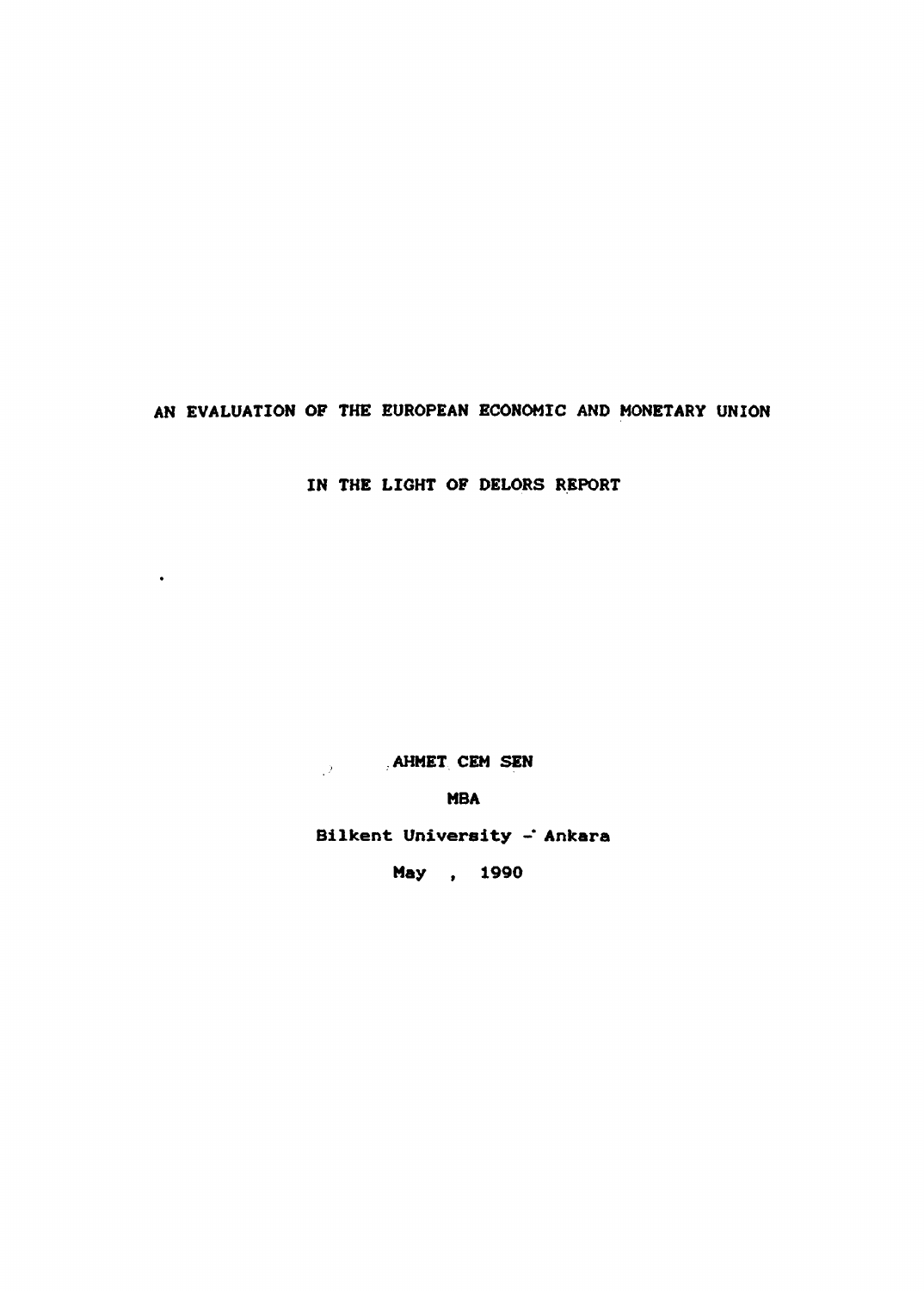# **AN EVALUATION OF THE EUROPEAN ECONOMIC AND MONETARY UNION IN THE LIGHT OF DELORS REPORT**

**A THESIS SUBMITTED TO THE DEPARTMENT OF MANAGEMENT AND GRADUATE SCHOOL OF BUSINESS ADMINISTRATION OF BILKENT UNIVERSITY IN PARTIAL FULFILLMENT OF THE REQUIREMENTS FOR THE DEGREE OF MASTER OF BUSINESS ADMINISTRATION**

**By** 

**AHMET CEM SEN**

**BILKENT UNIVERSITY . ANKARA**

**MAY 1990**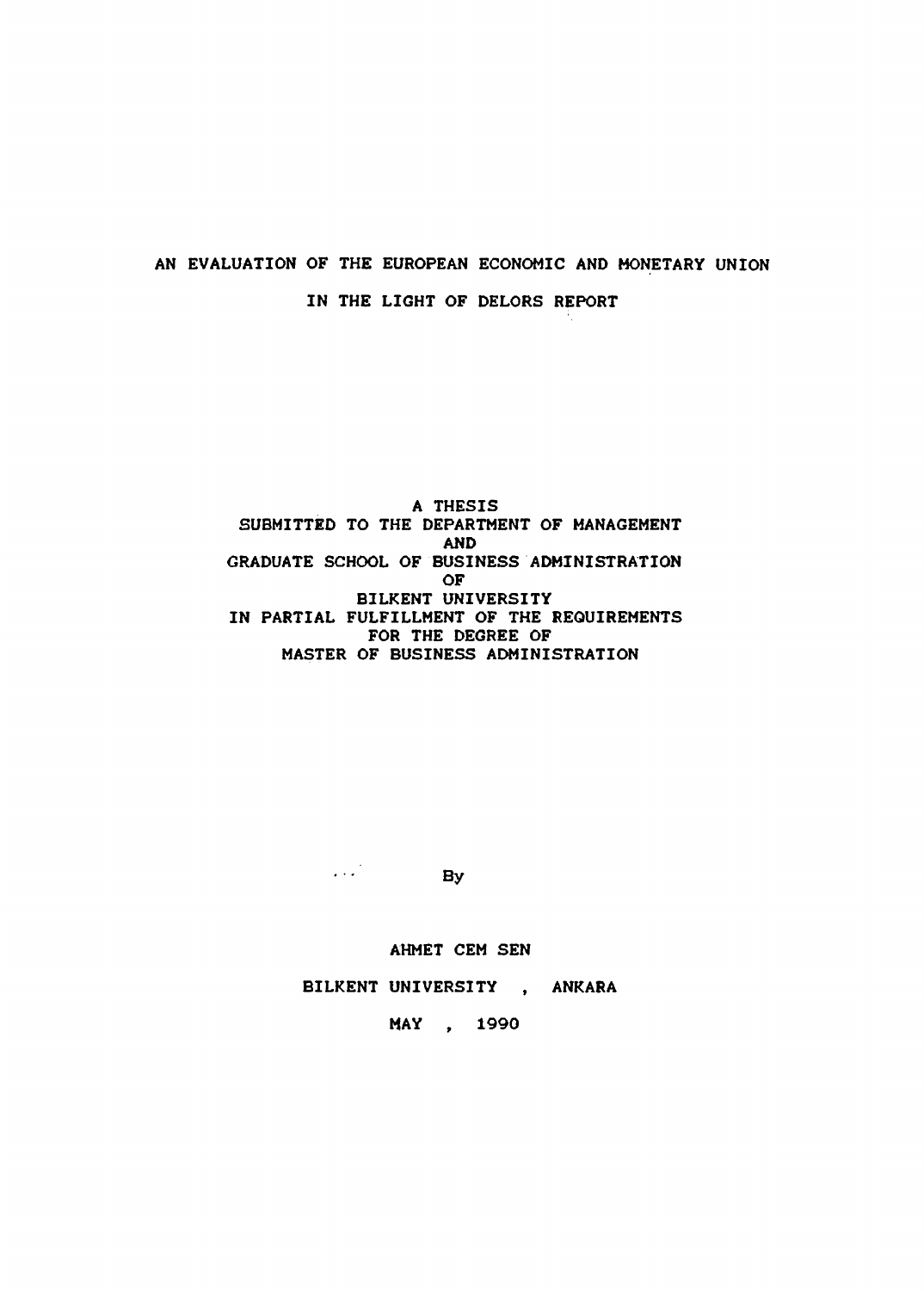Thesis **4C<br>241.2<br>- Su74<br>- SPP1 !¿9íi9--**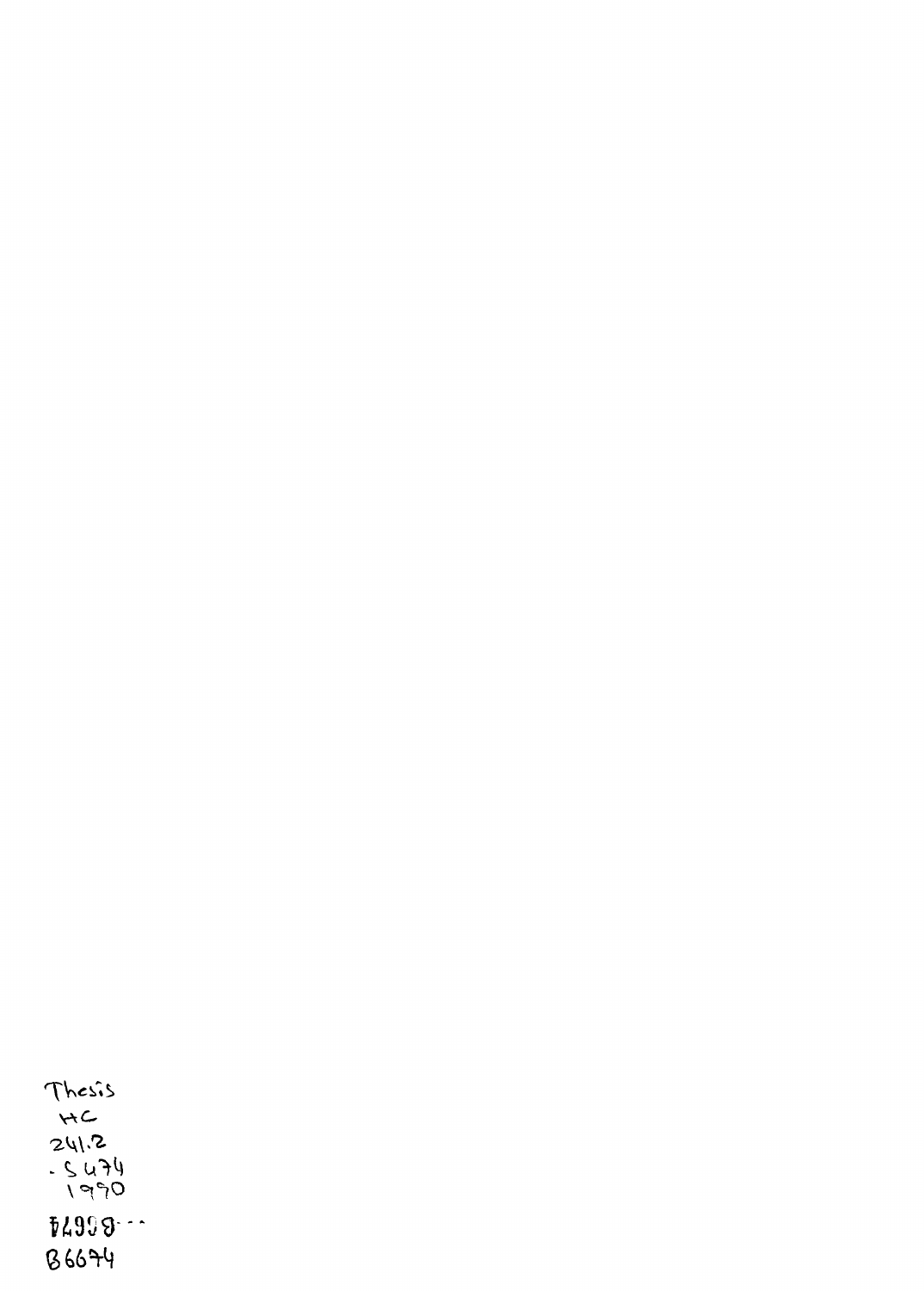**I certify that I have read this thesis and in ny opinion it is fully adequate, in scope and in quality, as a thesis for the degree of Master Business Administration.**

li leti $\mathcal{U}$ 

**Assit. Prof. Gokhan gAPOGLU**

**I certify that I have read this thesis and in my opinion it is fully adequate, in scope and in quality, as a thesis for the degree of Master Business Administration.**

Hostun

**Assit. Prof. Fatma TAŞKIN**

**I certify that I have read this thesis and in my opinion it is fully adequate, in scope and in quality, as a thesis for the degree of Master Business Administration.**

**Assit. Prof. Erol ÇAKMAK**

E. Calmal

**Approved for the Graduate School of Business Administration**

Vi Wdy Joganne

**Prof. Dr. Subidey TOGAN**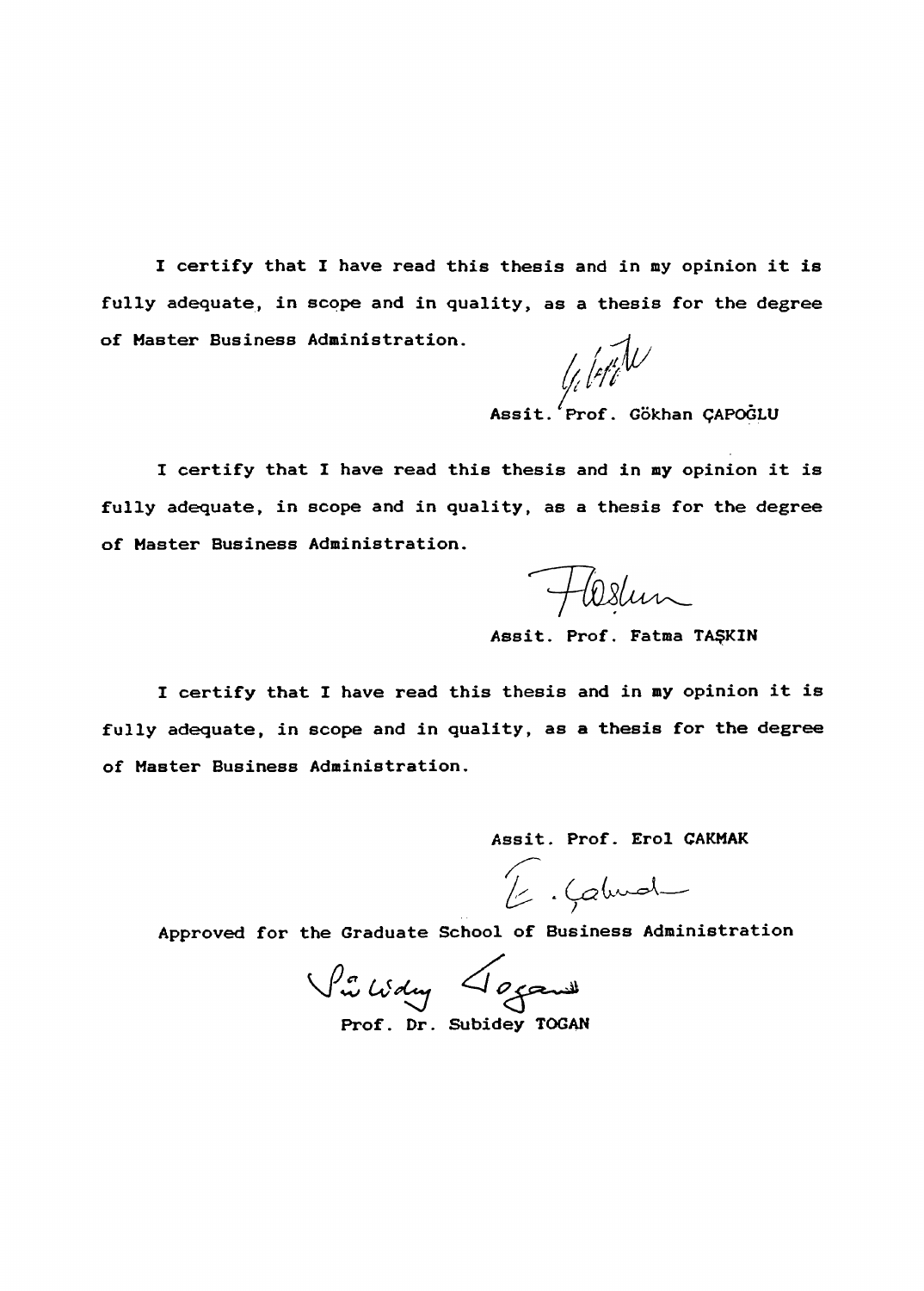# **ABSTRACT**

**AN EVALUATION OF THE EUROPEAN ECONOMIC AND MONETARY UNION IN THE LIGHT OF DELORS REPORT**

> **By AHMET CEM SEN MBA Thesis Bilkent University - Ankara**

> > **May , 1990**

**Supervisor : Prof. Gökhan ÇAPOGLU**

**This research analyzes the European Econosic and Monetary Union in the light of Delors Report and it consists of two main parts.**

**The first part of the thesis summarizes the Delors Report . In the first section ,in Part I, the past and present developments in the economic and monetary integration of the European Community is briefly discussed in chronological order. In the second section the principle features of both an economic and monetary union is studied separetely and finally the points of the Delors three stage plan is given in the third section.**

**In Part II, an evaluation of European Economic and Monetary Union is given in the light of Delors Stages and it is concluded that it is inappropriate to schedule the later phases of European Economic and Monetary Union prior to gaining experience from implementation of the previous phases.**

**iV**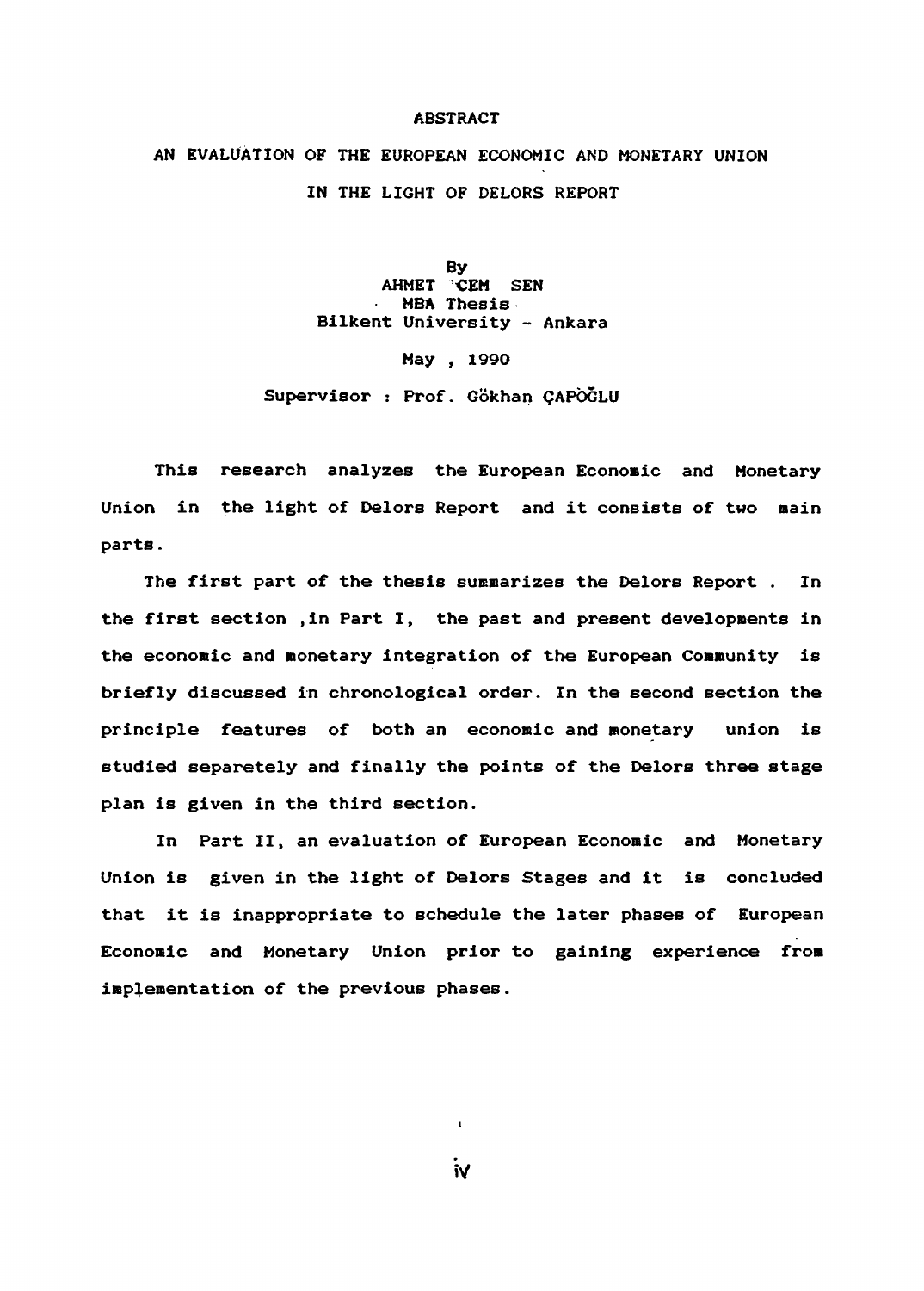# **ÖZET**

**AVRUPA e k o n o m i k VE PARASAL b İr l İg İn İN DELORS RAPORU IŞIĞINDA DEĞERLENDİRİLMESİ**

> **Hazırlayan , AHMET CEM SEN İşletme Yüksek Lisans Tezi Biİkent Üniversitesi - Ankara**

> > **Mayıs , 1990**

**Tez Yöneticisi : Dr. Gökhan ÇAPOĞLU**

**Bu araştırma Avrupa Ekonomik ve Parasal Birliğini Delors RapHsru işigi altında incelemektedir ve iki ana bolümden oluşmaktadır.**

Tezin birinci bölümü Delors Raporunu özetlemektedir . Bölüm **I'in birinci kısmında Avrupa ekonomik ve parasal entegrasyonunun geçmişteki ve günümüzdeki gelişmeleri kronolojik bir sıra içersinde I kısaca tartışılmıştır. ikinci kısimda ekonomik ve parasal birliklerin temel özellikleri üzerinde ayrı ayrı çalişilmls ve son olarak uçuncû kısımda Delors Komitesinin uç aşamalı plani verilmiştir.**

**Bolum Il'de Delors\*un planının ışığı altında Avrupa Ekonomik ve Parasal Birliğinin bir değerlendirilmesi verilmiş ve Önceki evrelerin uygulanması sırasındaki tecrübeleri kazanmadan ilerideki evrelerin programlanmasının uygun olmayacağı sonucuna varılmiştır.**

v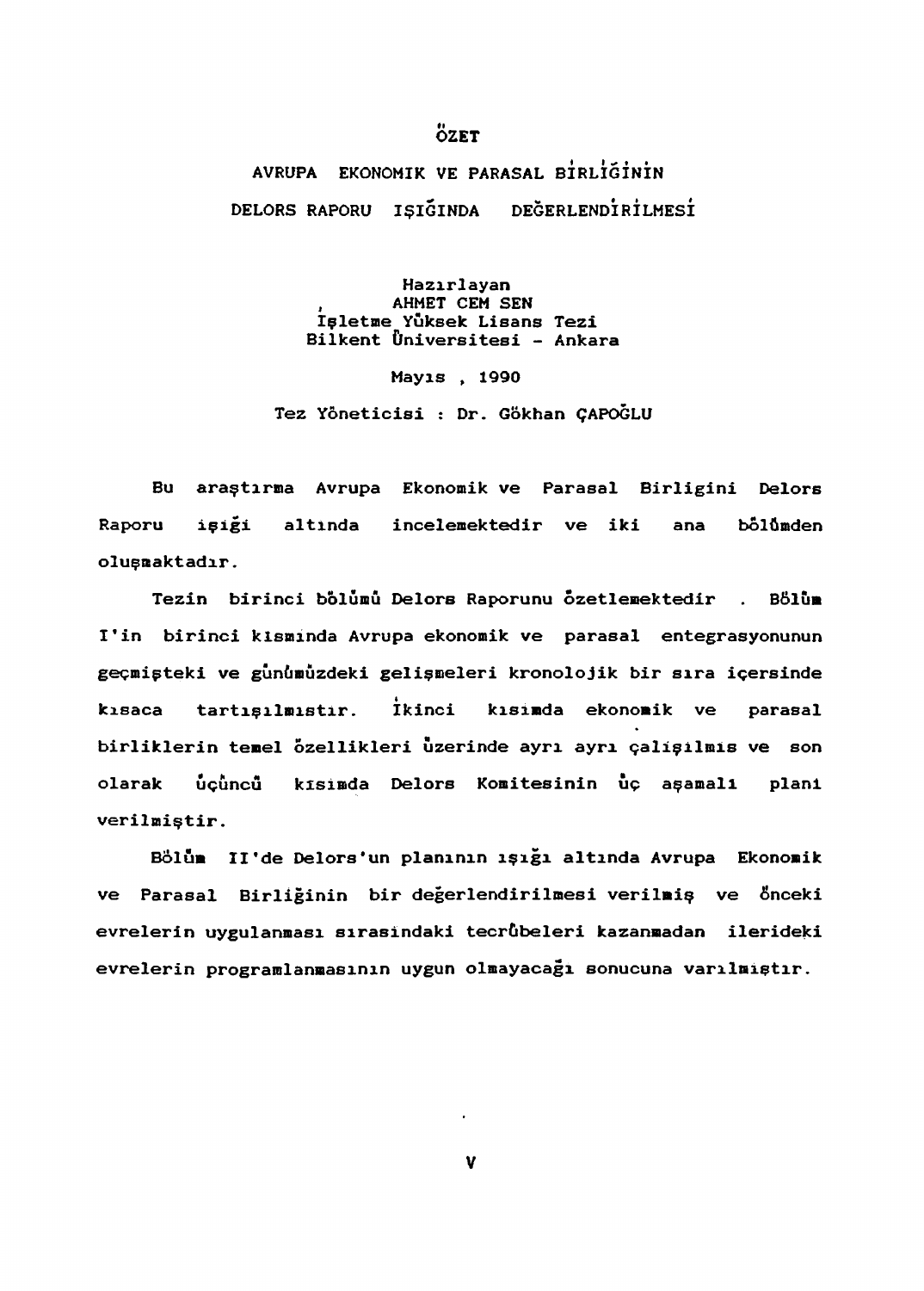# **TABLE OF CONTENTS**

| PART I |                                                        |
|--------|--------------------------------------------------------|
| I.1    | Past And Present Developments In Economic And Monetary |
|        | Integration In The European Community3                 |
| 1.1.1  | The Objective Of Economic and Monetary Union3          |
| I.1.2  | The European Monetary System and The ECU4              |
| 1.1.3  | The Single European Act and The Internal Market        |
|        |                                                        |
| I.2    | The Final Stage Of Economic And Monetary Union8        |
| 1.2.1  | General Considerations8                                |
| 1.2.2  | The Principal Features of Monetary Union9              |
| 1.2.3  | The Principal Features Of Economic Union11             |
| 1.2.4  | Institutional Arrangements14                           |
|        | I.3 Steps Towards Economic And Monetary Union16        |
| 1.3.1  | Principles Governing A Step-By-Step Approach16         |
| 1.3.2  | The Stages Proposed In DELORS Report18                 |
| 1.3.3  |                                                        |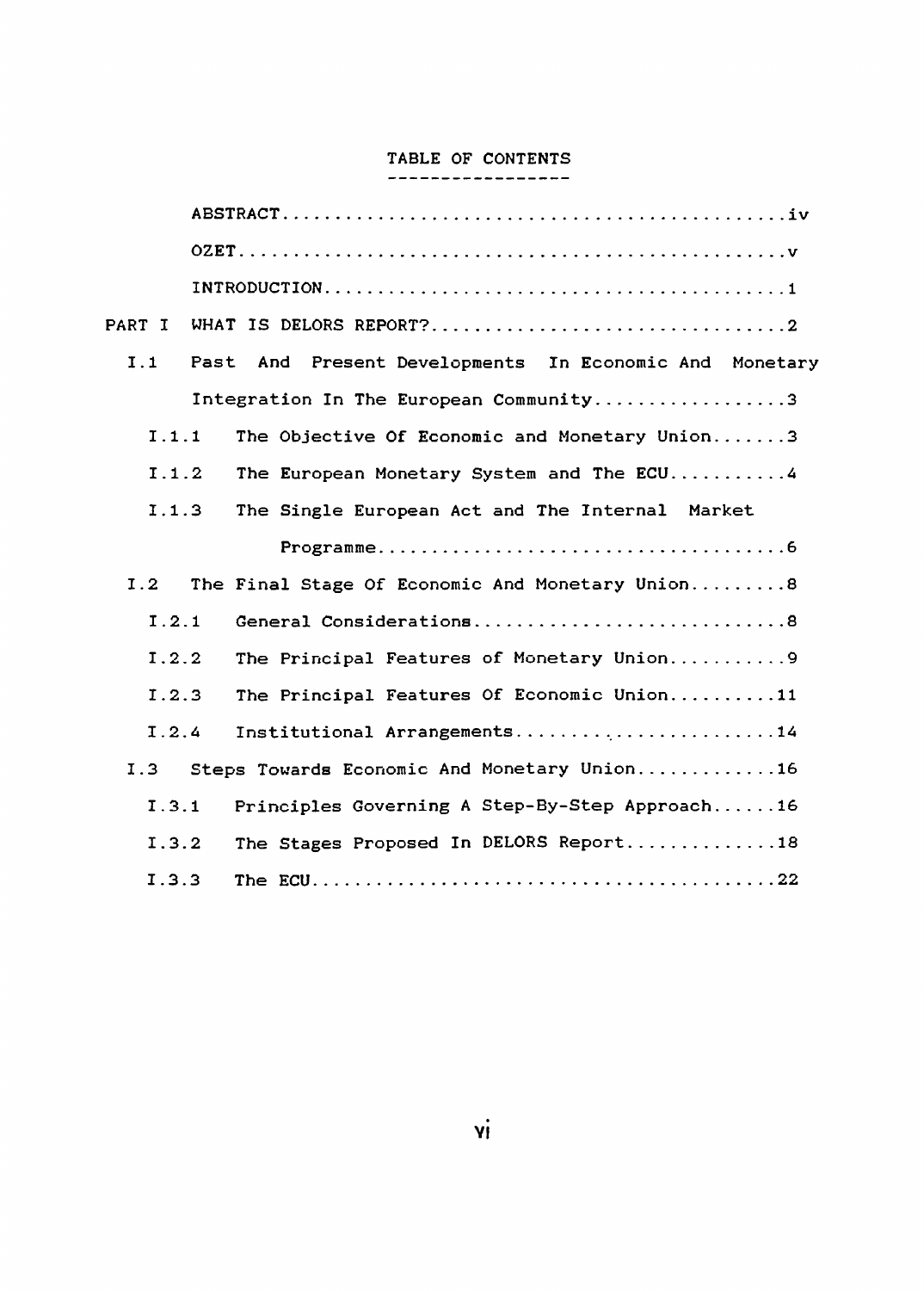| PART II AN OVERVIEW OF EUROPEAN ECONOMIC AND MONETARY UNION IN<br><b>THE</b> |
|------------------------------------------------------------------------------|
| LIGHT OF DELORS' STAGES24                                                    |
| II.1                                                                         |
| Implication & Results Of Free Movement Of Goods And<br>11.1.1                |
|                                                                              |
| II.1.1.a<br>Monopoly, Competition and Mergers26                              |
| II.1.1.b                                                                     |
| Implication & Results Of Free Capital Movement29<br>II.1.2                   |
| The European Central Bank31<br>II.2                                          |
| The Key Role Of Price Stability33<br>11.2.1                                  |
| II.3                                                                         |
| The ECU: As A Common Currency35<br>II.3.1                                    |
| The ECU : Its Private Use37<br>II.3.2                                        |
| The ECU: As A Parallel Currency39<br>II.3.3                                  |
| II.4                                                                         |
| Budget Policy: No Inflation Deficit Financing43<br>II.5                      |
| II.6                                                                         |
| Regional Policy and Capital Market45<br>II.7                                 |
| Monetarist and Economists - Parallelism45<br>II.B                            |
| II.9 EMU : With Some Or All Member States Participated46                     |
| II.10 Preparatory Period : No Three-Stage System47                           |
|                                                                              |
|                                                                              |
|                                                                              |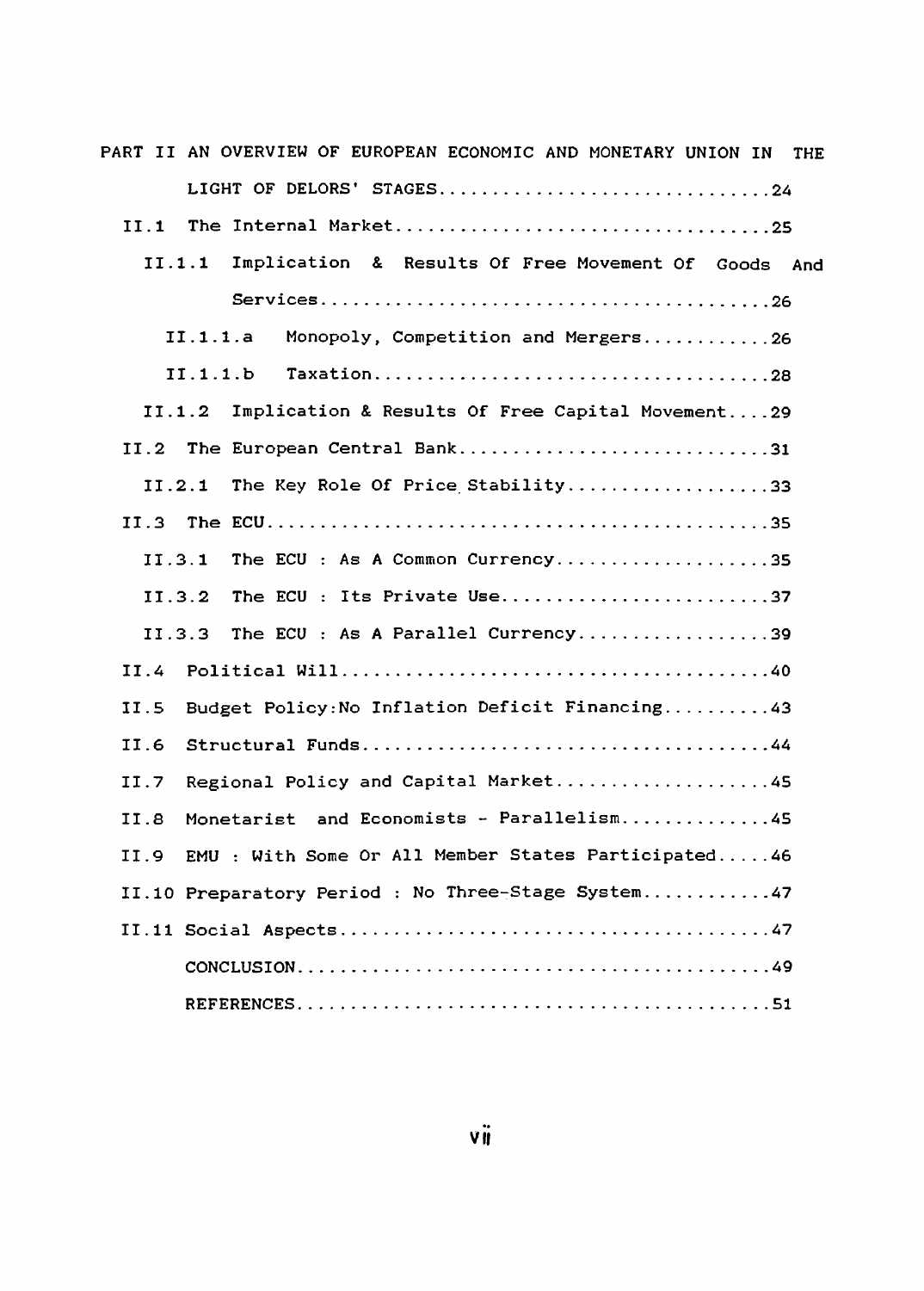### **INTRODUCTION**

**Economic and monetary union in Europe would imply complete freedom of movement for persons, goods, services and capital, as well as irrevocally fixed exchange rates between national currencies , and finally a single currency. This, in turn, would imply a common monetary policy and require a high degree of compatibility of economic policies and consistency in a number of other policy areas, particularly in the fiscal field. These policies would trigger price stability, compatibility in growth rates, converging standarts of living, high employment and external equilibrium. Economic and monetary union would represent the final result of the process of progressive economic integration in Europe.**

**Since many powers are to be transfered by the EC countries to the Community institutions (European Parliament, European Council) under the DELORS Reports proposals, its acceptance may constitute a cornerstone for the member countries.**

**The Report proposes a step-by-step approach which converts the European Community in three successive stages into a unique economic and monetary union. This union will based on a common monetary policy and a single currency under the supervision of a European Central Banking System (ESCB) and maximum compatibility between the national economic policies.**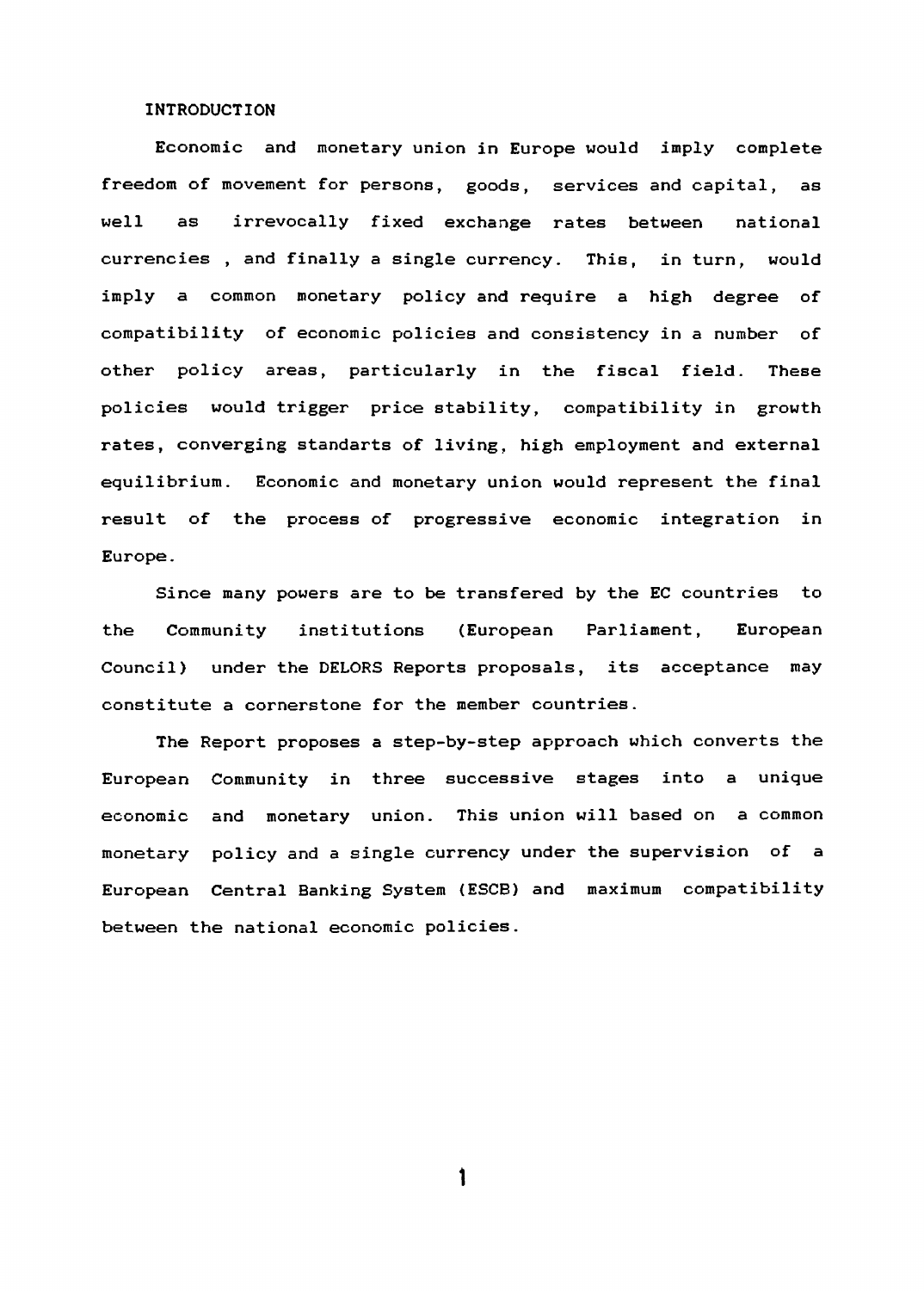# **PART** - I

**UHAT IS DELORS REPORT ?**

 $\sim$   $\sim$ 

 $\mathcal{L}(\mathcal{L})$  and  $\mathcal{L}(\mathcal{L})$  . The set of  $\mathcal{L}(\mathcal{L})$ 

 $\mathcal{L}(\mathcal{L})$  and  $\mathcal{L}(\mathcal{L})$  . The same  $\mathcal{L}(\mathcal{L})$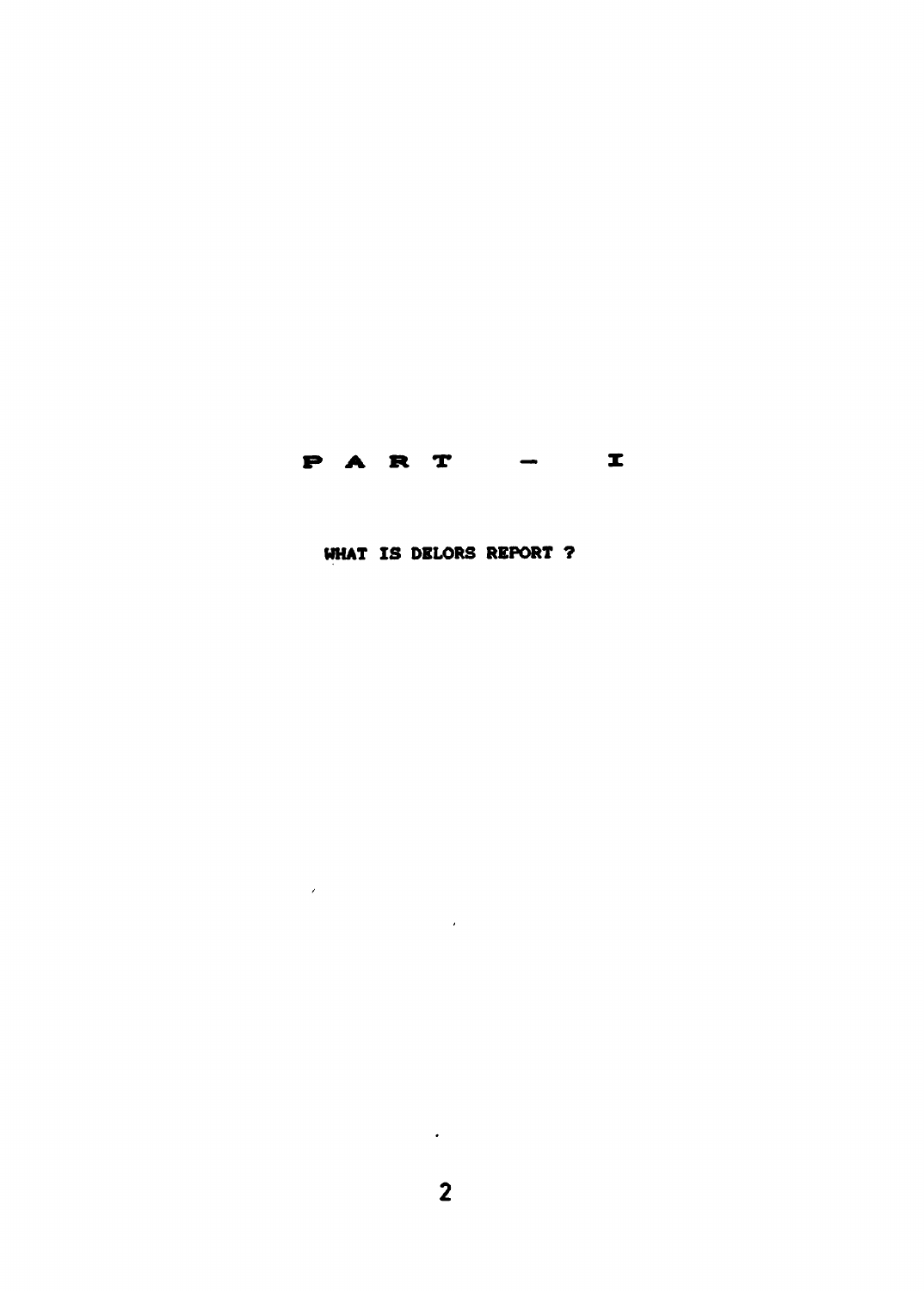# **1 .1 PAST AND PRESENT DEVELOPMENTS IN ECONOMIC AND MONETARY INTEGRATION IN THE EUROPEAN COMMUNITY \***

**In this section, the past and present developments in the** economic and the monetary integration of the European Community (EC) **is briefly discussed in choronological order in the light of DELORS Report.**

# **1.1.1 The Objective Of Economic and Monetary Union**

**In the late 1960's the Bretton Woods system was showing signs of decline. In the Hague meeting in 1969, the Heads of State and Government agreed on an idea of creation of an economic and monetary union within the European Community. Then, in 1970 the Werner Report presented a plan for the attainment of economic and monetary union. After the Werner Report in March 1971, the member states expressed "their political will to establish an economic and monetary union" which was expected to lead a better economic performance in the union by alleviating the speculative movements, increasing the intra-community trade, allocating the capital production factors optimally and making possible the use of mutual assistance between the participants.**

**Several important moves followed: In 1972 the "snake" was created; in 1973 the European Monetary Co-operation Fund (EMCF) was set up; and in 1974 the Council Decision on the attainment of a high degree of convergence in the Community and the Directive on stability, growth and full employment were adopted. But, by the**

 $\overline{\mathbf{3}}$ 

**<sup>(\*)</sup> Sections I,II,III heavily depend on DELORS Report**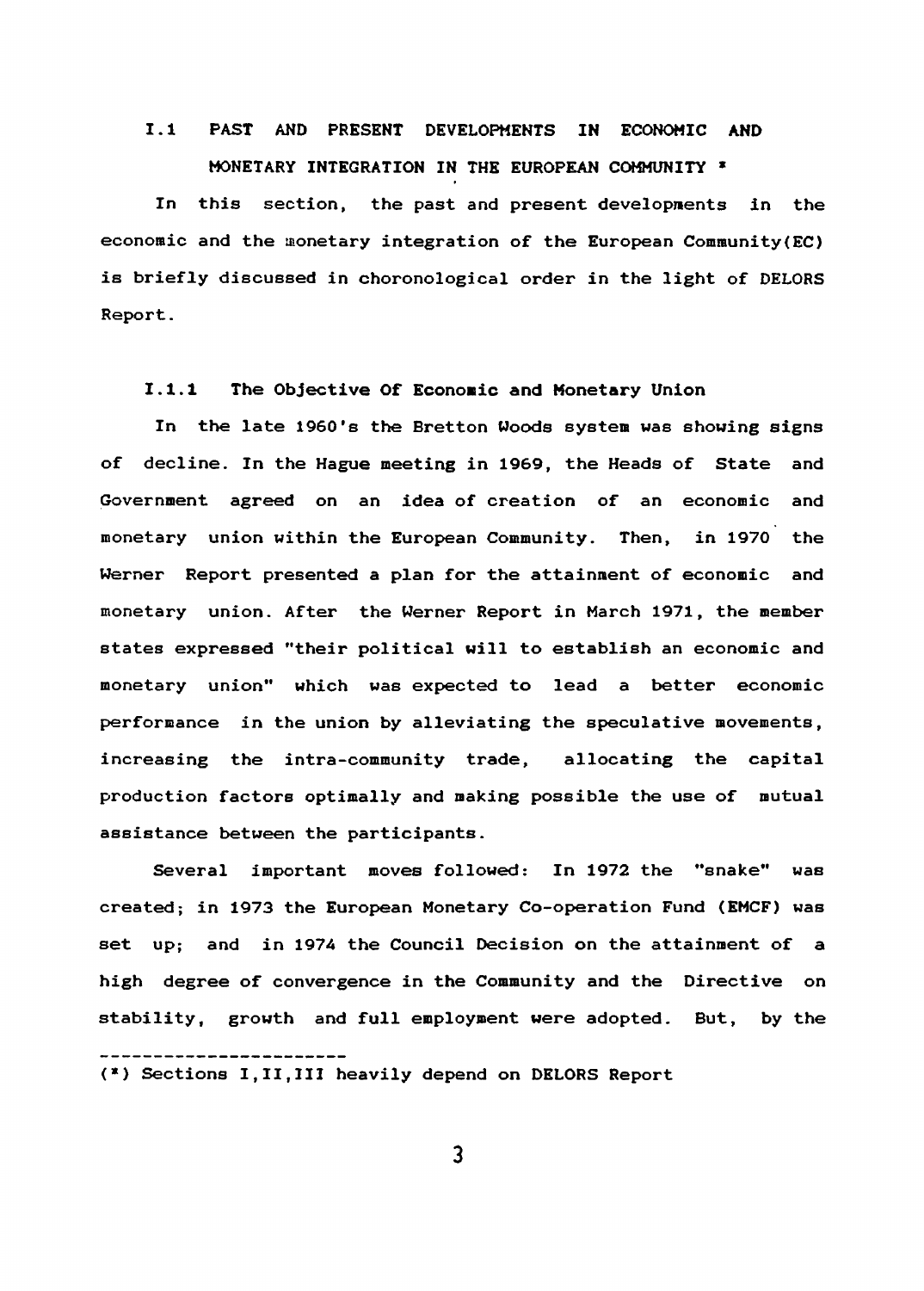**mid-1970s due to the diverging policy responses to the economic shocks of that period, the process of integration had lost its speed.**

**In 1979 the process of monetary integration was relaunched with the creation of the European Monetary System (EMS) and European Currency Unit (ECU).**

# **1.1.2 The European Monetary System and the ECU**

**The European Monetary System was introduced in 1979 following the discussions between the governments of the member states of the EEC. The EMS aims (1) forming a monetary union; (2) ensuring** fluctuations among the member currencies to a narrow margin; (3) **ensuring the regional interconvertibilty among the currencies; (4) making the use of a common currency unit among the member countries. But its\* immediate aim was to create a zone of exchange rate stability,so member states agreed to intervene in the foreign exchange markets to limit the extent to which their currencies fluctuated against those of other member states. Consequently the exchange rate mechanism have succeeded in creating a zone of increasing monetary stability.**

**The exchange rate constraints has greatly helped those participating countries with relatively high rates of inflation for converging to low interest rates and attaining a high degree of exchange rate stability as can be observed from figure 1.**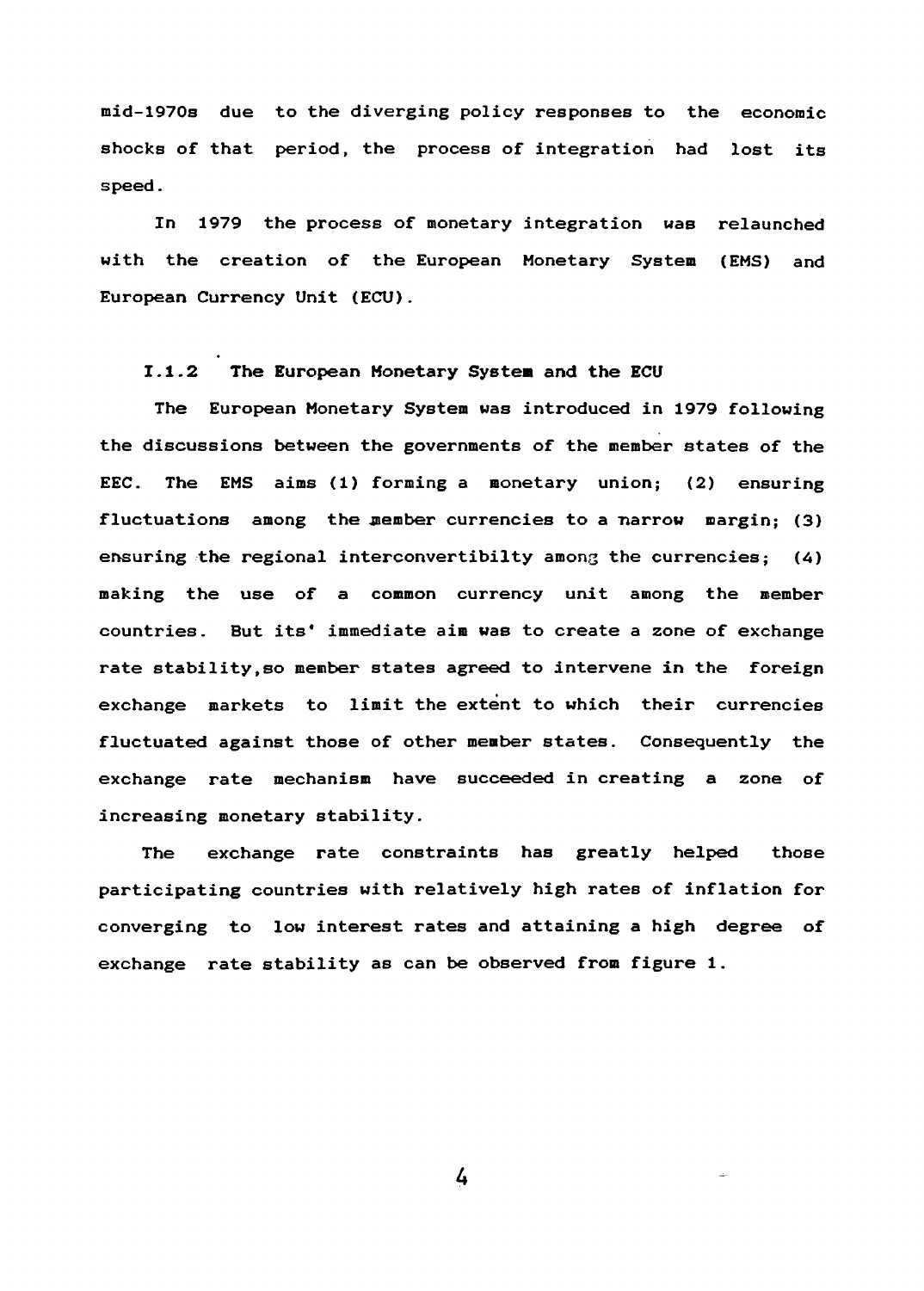

**Irland**  $\rightarrow$  Italy **Holland Elvis**

**Sourcii : CcTirTi BQ. cn**

**This in turn. has helped moderate cost increases in many countries and has lead to an improvement in overall economic performance.**

**At the sane time the EMS has not fulfilled its full potential. Firstly, a number of community countries have not yet joined the exchange rate mechanism and one country participates with wider fluctuation margins. Secondly, the lack of sufficient convergence of fiscal policies leads to a large and permanent budget deficits in certain countries has remained a source of tensions. Thirdly, the establishment of the European Monetary Fund, as foreseen by the Resolution of the European Council adopted in 1978, have not been accomplished (6).**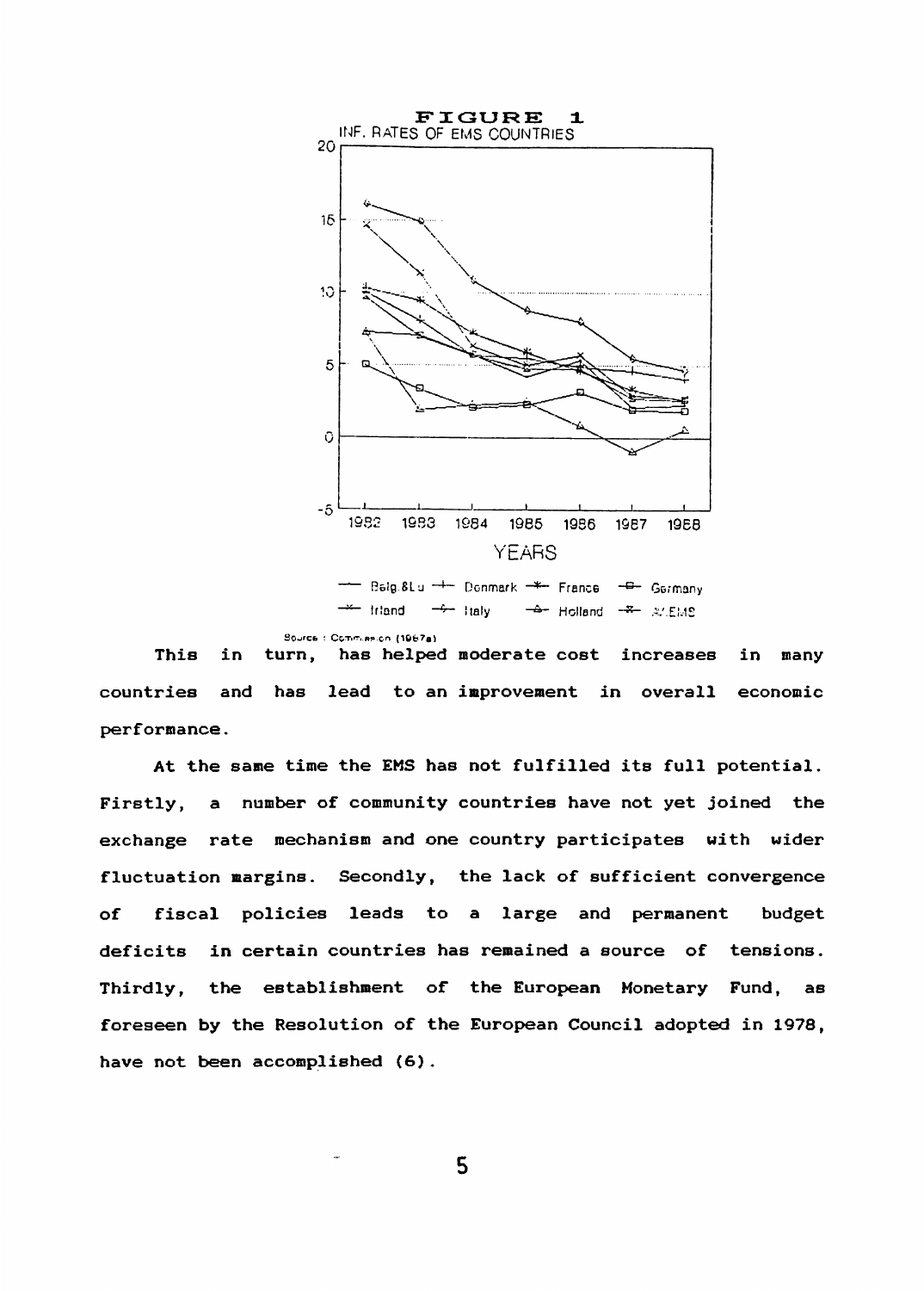**The ECU is defined as a basket type currency consisting of a certain combination of the currencies of ten EEC countries. In** launching the EMS, the European Council declared in 1978 that "a **European Currency Unit (ECU) will be at the center of the EMS". ECU is used both as the numeraire of the exchange rate mechanism and dominate operations in intervention and credit mechanism, but it also serves as a reserve asset and a means of settlement for EMS central banks. The ECU has gained considerable popularity in the market place. Its use as a denominator for financial transactions has spread significantly. In international bond market the ECU has achieved the position of the third most used currency in the Euromarkets, coming a head of currencies such as pound sterling and the guilder. There were 127 ECU issues in the Eurobond market worth of \$ 7 billion and accounting for over 6 percent of the market share (16).**

**ECU-denominated deposits by the non-bank sector have stagnated since 1985, suggesting that the ECU's appeal as a near money substitute and store of liquidity is modest. In addition, in the non-financial sphere the use of the ECU for the invoicing and settlement of commercial transactions has remained limited, covering at only 1^ of the Community countries' external trade.**

# **1.1.3 The Single European Act and Internal Market Programme**

**The EMS has been successful in promoting the internal and external monetary stability. So this has contributed in a further progress in recent years such as, in 1985 the internal market programme was adopted and the Single European Act is signed. In**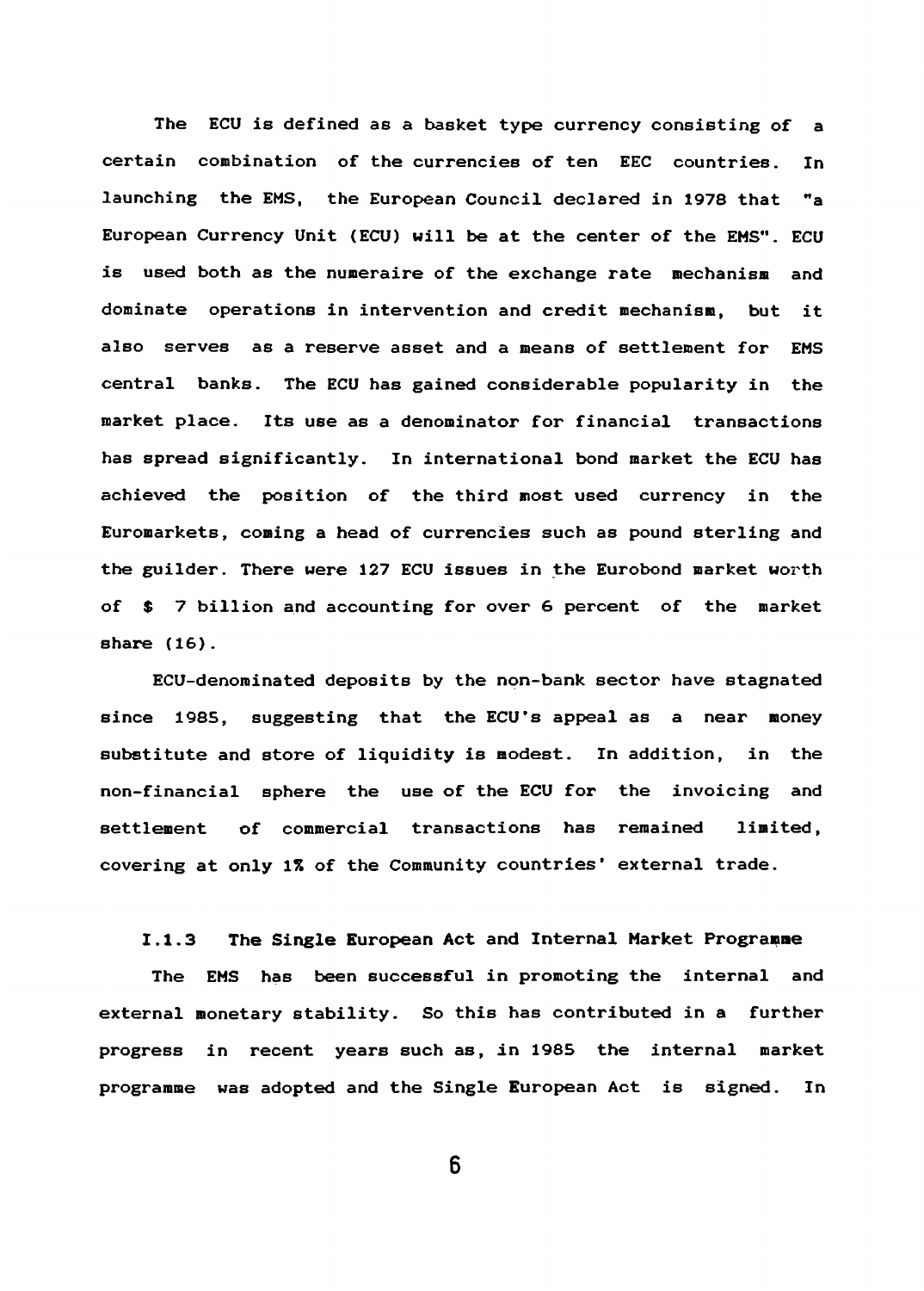January 1985 the Commision proposed a market without internal **frontiers by the end of 1992. The detailed measures for the removal of physical, technical and fiscal barriers were set out in a White Paper. This paper studied the methods for creating a unified economic area in which persons, goods, services and capital would be able to move freely. This objective was embodied in the Single European Act in December 1985.**

**The Single European Act introduced four important changes in the Community's strategy for improving the integration process. Firstly, it greatly simplified the requirements of harmonising national law by adoption of mutual recognition of national norms and requlations. Secondly, it established a faster and more efficient decision-making process by extending the scope of qualified majority voting. Thirdly, it gave the European Parliament a greater role in the legislative process. Fourtly, it approved the need to strengthen the Community's economic and social cohesion, to reinforce the Community's scientific and technological base, to harmonise working conditions with respect to health and safety standarts and to iniciate action to protect the enviroment. {Point 8) (\*)**

**Considerable progress has been made in implementing the internal market programme over the last years. Eight member countries have decided that they will fully liberalize capital movements by 1st July 1990 and that the other member countries will follow them after a period of transition.**

------------------**(·) Direct Quotation from Delors Report page:8**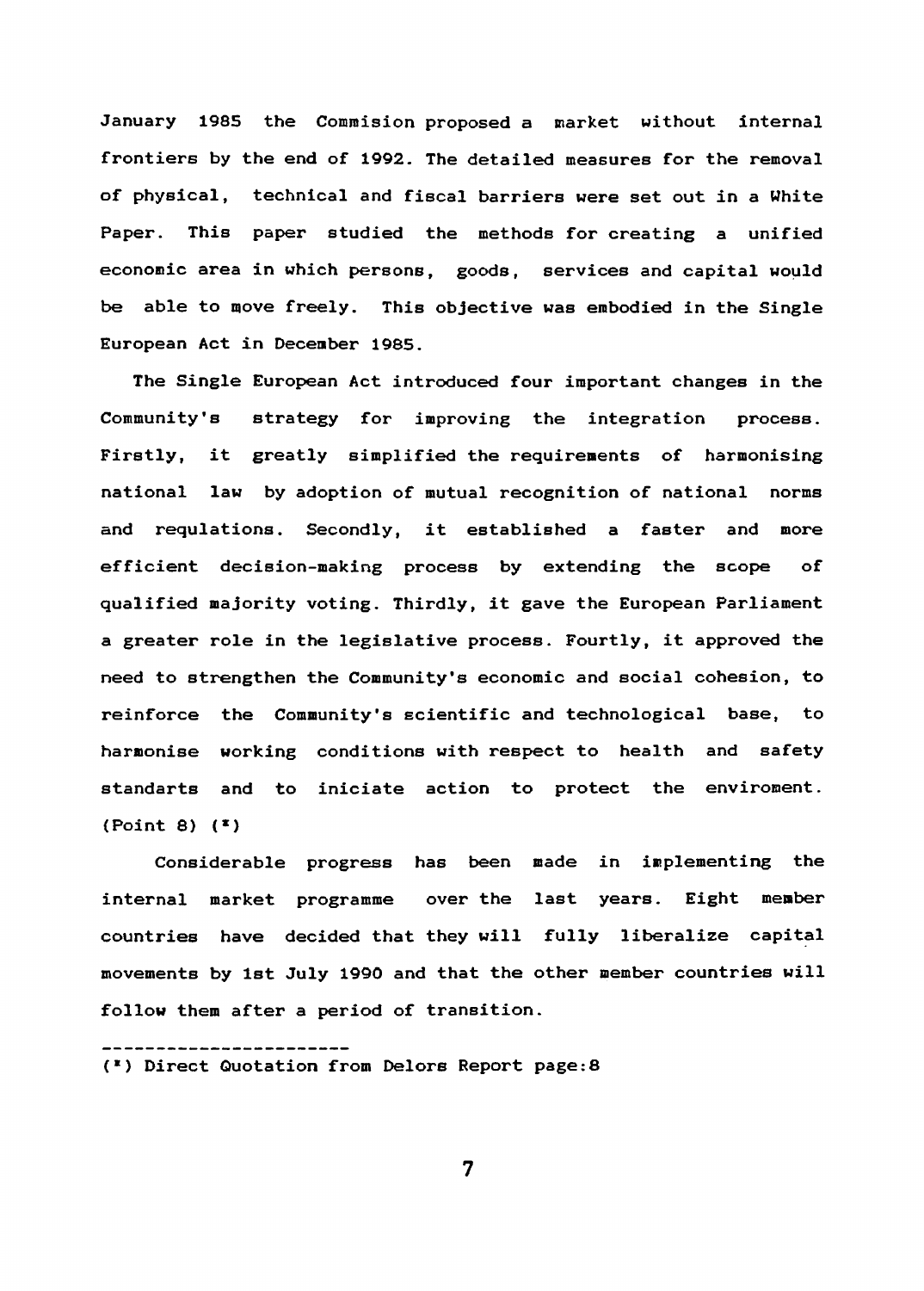**There is indeed a broad support of consumers and producers to the Single European Act, so these people make their economic decisions according to the prospects of 1992. As a result , the anticipation of a market without internal frontiers has generated a new dynamism and has contributed to the recent acceleration of economic growth in the Community.**

# **1.2 THE FINAL STAGE OF ECONOMIC AND MONETARY UNION**

**The second part of the DELORS Report studies the principal features of both an economic and monetary union separately, and the institutional arrangements are also discussed for the healthy functioning of the union. But before these discussions , some general considerations about the final stage of economic and monetary union will be given.**

# **1.2.1 General Considerations**

**The Community would continue to consist of individual nations with different economic, social, cultural and political characteristics even after attaining economic and monetary union. So the existance and preservation of this ''plurality" would require a degree of autonomy in economic decision-making. For this reason in point 17 it is indicated that it would not be possible simply to follow the example of existing federal states; but it would necessary to develop an innovative and unique approach.**

**In the economic field a wide range of decisions would remain to national and regional autorities. However, given their potential impact on the overall domestic and external economic situation of**

**B**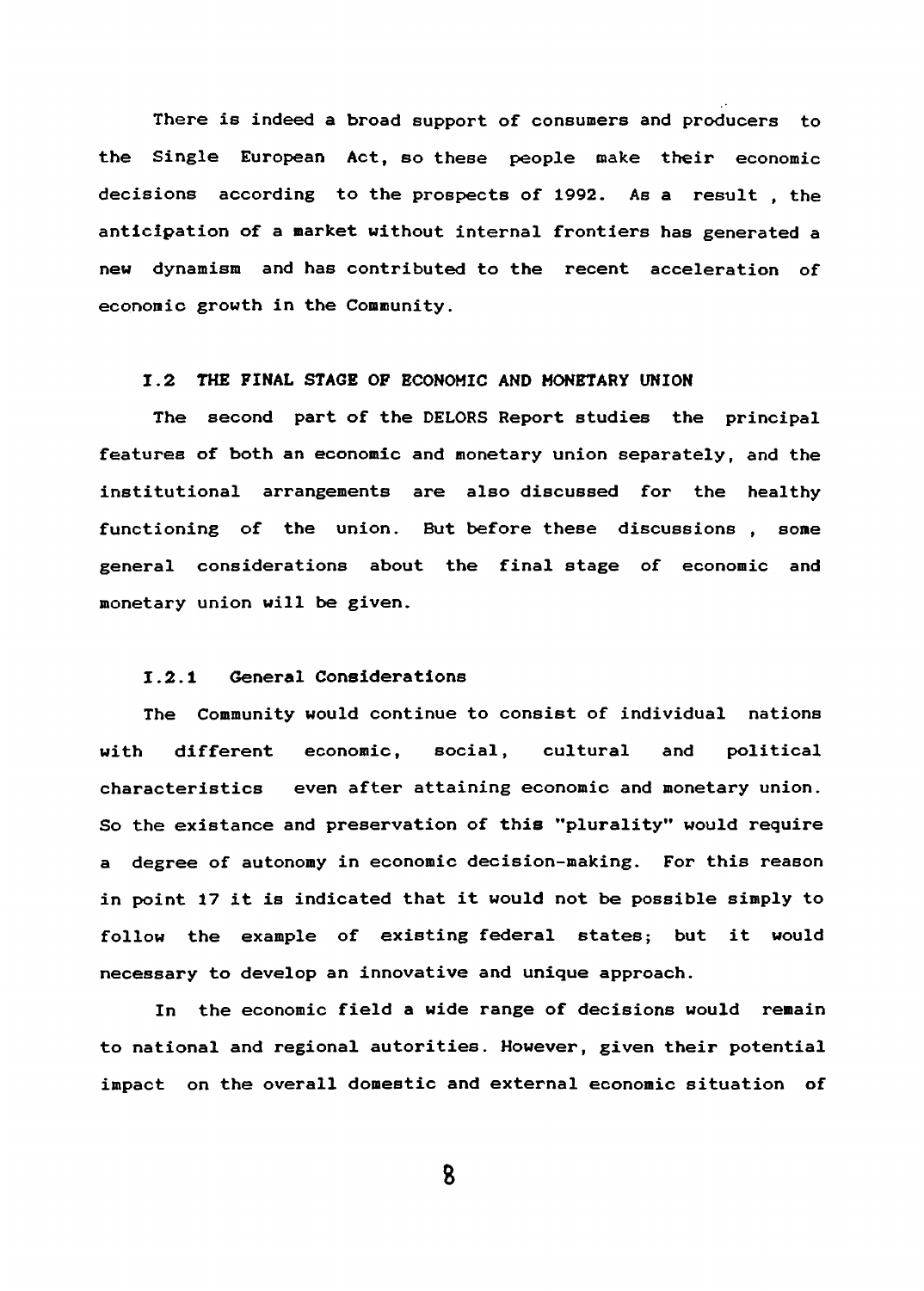**the Community and their Implications for the conduct of a common monetary policy, such decisions would have to be placed within an agreed macro-economic framework and be subject to binding procedures and rules. This would permit the determination of an overall policy for the Community as a whole and place binding** constrain 3 on the size and the financing of budget deficits.

**Point 21 in the DELORS Report states that economic union and monetary union would have to be implemented in parallel because** they form two integral parts of a single whole. The description **begins with monetary union because the principal features of an economic union depend significantly on the agreed monetary arrangements and constraints.**

 $\sim$   $\sim$ 

# **1.2.2 ■ The Fhrincipal Features Of Monetary Union**

**A monetary union constitutes a currency area in which policies are managed jointly with a view to attaining common macro-economic objectives. According to the Werner Report there ere three necessary conditions for a monetary union : (i) the assurance of total and irreversible convertibility of currencies; (ii) the complete liberalisation of capital transactions and full integration of banking and other financial markets; (iii) the elimination of margins of fluctuation and the irrevocable locking of exchange rate parities.**

**The first requirement have already been met and the second cne will be met with the completion of the internal market programme. The third and the most important condition for a monetary union would be fulfilled only when the decisive step will be taken to lock exchange rates irrevocably. As a result of this step', national**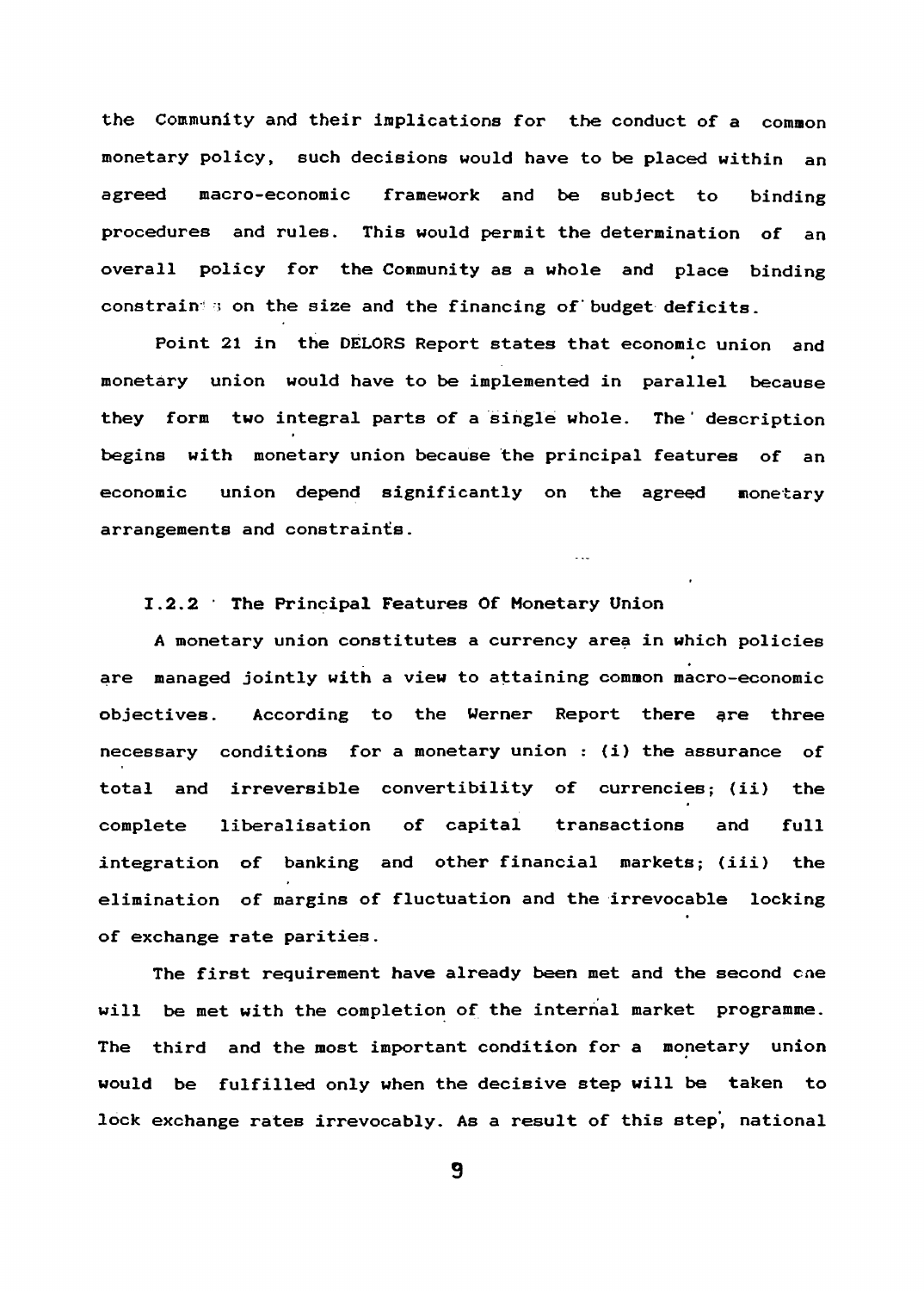**currencies would become increasingly close substitutes and their interest rates would tend to converge.**

**The fullfilment of the above mentioned three conditions would not be the end of the process of a monetary unification in the Community. They are only requirements for a single currency area. The adoption of a single currency might be seen as a natural and desirable further development of the monetary union. A single currency would clearly demonstrate the irreversibility of the move to monetary union. It will facilitate the monetary management of the Community and avoid the transaction costs of converting currencies. The replacement of national currencies by a single currency should therefore take place as soon as posible after the locking of parities (6).**

**Once permanently fixed exchange rates are adopted, there would be a need for a common monetary policy, which would be carried out through new operating procedures. The co-ordination of many national monetary policies would not be sufficient. The responsibility for the single monetary policy would have to be given to a new centralized institution. In the new institution collective decisions would be taken on the supply of money and credit as well as on other instruments of monetary policy, including interest rates. This shift from national monetary policies to a single monetary policy ,as a principal institutional change , is an inescapable consequence of monetary union.**

**The decision to fix exchange rates permanently, the full liberalisation of capital movements , and financial market integration will create a situation in which the co-ordination of**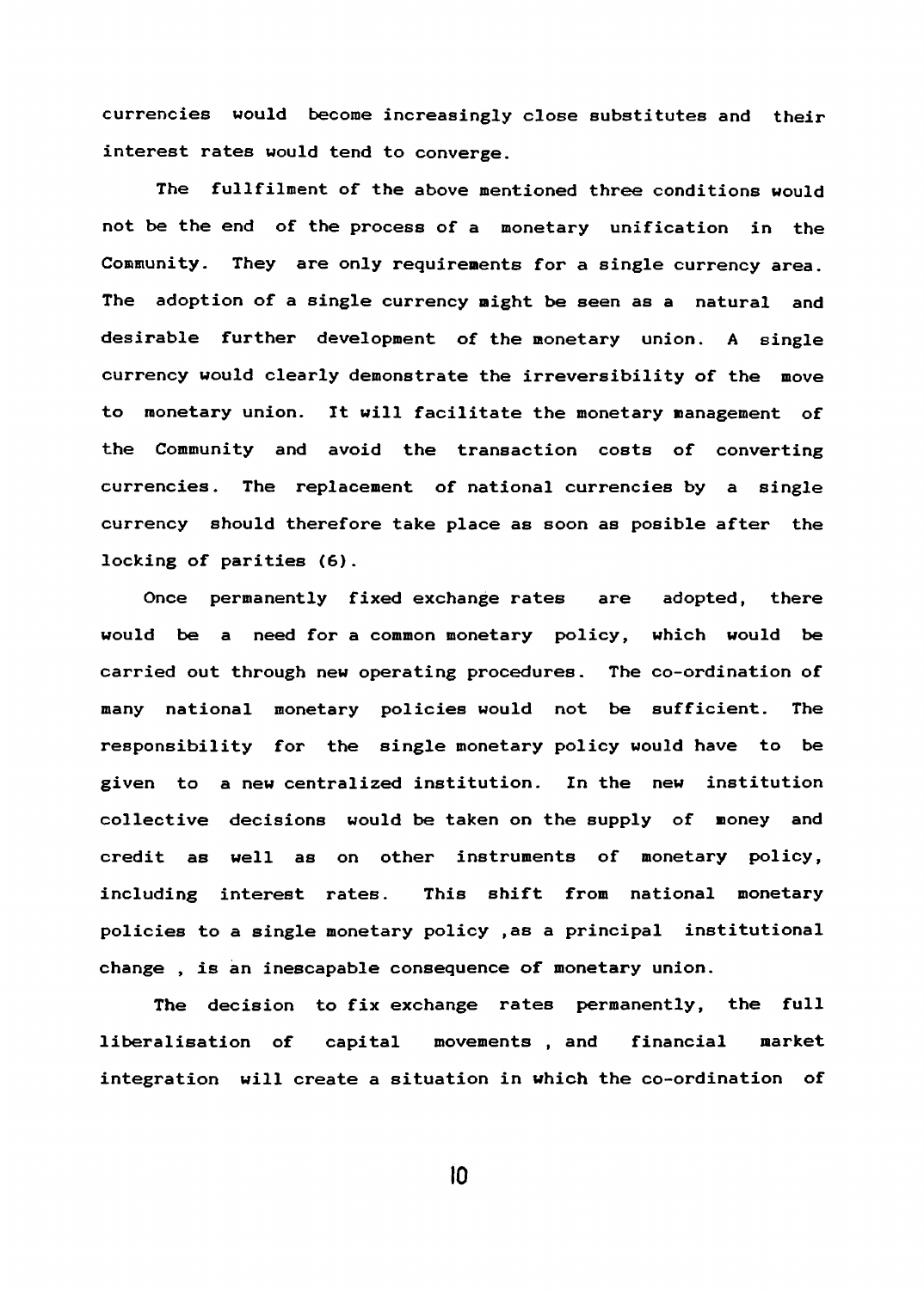monetary policy will have to be strengthened progressively. For **example every banking institution in the Community is free to accept deposits from any customer in the Community and in any of the national currencies. So there would be a possibility of loosing the area in which its currency is used and the area in which its banking system operates. In these circumstances the effectiveness of national monetary policies will become increasingly dependent on co-operation among central banks. Indeed, the growing co-ordination of monetary policies will make a positive contribution to financial market integration and will help central banks gain the experience that would be necessary to move a single monetary policy.(Point 24)**

# **1.2.3 The Principle Features Of Economic Union**

**In defining specific rules and arrangements governing an economic union, the Community should be guided by two considerations. Firstly, the economic union should be based on the same market-oriented economic priciples that underlie the economic order of its member countries. Secondly, an appropriate balance between the economic and monetary components would have to be ensured for the union to be viable. According to DELORS Report Economic union can be described in terms of four basic elements: (i) the single market within which persons, goods, services and capital can move freely; (ii) competition policy and other measures aimed at strengthening market mechanism; (iii) common policies aimed at structural change and regional development (iv) macroeconomic policy co-ordination, including binding rules for budgetary policies.**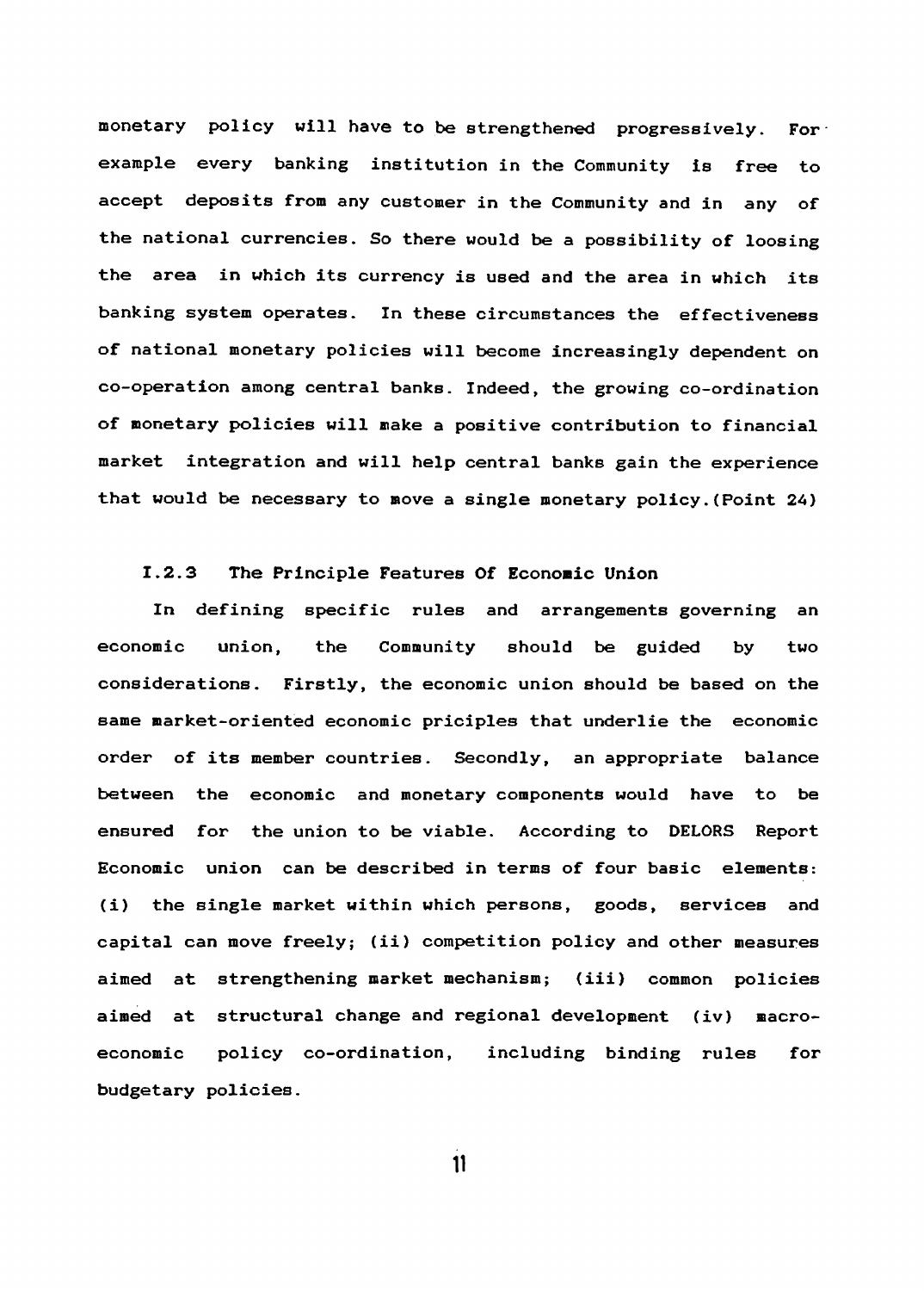**Single Market: It is disscused in Section 1.1.3 .** -------------

**Competition policy : For implementing the competition policy the market would have to operate in such a way that entering to markets would not be impeded and market functioning would not be distorted by the behaviour of private or public economic agents. Besides the use of government subsidies to assist particular industries should be strictly forbidden because they distort competition and cause an inefficient use and allocation of scarce economic resources.**

**Community Policies In The Regional And Structural Field: In an economic union it would be necessary to promote an optimum allocation of resources and to spread welfare gains throughout the Community. The economic union would be faced with serious economic and political risks if enough consideration were not given to regional imbalances . For this reason particular attention would have to be given at narrowing regional and structural disparities and promoting a balanced development throughout the Community. Economic and monetary integration may have beneficial effects on the less developed regions of the Community. For example, regions with lower wagelevels would have an opportinity to attract modern and rapidly growing service and manufacturing industries for which** the choice of location would not necessarily be determined by **transport costs, labor skills and market proximity. In point 29 it is stated that the principal objective of regional policies should not be to subsidise incomes and simply to offset inequalities in standarts of living, but to help equalise production conditions through , investment programmes such as investment in physical**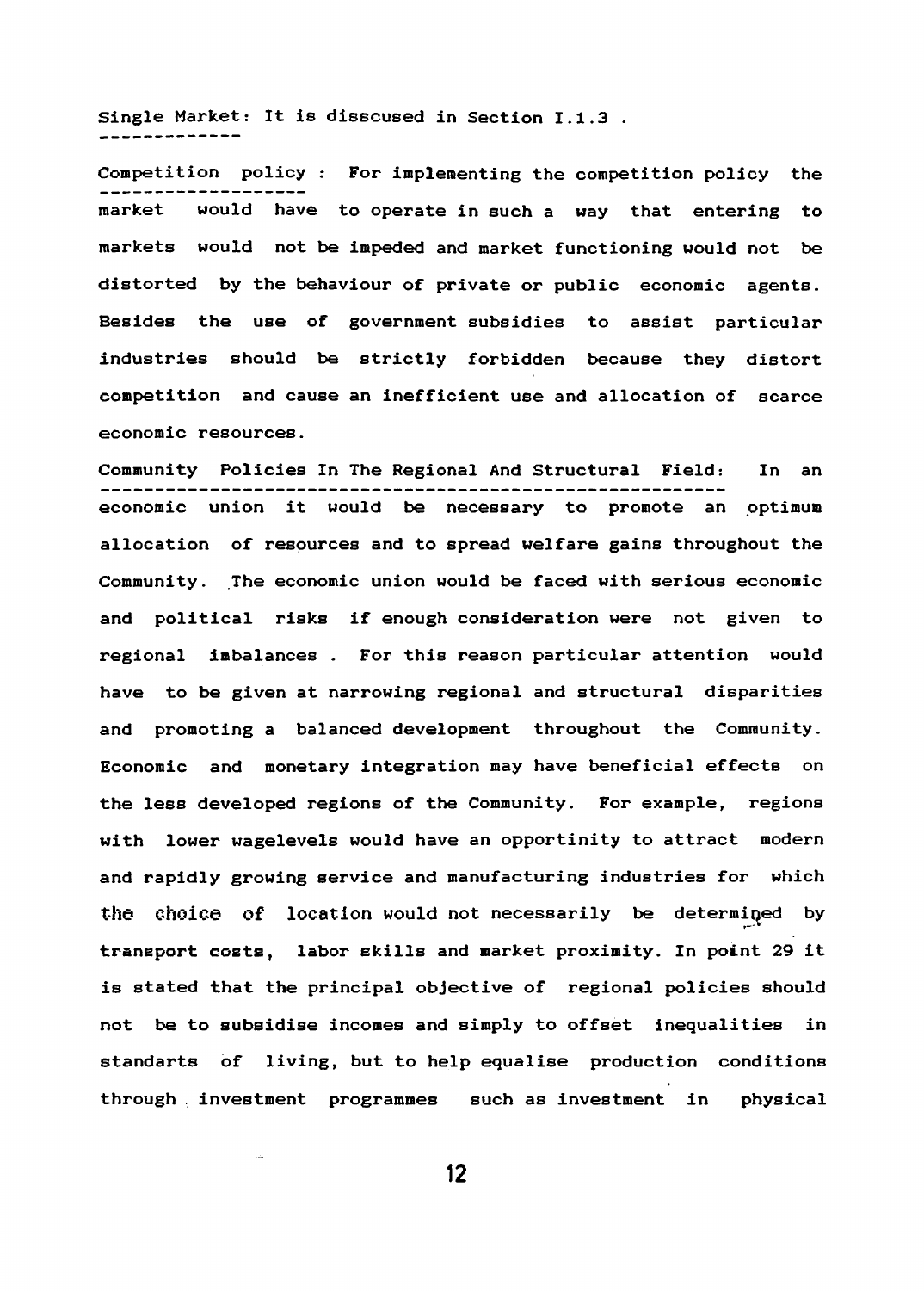**infrastructure, communications, transportation and education so the large-scale movements of labor do not become major adjustment factor. But indeed wage flexibility and labor mobility are also necessary to eliminate differences in competitiveness in different regions and countries of the Community. It might be necessary in certain circumstances to provide financing flows through official channels just for the adjustment of burdens temporarily.**

**Macro-Economic Policy: Macro-economic policy co-ordination is the fourth area which would be necessary for a viable economic and monetary union. The role of the Community would clearly identified in promoting price stability and economic growth through the co-ordination of economic policies. In general in macro-economic field, the short-term and mediun-term economic developments in the Community would need to be agreed periodically then these agreements would form the framework for a better co-ordination of national economic policies.**

**As the uncoordinated and divergent national budgetary policies would generate imbalances in the real and financial sectors of the Community , the DELORS Report mentions the requirement of some binding rules. They are as follows: Firstly, by taking into consideration of each member country's situation, effective upper limits on budget deficits of individual member countries of the Community would be imposed. Secondly, access to direct central bank credit and other forms of monetary financing would be prevented while permitting open market operations in government securities. Thirdly,the external borrowing in non-Comraunity currencies would be limited.**

 $13 -$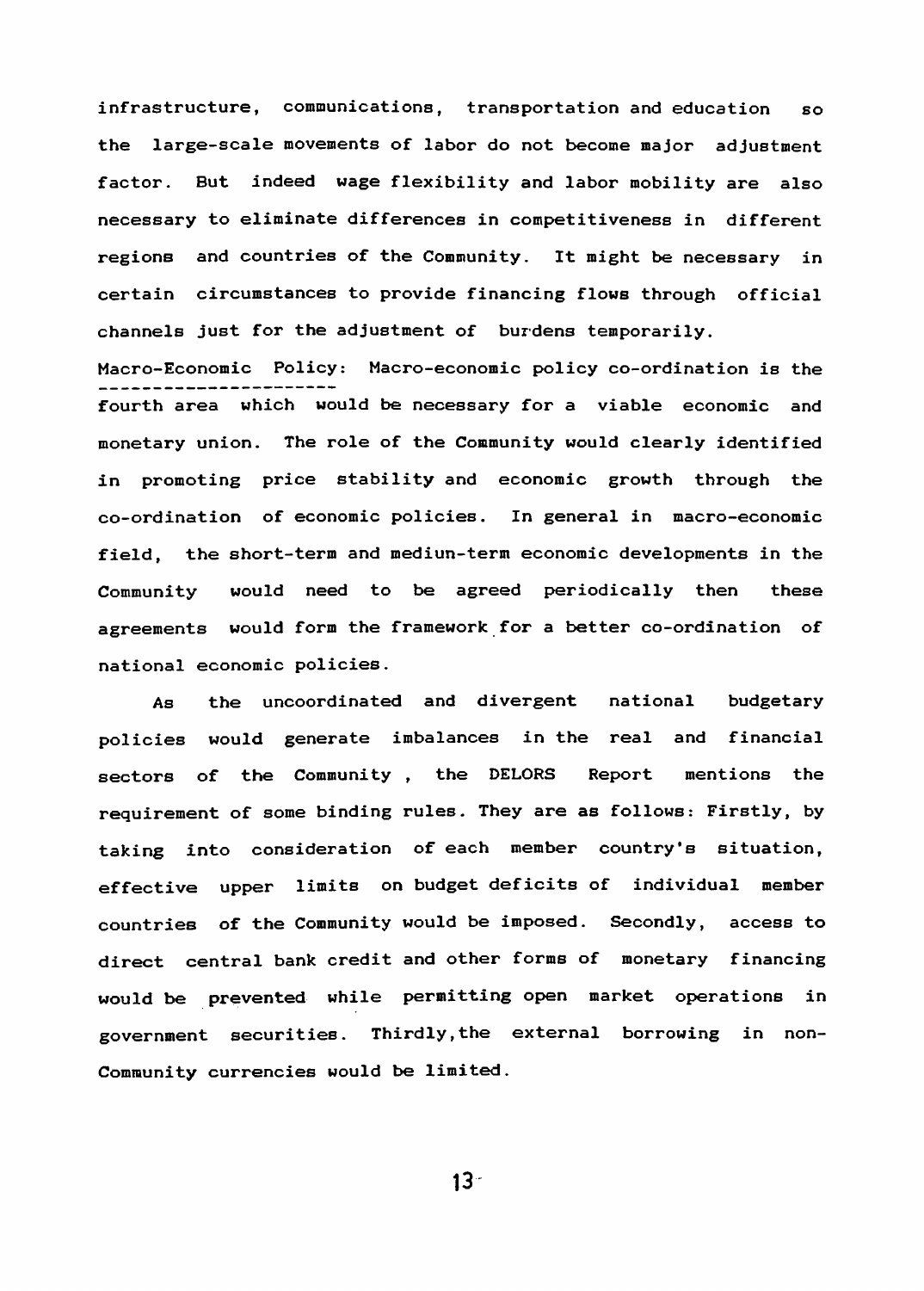**The DELORS Report also states that the Community would need to be in a positon to monitor its overall economic situation and assess the consistency of developments in individual countries with regard to common objectives. Then the Community should be able to formulate the guidelines for the new policies.**

# **1.2.4 Institutional Arrangements**

**Management of the economic and monetary union would need an institutional framework which would allow policy to be decided and executed at the Community level. These policies would be in those economic areas that were of direct relevence for the functioning of the union. Economic and monetary union would require the creation of a new monetary institution placed in the constellation of Community institutions (European Parliament, European Council, Council of Ministers, Commission and Court of Justice). The domestic and international monetary policy-making of the Community should be organised in a federal form, in what might be called a European System of Central Banks (ESCB). The ESCB would take the advantages of making existing central banks part of a new system (6). At the final stage the ESCB would be responsible for formulating and implementing monetary policy as well as managing the Community's exchance rate policy vis-a-vis third currencies. According to the guidelines established by the Council of the ESCB and the instructions from the central institution, the national central banks would be entrusted with the implementation.**

**u**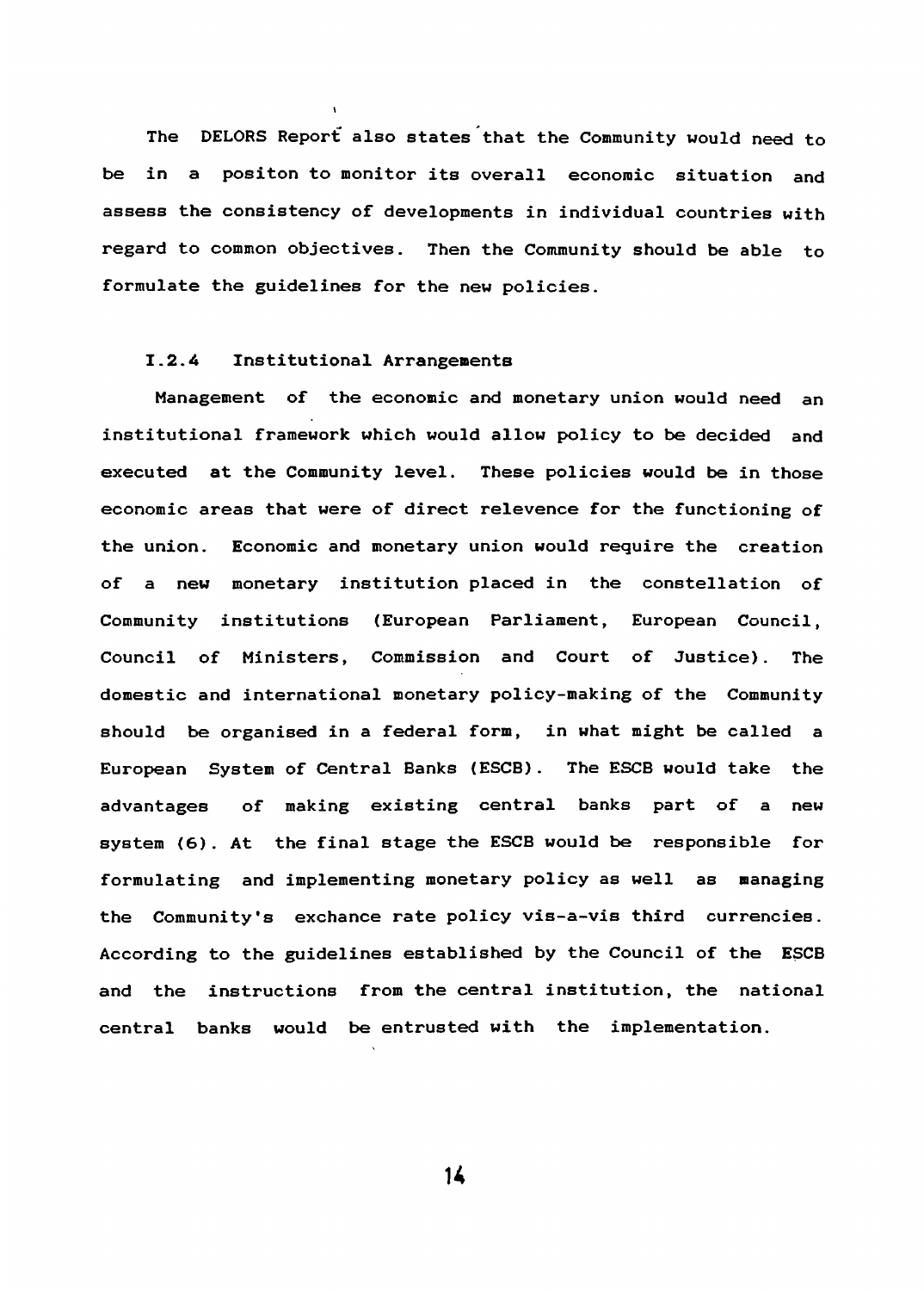**The European System of Central Banks characteristics is given in Point 32:**

# **Mandate and Functions**

**- the System would be committed to the objective of price stability;**

**- the System should support the general economic policy set at the Community level ;**

**- the System would be responsible for the formulation and implementation of monetary policy, exchange rate and reserve** management. Besides , the maintenance of a properly functioning **payment system would be in its responsibility;**

**- the System would participate in the co-ordination of banking supervision policies Of the supervisory authorities;**

**- the System could buy and sell government securities on the market as a means of conducting monetary policy.**

#### **Structure and Organisation**

**- a federative structure, since this would correspond best to the political diversity of the Community;**

**- establishment of an ESCB Council (composed of the Governers of the central banks and the members of the Board, the latter to be appointed by the European Council) . This Council would be resposible for the formulation of and decisions on the thrust of monetary policy;**

**- establishment of a Board (with supporting staff).This Board would monitor monetary developments and oversee the implementation of the common monetary policy;**

**- national central banks which would execute operations in**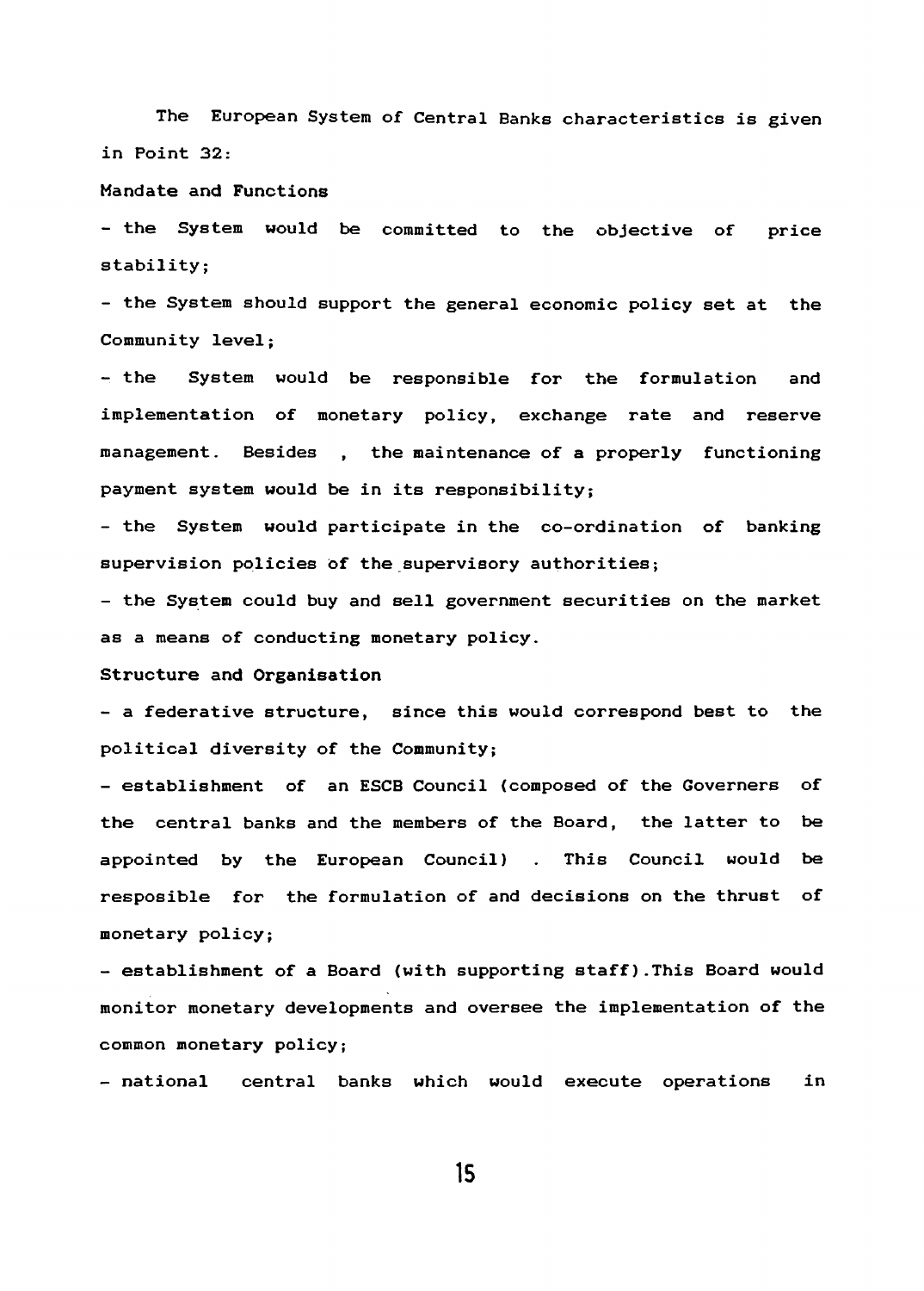**accordance with the decisions taken by the ESCB Council.**

# **Status**

**- independence: the ESCB Council should be independent of instructions from national governments and Community authorities. This sould be maintained by giving appropriate security of tenure to the members of the ESCB Council;**

**- accountability: reporting would be in the form of submission of an annual report by the ESCB to the European Parliament and the European Council. Supervision of the administration of the System would be carried out independently of the Community bodies.(»)**

# **1.3 STEPS TOWARDS ECONOMIC AND MONETARY UNION**

**After defining the main features of an economic and monetary union, the DELORS Committee has undertaken the "task of studying and proposing concrete stages leading towards the union". Under the light of the principle features of economic and monetary union, which are mentioned in sections 1.2.2 and 1.2.3, and the principles governing a step-by-step approach , which will be described below, the DELORS Committee proposes a three stage plan in the third part of its' report.**

### **1.3.1 Principles Governing A Step-By-Step Approach**

**Discrete But Evolutionary Steps: The process of implementing economic and monetary union would have to be divided into a limited** number of clearly defined stages and the beginning of each stage

**<sup>(\*)</sup> See Point 33 at page 15 which would determine the areas in which decision taking auhority would be .transferred from the national to the Community level in detail.**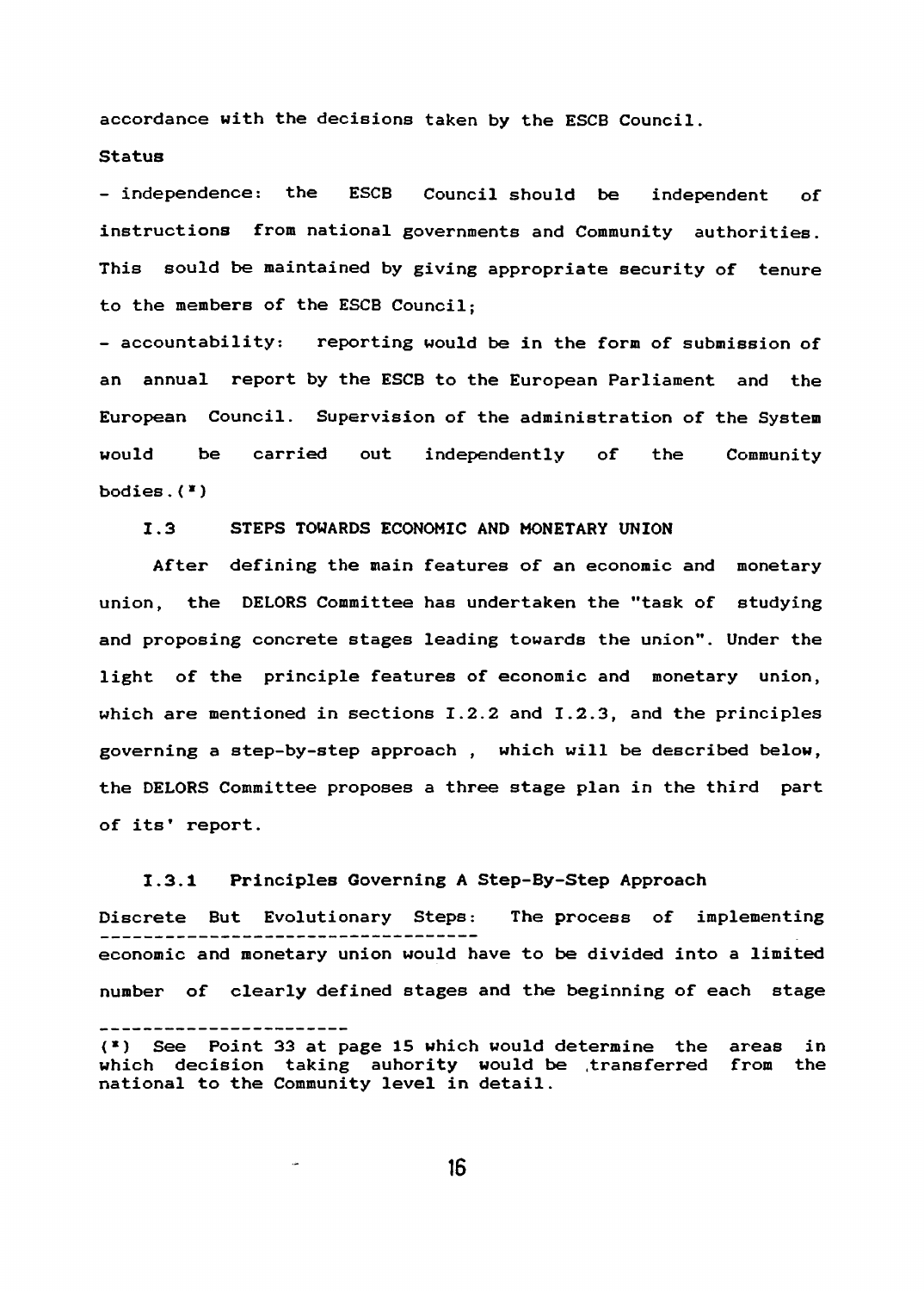**would necessitate new arrangements. These new arrangements would gradually develop their effects and bring about a change in economic circumstances in order to pass for the next stage. Each stage would have to represent a significant change with respect to the preceeding one.**

**Parallelism: Parallel advancement in economic and monetary integration would be inevitable in order to avoid imbalances . If parallelism between monetary and economic integration is not satisfied the imbalances can cause economic strains and loss of political support for developing the Community further into an economic and monetary union.**

**Calender: The conditions for moving from stage to stage cannot be defined precisely in advance. Therefore it is not advised to set explicit deadlines for each stage by the DELORS Committee especially for the passage from stage one to stage two and most importantly, to the move to irrevocably fixed exchange rates(Point43). However, there should be a clear indication of the timing of the first stage. It should start no later than 1st July 1990 when the the full liberalisation of capital movements will be fulfilled.**

**Participation: Although some of the members have participated fully in all aspects of the Community from the beginning, some of members have not. So a consensus on the final objectives of the Community should be maintained, while allowing for a degree of flexibility concerning the date and conditions on which some member countries would join certain arrangements.**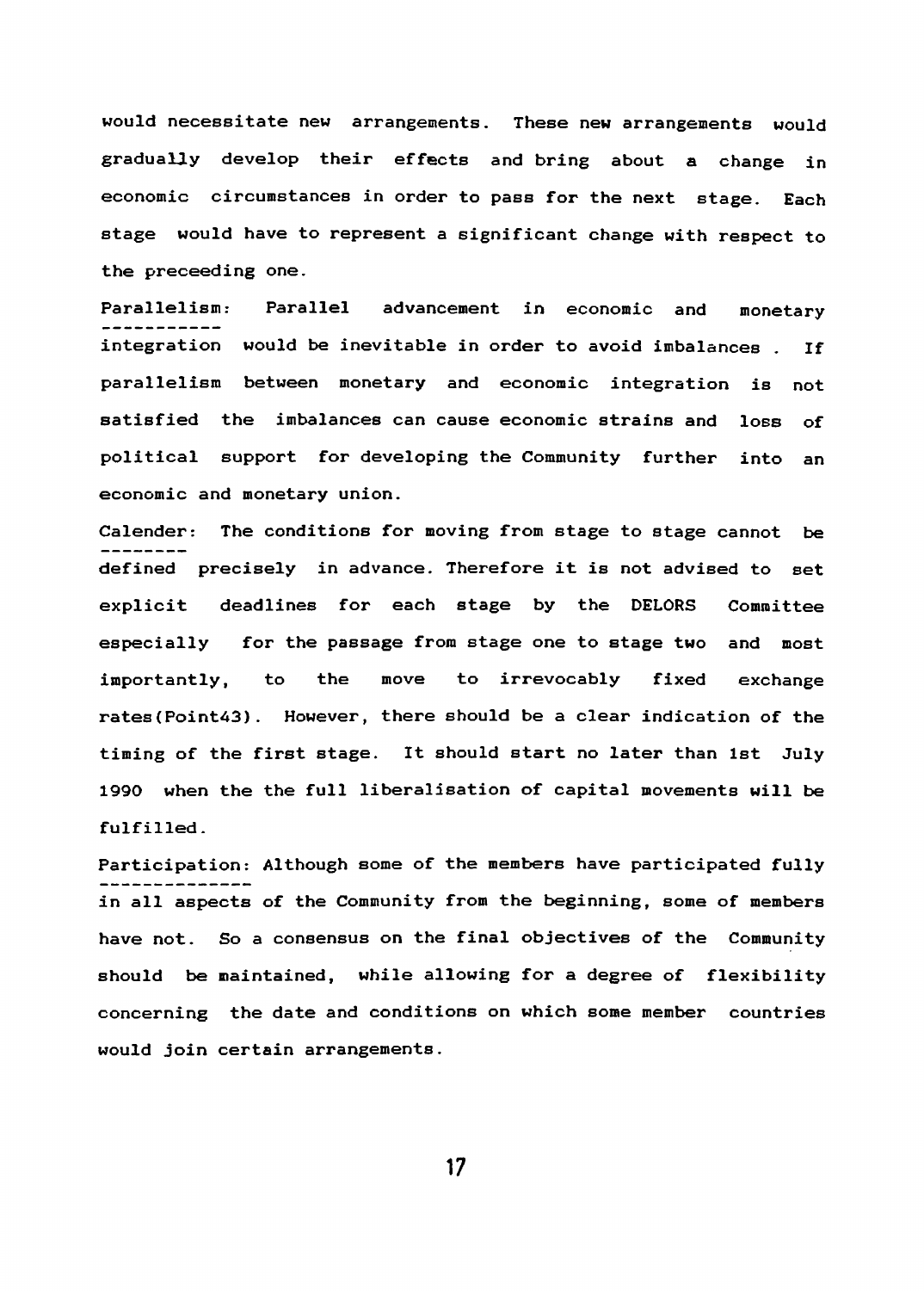### **1.3.2 The Stages Proposed In DELORS Report**

**There are three stages proposed by DELORS Committee which will be discussed one by one as follows;**

#### **STAGE 1**  $= 22222$

**The first stage is the initiation of the process of creating an economic and monetary union. It would aim at a greater convergence of economic performance through the strengthening of economic and monetary policy co-ordination with the existing institutional framework.**

### **Economic Arrangements**

**\* complete removal of physical, technical and fiscal barriers within the Community in line with the internal market programme;**

**\* the creation of the Structural Funds and doubling of budgetary resources for promoting regional development and correcting economic imbalances;**

**\* there should be a reform, like 197A Directive on economic convergence, which would strengthen the power of Member States for a co-ordinated implementation of economic and budgetary policies; Monetary Arrangements**

**\* the same rules should apply to all the members who are in the EMS;**

**\* all restrictions toward the private use of ECU should be removed;**

**\* all monetary and financial instruments should circulate freely;**

**\* there should be stonger powers for the Committee Of Central Bank Governors which would be entitled to make recommendation;**

**DELORS Committee could express majority opinions, although at this stage they would not be binding. In order to make its policy**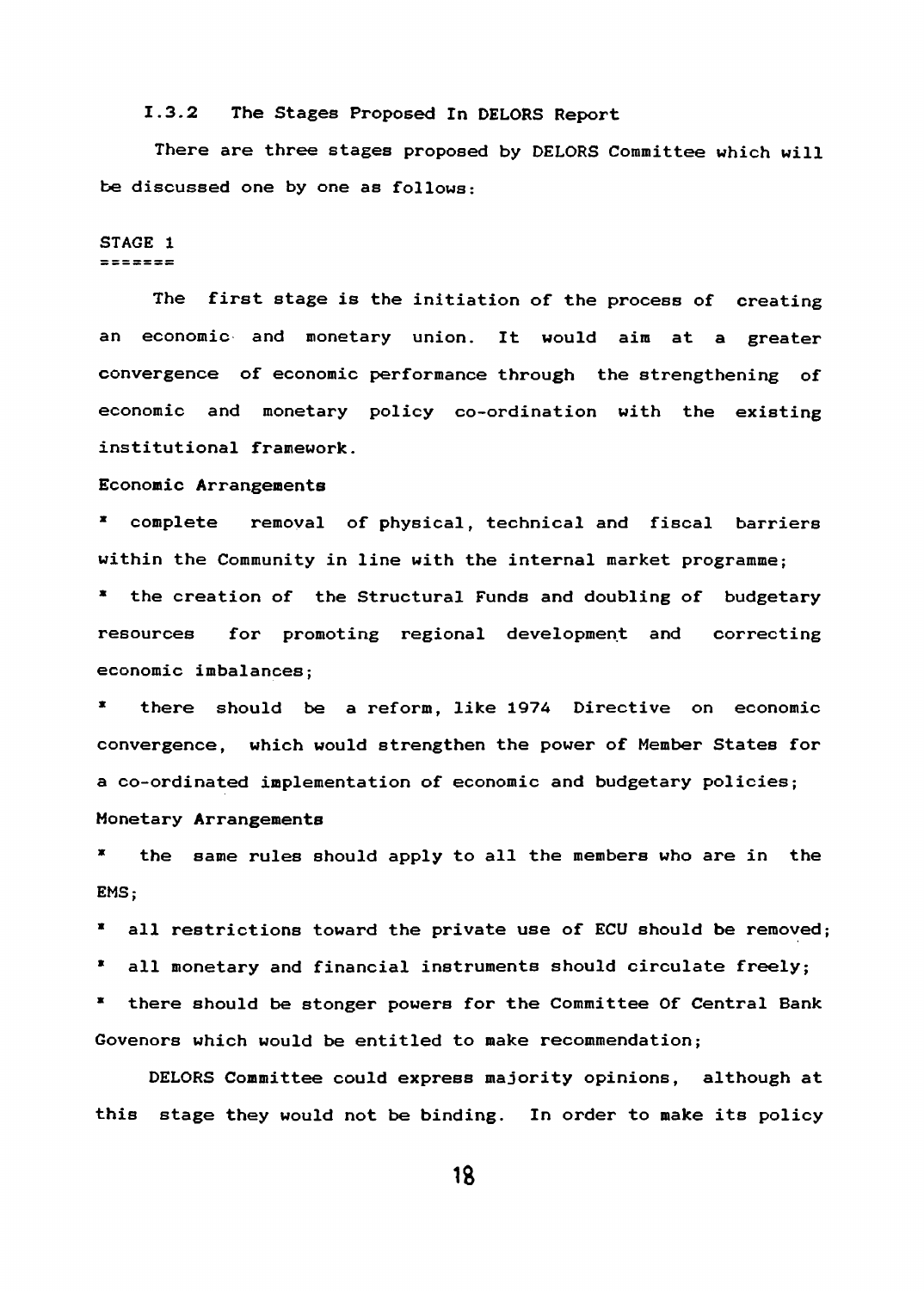**co-ordination function more effective, the Committee would set up three sub-committees — a monetary policy committee, a foreign exchange policy committee, an advisory committee -- with a greater** research and advisory role and with a permanent research staff.(<sup>x</sup>)

**Besides the discussions about economic and monetary fields, the DELORS Committee members also states their opinion on "European Reserve Fund" (ERM) which is suggested to be created in stage one. Some of the members of the Committee supported the creation of a European Reserve Fund. The main objectives of the ERF are;**

**- to serve as a training ground for implementing a better coordination of monetary analysis and decisions;**

**- to faciliate the possiblity of intervention (in third and participating currencies) on the foreign exchange market at the request of the participating central banks;**

**- to be the symbol of the political will of the European countries and thus reinforce the credibility of the process toward economic and monetary union.(Point 53)**

**The resources of the Fund would be provided by the pooling of a limited amount of reserves (for instance 10% at the beginning) from participating central banks.**

**The other members of the Committee felt that the creation of the ERF was not suitable at this stage. Their objection arises due to the following considerations:**

**- common interventions by such a Fund cannot be a subsitute for economic adjustment to adjust imbalances within the Community;**

**<sup>(\*)</sup> See Point 52 in page 19 in DELORS Report for the functions of those three committees**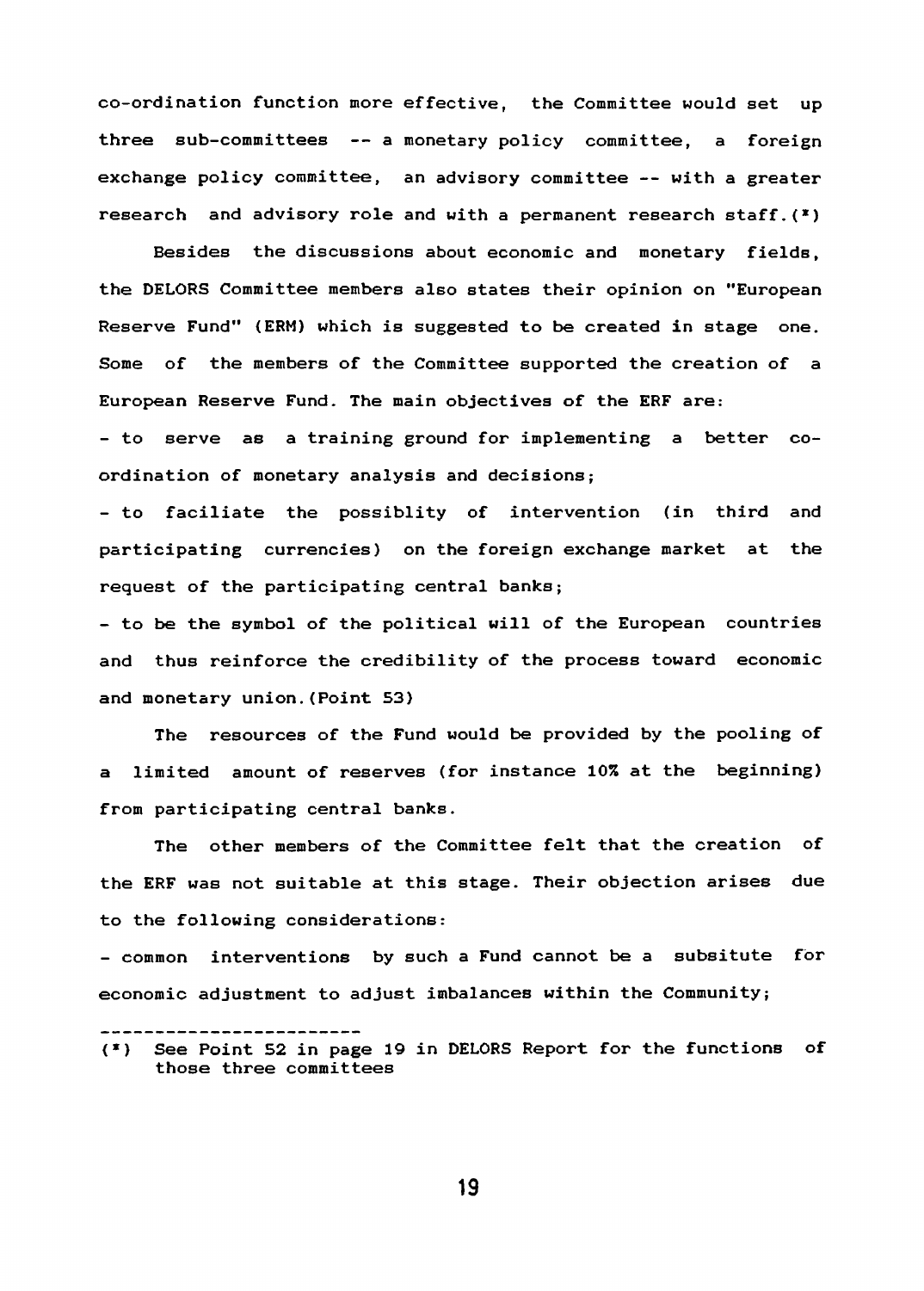**- if it were given enough power some functions of the Fund could be performed by the Committee of Governors; thus there is no need to set up a new institution immediately;**

**- according to these members the co-ordination of intervention policies is essential rather than the technique of common interventions.**

### **STAGE 2** =======

**The second stage should start with the EEC Treaty. In this stage the basic organs and structure of the economic and monetary union would be set up, involving both revision of existing institutions and the establishment of new ones. The institutional framework would gradually take over operational functions and serve both as the center for monitoring and analysing macro-economic developments but also promote a process of common decision making. Stage two must be seen as a period of transition to the final stage. This would thus primarily constitute a training process leading to collective decision making. At this stage responsibility for policy decisions would be left to national authorities.**

# **Economic Arrangements**

**■ if necessary, the implementation of the programme for completing the Single Market should be reinforced;**

**\* The European Parliament, the Council of Ministers, the Monetary Committee, and the European Commission would be reinforced in order to assess the progress of the convergence of national economies and to evaluate the performance of structural and regional policies.**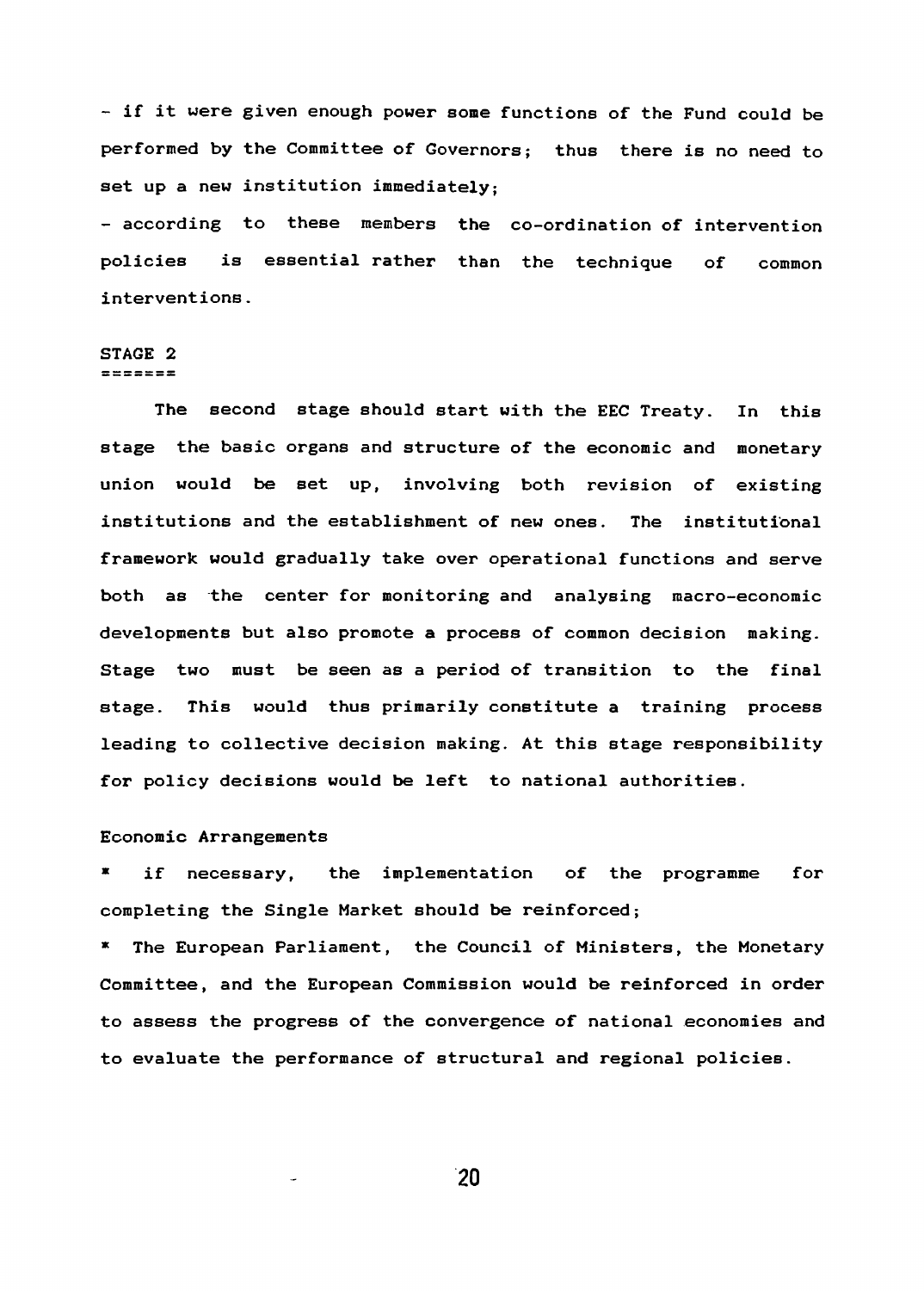#### **Monetary Arrangements**

**The set up of ESCB would be the most important feature of this stage. The ESCB would include the previously existing institutional monetary arrangements (the EMCF, the Committee of Central Bank Governors, the sub-committees for monetary policy analysis, foreign exchange policy and the permanent secretarial). The key task of ESCB during this stage would be to begin the transition from the co-ordination of the independent national monetary policies by the Committee of Central Bank Governors in stage one. The DELORS Report points to the difficulties in gradually transferring monetary powers to the ESCB so proposes the following monetary arrangements: \* inviting national authorities to set in motion their monetary policy in accordance with the ESCB;**

**\* pooling a certain amount of reserves to finance interventions in the financial markets;**

**\* introducing narrower fluctuation margins if progress in converging national economies is sufficient;**

# **STAGE 3**

 $= 2222222$ 

**The DELORS Report proposes the following arrangements in third stage.**

### **Economic Arrangements**

**\* the EEC's structural and regional policies would be reinforced, which would necessitate for greater budgetary resources;**

**\* the EEC Council of Ministers would have the power to make decisions concerning the budgetary policies of the Member States with the aim of attaining some degree of stability and meeting the**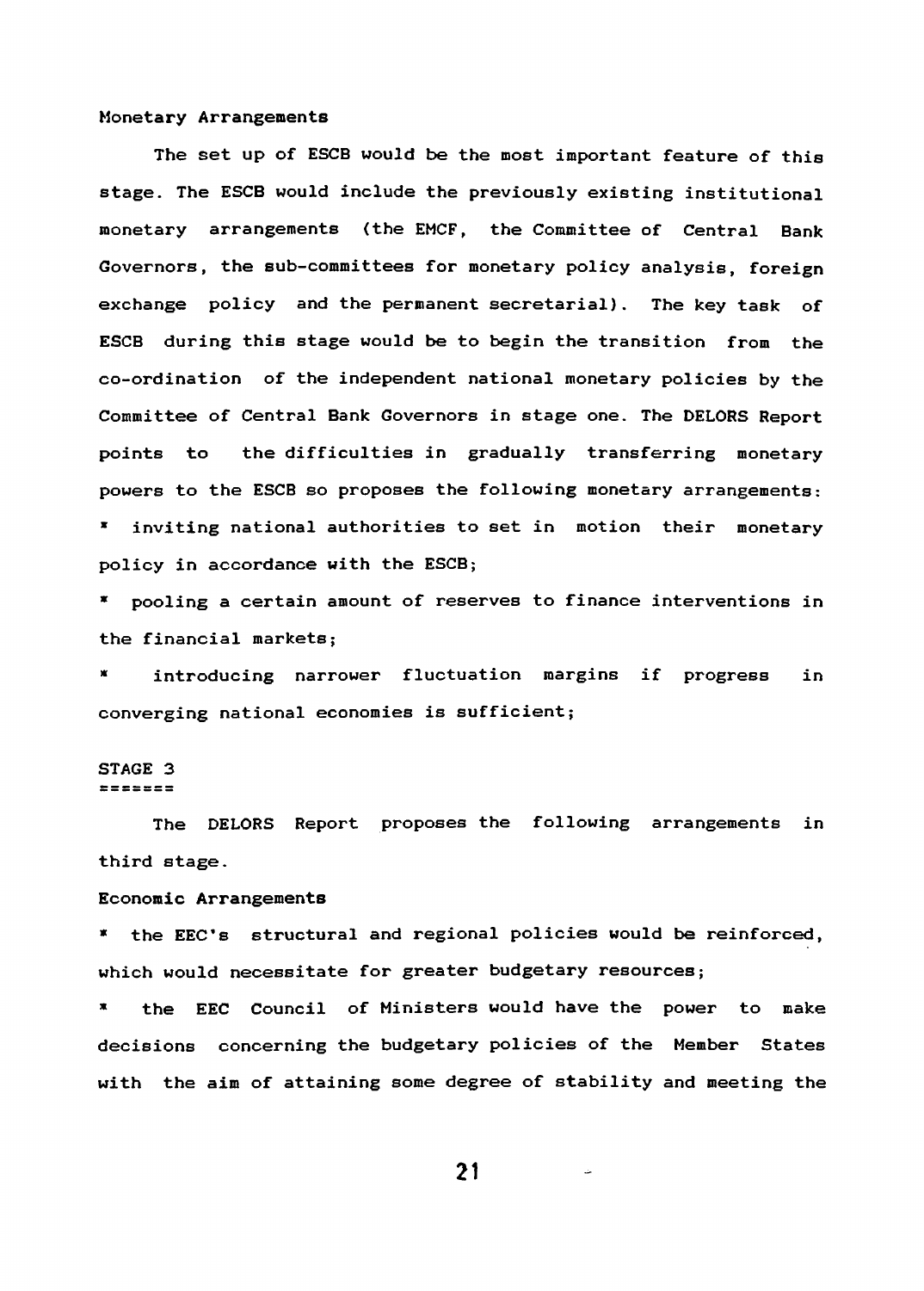**needs of the structural adjustment policy;**

**\* the Community would utilize its full authority in the process of national policy co-operation;**

**Monetary Arrangements**

**\* exchange rates for EEC currencies would be irrevocably fixed and monetary policy responsibilities would be transferred to the ESCB;**

**\* government reserves would be pooled and managed by the ESCB;(\*) \* the introduction of a single common EEC currency would take**

**place during this stage;**

# **1.3.3 The ECU**

**Finally in the third part of the report the DELORS Committee investigated various aspects of the role that the ECU might play in the process of economic and monetary integration in Europe. Firstly the Committee reached to the opinion that the ECU has the potential to be developed into a common currency. This would imply that the ECU would be transformed from a basket of currencies into a real currency.**

**Secondly, the Committee considered the possibility of adopting a parallel currency strategy { ECU will be issued as a real currency in addition to the existing Comunity currencies in order to compete with them) as a means of accelerating the process of moving to a monetary union. Under this approach the definition of the ECU as a basket of currencies would be abandoned at an early stage. The proponents of this strategy expect that ECU will**

**(\*) See Point 60 in DELORS Report for the responsibilities of ESCB at the final stage**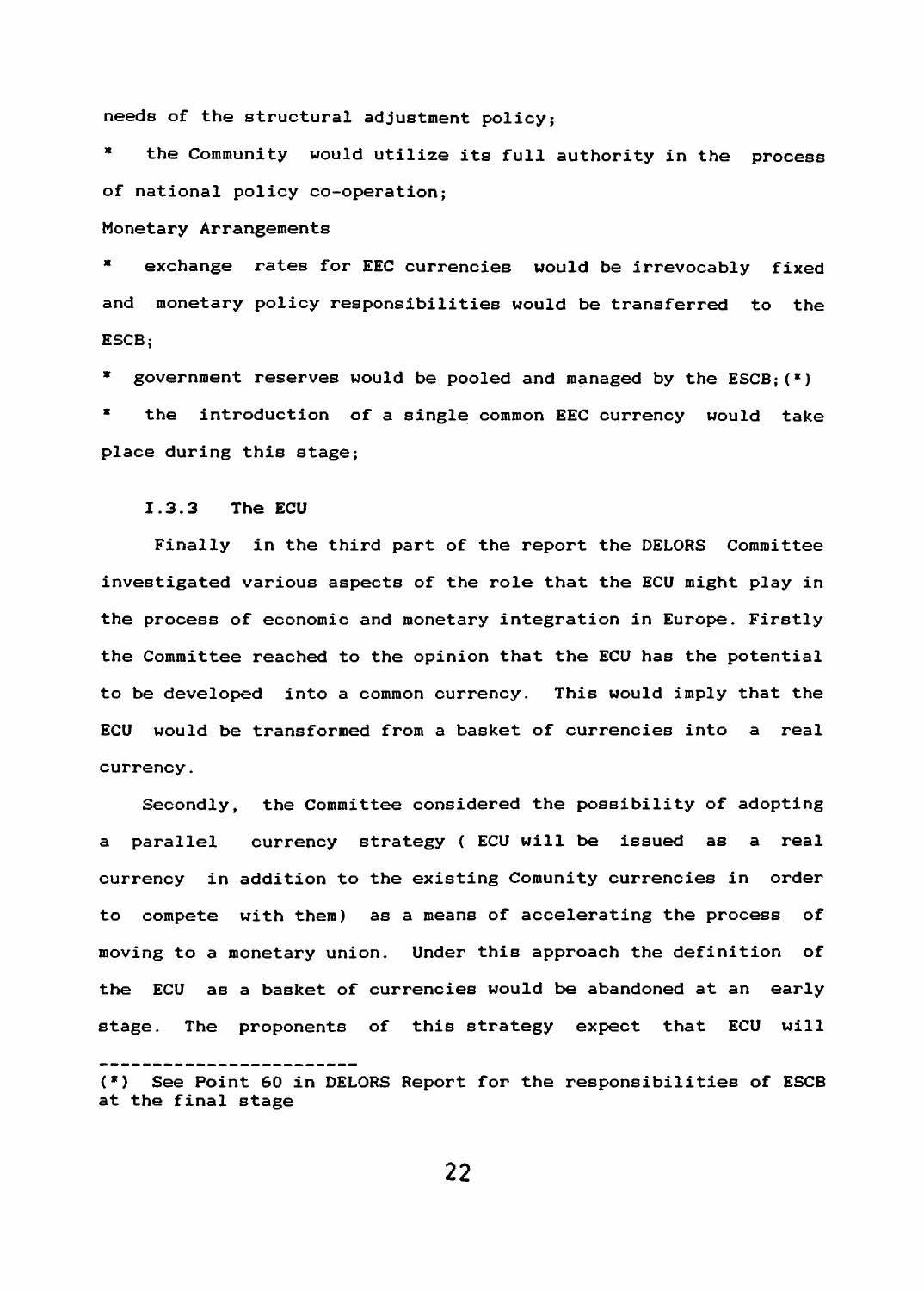**gradually crowd-out national currencies and this would make it possible to overcome the institutional and economic difficulties of establishing a monetary union. DELORS Committee felt that this strategy should not be recommended for two main reasons. (1) An additional source of money creation without a precise linkage to economic activity could negatively effect price stability. (2) The addition of a new currency, with its own independent monetary implications would further violate the efforts for co-ordinating different national policies.(PointA?)**

**Thirdly, the Committee examined the possibility of using the official ECU as an instrument to conduct of a common monetary policy.**

**Fourtly, the Committee agreed that there should be no discrimination against the private use of the ECU and they decided to remove the existing administrative obstacles.{Point 49)**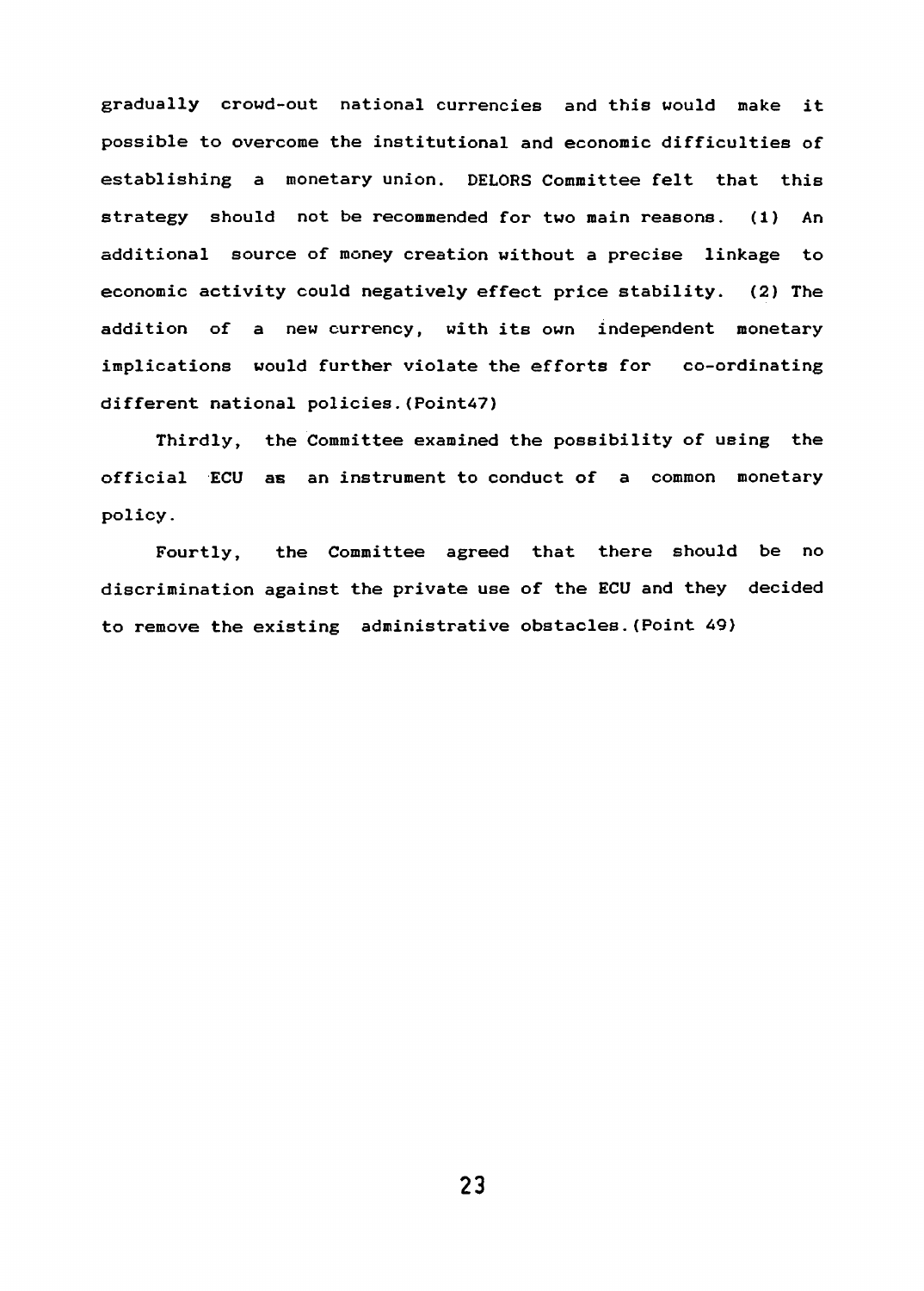# **F> A R T I I**

# **AN OVERVIEW OF EUROPEAN ECONOMIC AND MONETARY UNION** IN THE LIGHT OF THE DELORS' STAGES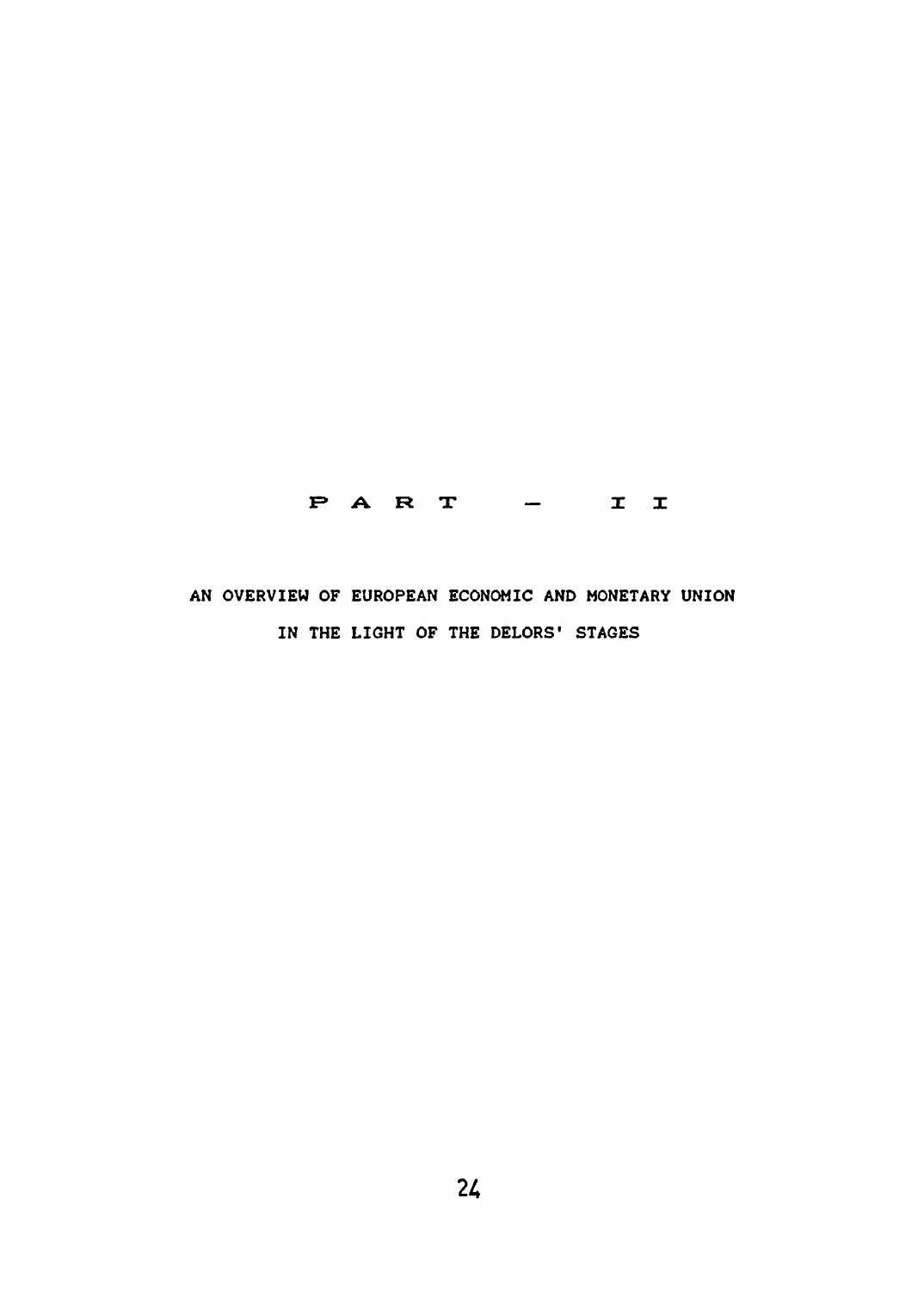#### **II.1 The Internal Market**

**During 1970's Europe showed a poor performance compared to its competitors Japan and U.S.A.. The major reasons for this poor performance can be summarized as folows:**

**\* the fragmentation of the Community into twelve domestic markets, separated from one another by frontiers and frontier controls;**

**\* different rules and requlations were dominated for each of the member countries relating to both goods and services;**

**\* monopolistic and anti-competitive policies were followed by public and private bodies.**

**Consequently the Internal Market programme was relaunched inorder to sweep away all these barriers, to enable the Community to operate as a single entity and, to develop the full strength of its population of 320 million. Thirty years later the Theaty of Rome was signed, Europe was now close to the achievement of the first great objective of that Treaty, namely the creation of a Single European Market in which persons, goods, services and capital will be able move freely.**

**Paolo Cecchini made a study about the results of the Internal Market. His study shows that the completion of the Internal Market will increase the national income of the Community by** *S%,* **reduce prices by** *6%* **and create 2-5 million new jobs. The reasons for such an optimism are: (1) oil prices have declined, (2) Europe have digested the new costs for the enviroment, <3) the inflation rates converged to low levels, (<4) return on investment in Europe is no longer below what firms can earn from investing in financial assets (4). So due to the above reasons Cecchini draws this pink**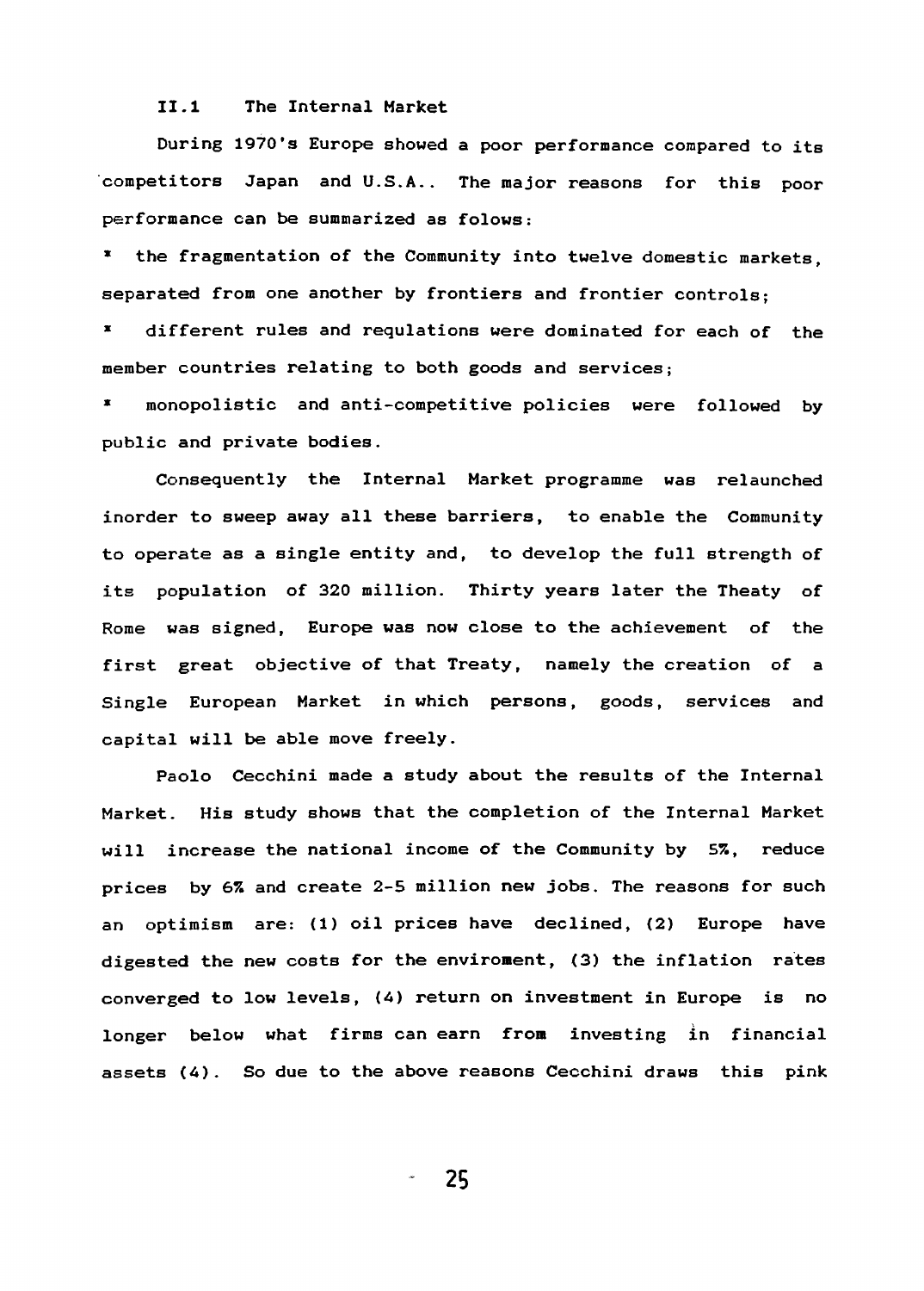**picture, also according to him the price to be paid would be less requlation, more freedom and greater opportunities.**

**Although the integration of the EC markets promises a huge growth rate as seen in the Cecchini study , Internal Market Programme has several implications :**

# **II.1.1 Implications & Results of Free Movement of Goods and Services**

**II.1.1.a Monopoly, competition and mergers**

**It is a fact that the competition helps finding out the** cheapest supplier of a product or service, the best location for a **firm, the most suitable means of communication or payment, and the institutional arrangements most suitable for productivity growth. As a result it can be said that the competition is the foundation for improving productivity growth.**

**However the competition in Internal Market in EC means painful adjustments for some branches which have a high degree of protection up to now; in some cases it may even mean a loss of jobs. This is true for highly-requlated branches, such as telecommunications,banking and insurance. Uncompetitive producers will lose their protection, so many medium sized national companies will disappear under the competitive pressure. So the European bussiness sector must take some precautions for the threat of Japanese and American dominance and must rethink their European strategy and organization. So their strategies for the future must consider the followings:**

**- Competition must be interpreted more and more as innovational**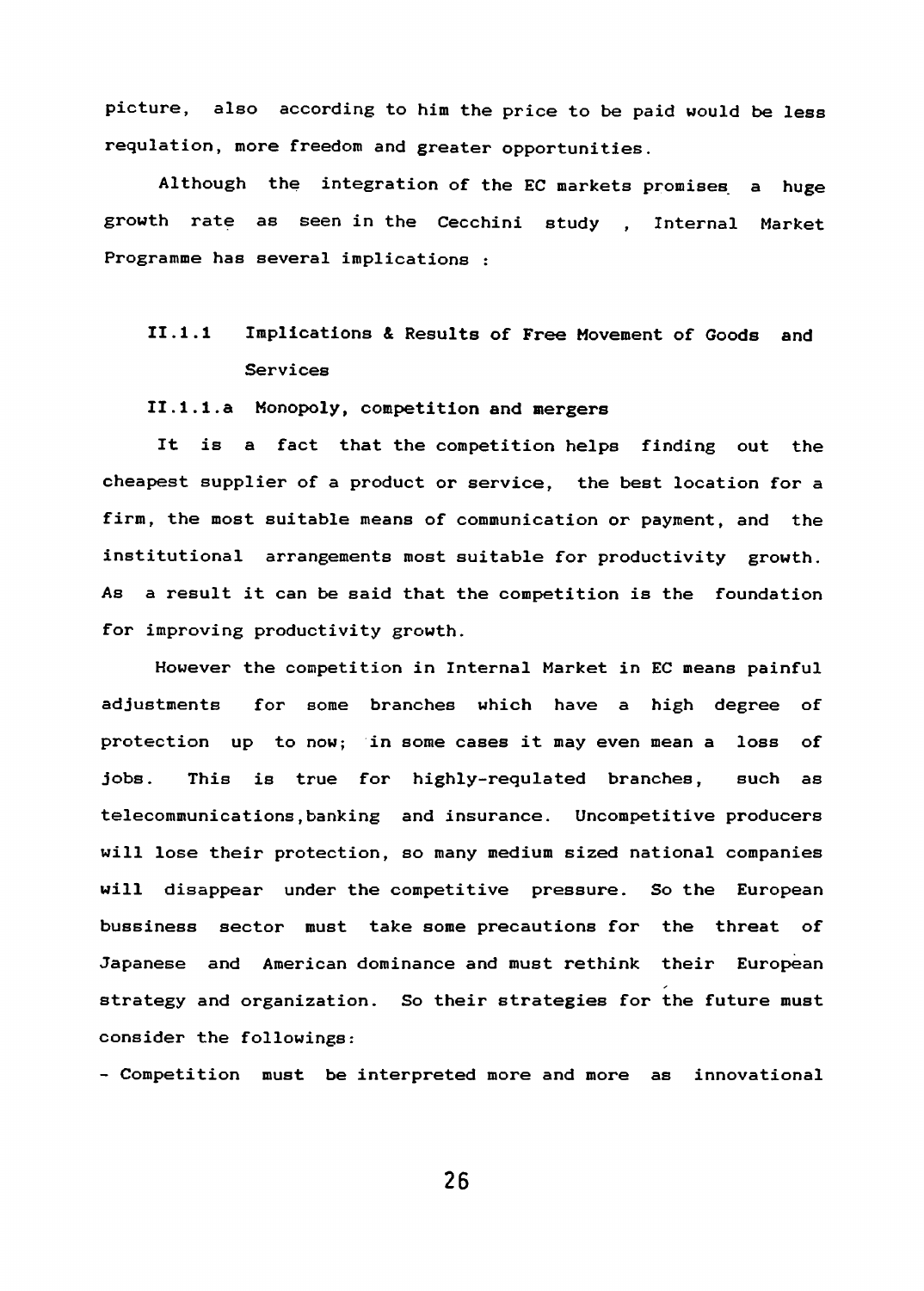**competition and as time competition: speed up innovation and shorten the product cycle (12).**

**- As a new element of competition firms must improve the location of production (locational innovation): if firms can not reduce costs of old products, they better produce them in low-cost locations.**

**- For taking the advantage of time competition firms must use computers and their productivity potential, both for innovations and for the decentralization of decision making for routine decisions.**

**- The firms must rethink their organizations according to the changing enviroment such as take-overs and mergers. Mergers and acquisitions will become a major business in Europe in 1990s.**

**Although the objective of Internal Market is greater efficiency,which is beneficial to both producers and costumers, it is essential that those developments should not lead to monopoly and anti-competitive situations. Because monopoly will be detrimental to consumers, to industrial efficiency, to innovation and ultimately to the producers themselves so the Treaty must give substantial power to deal with anti-competitive action (21). For example the US and Japan firms will have a big advantage over their** fragmented European competitors with their well developed high-tech **industries and their large home markets. If the barriers on the mobility of goods and services are released, the Japanese and American firms can easily enter this competitive market, and they can terminate the jobs of the fragmanted small European firms . So the new entrants will get a chance of forming monopolies in the**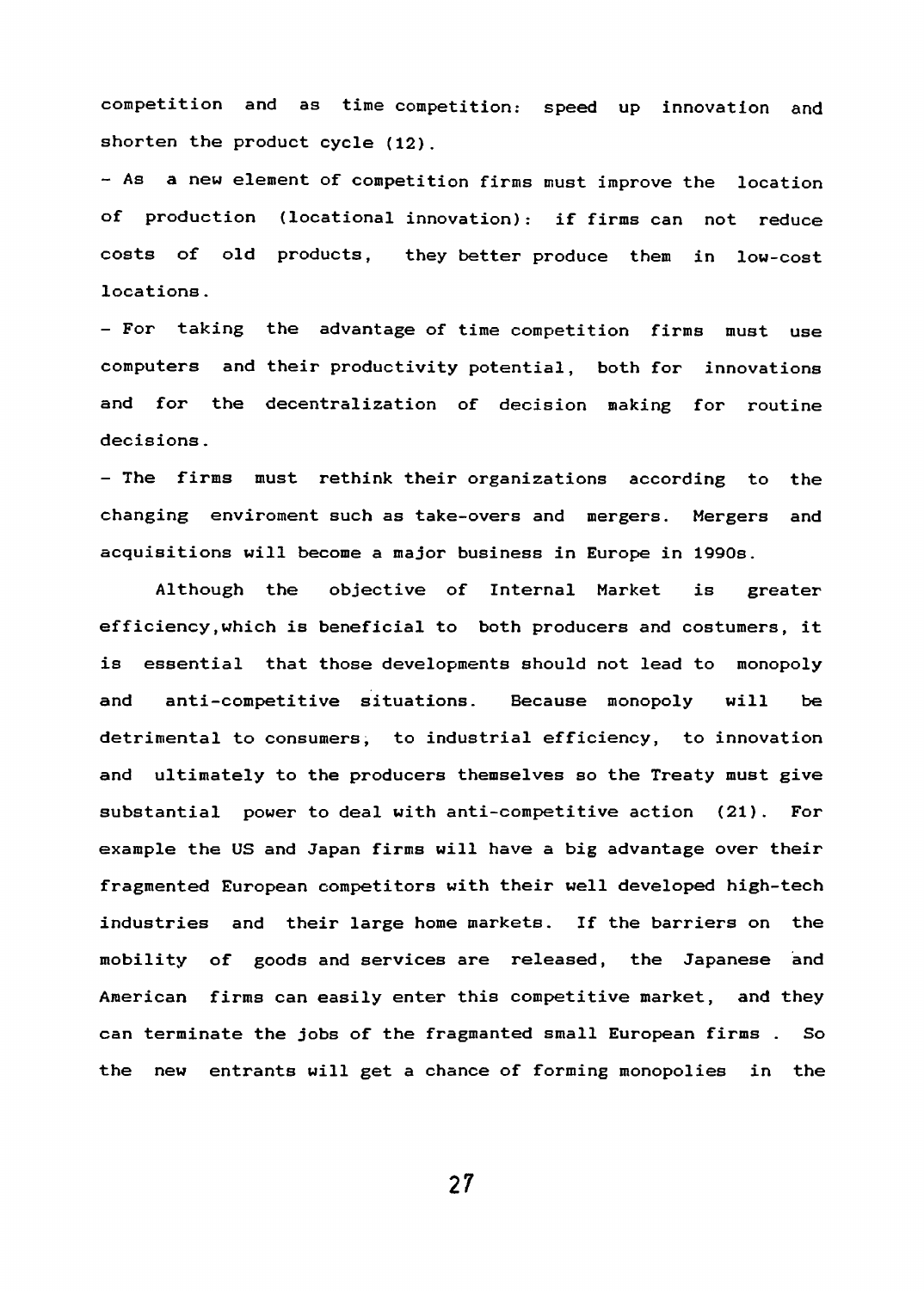**European market. Therefore it will be necessary to protect these relatively weak Europeans until they become competitive by mergers and alliances. But such policies will cause another problem because such a protective umbrella usually provides an excuse for the slowness of the economic growth.**

**In the medium term both the private and public consumers will profit from cost reduction as a result of economies of scale and productivity growth. As the internal European market will be much larger than the US market and about 3 times the size of Japanese market, the production and innovation methods will be put on a broader basis and their acceleration will greatly improve the competitive power of European enterprices.**

### **Il.l.l.b Taxation**

**Taxation is the one of the main factors that influence competitive position. After the elimination of border restrictions, in order to avoid from a chaos, a parallel harmonization of consumption taxes (VAT, luxury, etc.) is needed. Most governments are in favor of this harmonization because they are afraid of tax competition as a form of locational competition. Firms are likely to become multinational and they want to shift the tax base and even the locus of production to countries with lower profit taxes. But, this change is politically very diffucult because this means a further erosion of fiscal soverenity of Member Governments.**

*2 %*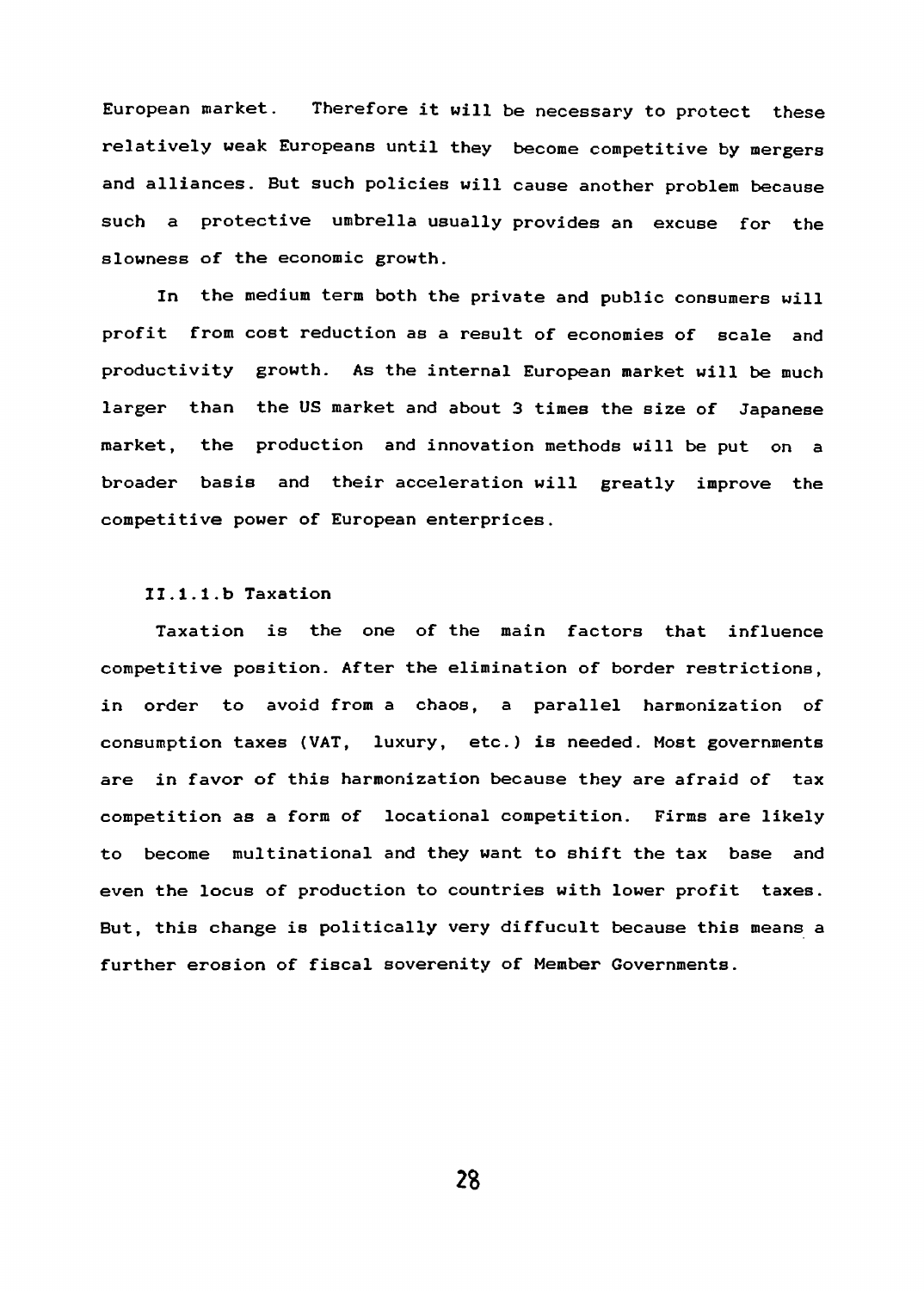# **II.1.2 Implications & Results of Free Capital Movement**

**Liberalization of capital movements is a prerequisite condition for the establishment of the Internal Market. DELORS Committee's plan is to launch the first stage on July 1,1990 {the only date mentioned in the report) when all the barriers to capital flows will be completely relaxed (11).**

**There are two views on the liberalization of capital movements within the EEC: The pessimistic view is that, any significant process toward free mobility of capital would facilitate large scale destabilizing capital movements, which disappoints the efforts to maintain exchange rate stability (17). For example a country facing a large capital outflow may experience a sharp increase in its domestic interest rates under a fixed exchange rate system. The only posibility for a country trying to avoid large fluctuations in its interest rates in the absence of capital controls would be to devalue or revalue its currency. This is against the purpose of the fixed exchange rate system. Consequently, the fear is whether the countries would frequently realign the value of their currencies just for avoiding large interest rate differentials after removing the capital controls.**

**The second one is the DELORS Committee's optimistic view. They think that the liberalization of capital movements would increase the pressure on the member countries to adopt compatible economic policies which will lead to convergent economic developments. By freeing the capital movements they also expect an optimum allocation of sources hence contribution to the employment growth. This large financial area will not only improve the allocation of**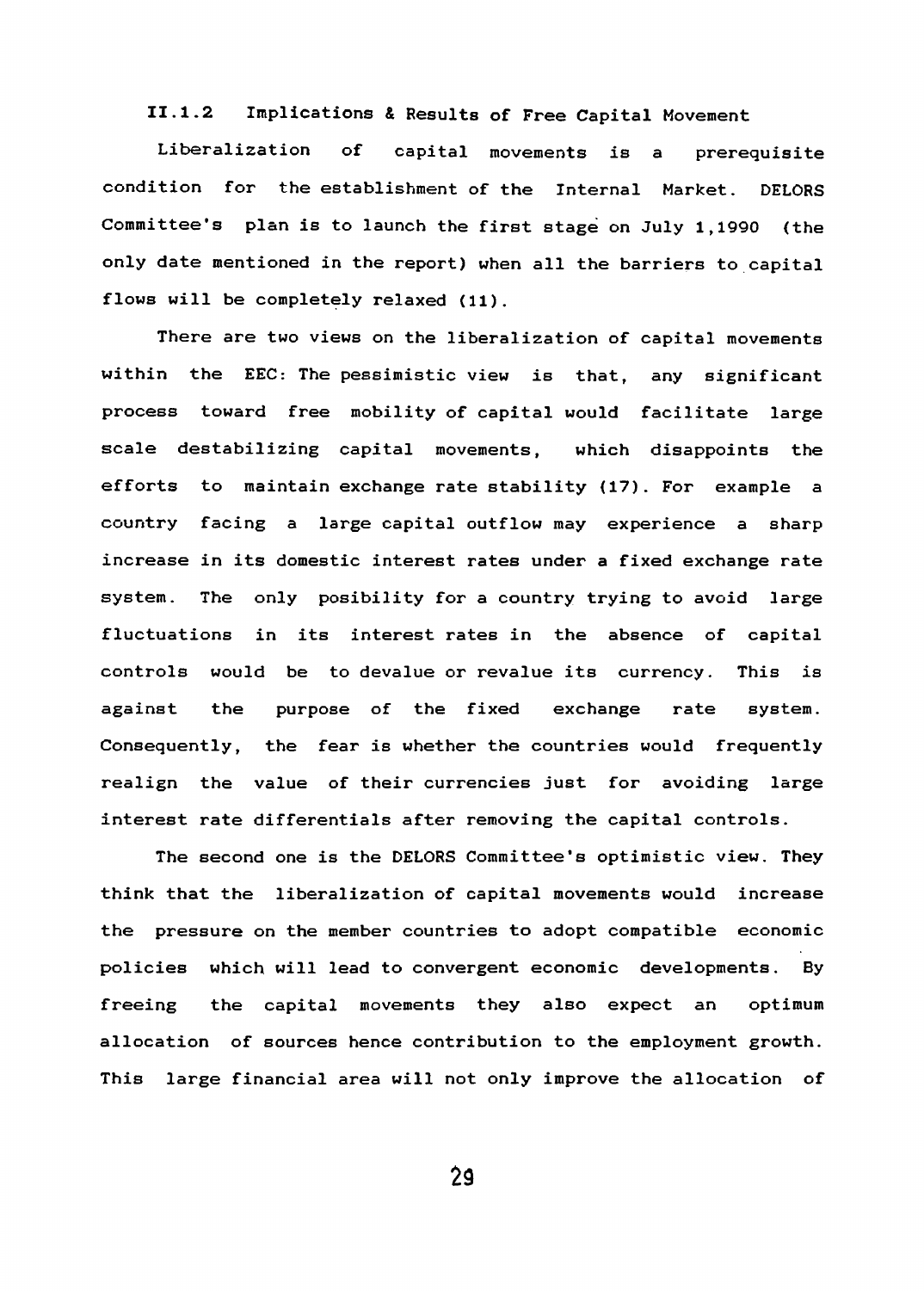**resources between member countries but also increase the competiton between financial institutions. The large capital market will attract investors, borrowers, depositors (from outside the EC too) and part of the less integrated and less regulated Euromarket. All these will stimulate savings and investment. The financial integration has several effects and implications on financial services and banking sector:**

**\* The most important effect of financial integration will be the increased competition in financial markets. This will provide consumers a wide range of products at lower prices ;**

**\* With the free banking establishment, savers or borrowers unsatisfied with conditions offered by domestic banks will be free to place their savings to other foreign banks or to borrow from abroad. They will also be able to do that in domestic or in foreign currency ;**

**\* An authorized bank will be able to carry out the full range of banking activities through branches in all Member States whether or not these activities are allowed in the host country which will force the European banking industry to major structural changes (12) ;**

**The structural changes in banking industry will result in greater availability of financial products, lower prices, increased innovation and a different topography of the banking industry ;**

**\* The open financial market and the lifted regulations also force the innovations in finance because the banks will choose to take the opportunities of the huge market by their new technologies ;**

**\* The banks will react to this tough competition by cutting costs.**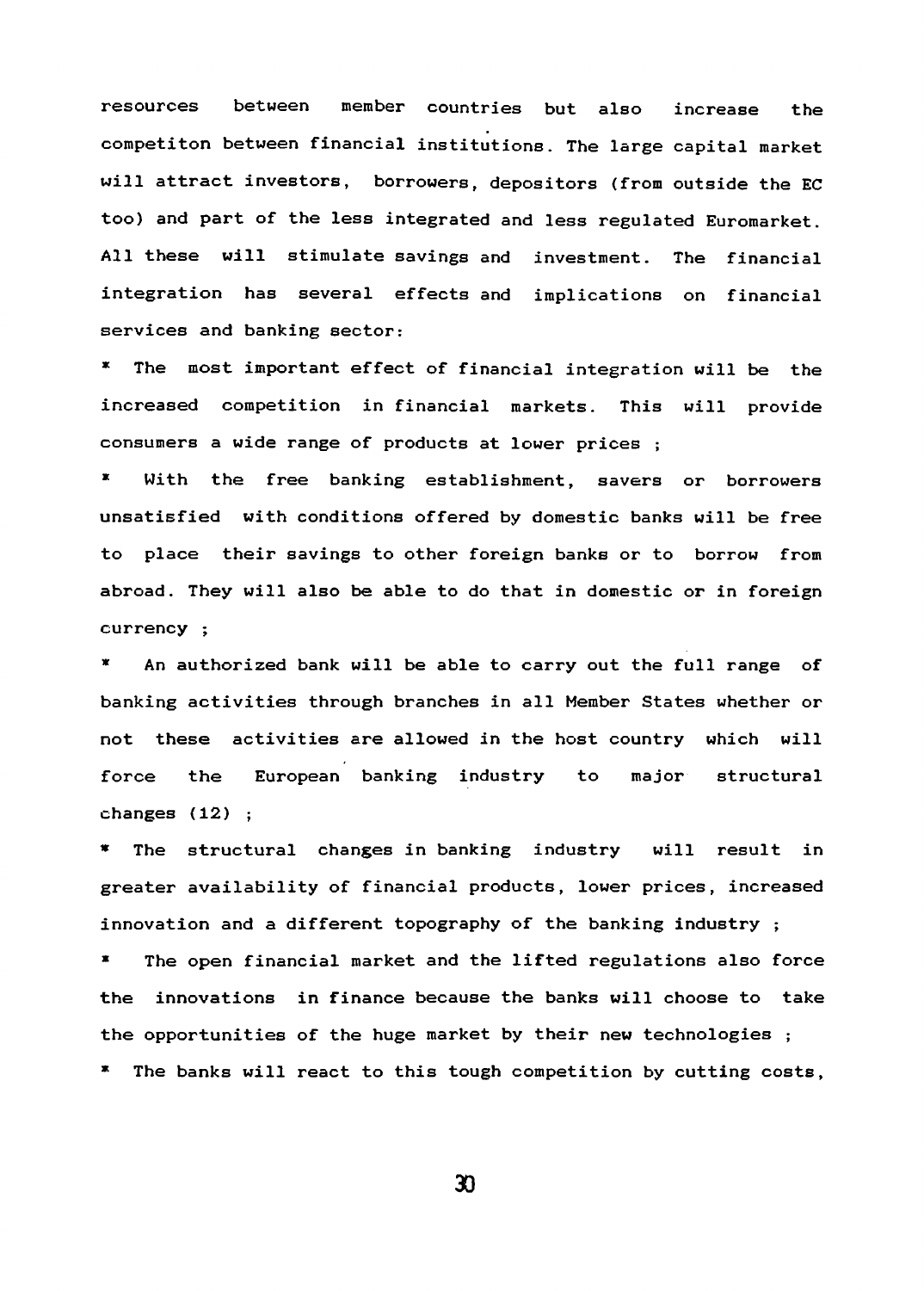**abandoning some traditional activities and expanding into new ones. Most mergers will take place among small and medium-sized institutions. Larger banks will aquire financial institutions outside of their traditional lines. Particularly saving banks, regional banks and their superstructure will have to be reorganized (20).**

**Because of the above reasons the European financial industry is reviewing costs, products and prices in order to prepare for 1992 and to be able to survive.**

**In the light of the above discussions, banks will spread over Europe with their newly established branches; national currency will be less dominating; the payments and clearing system will become more European as there will be a strong increase in payments across borders; and the size and organization will be adapted to a larger and a more complex market.**

# **II.2 The European Central Bank**

**European Central Bank will form an essential part of the EMU. Within the EMU it will be the duty of the European Central Bank to issue a joint currency, implement an independent monetary policy and as it is stated in DELORS Report to ensure the price stability. These are the fundamental characteristics of central banks. Experience has shown that there is a reliable correlation between (a) the central bank's dependence to the finance ministry and (b) the country's inflation rate (7). As long as a country's central bank depends to the finance ministry, the inflation rate in that country will be higher. The reason of the success of the low**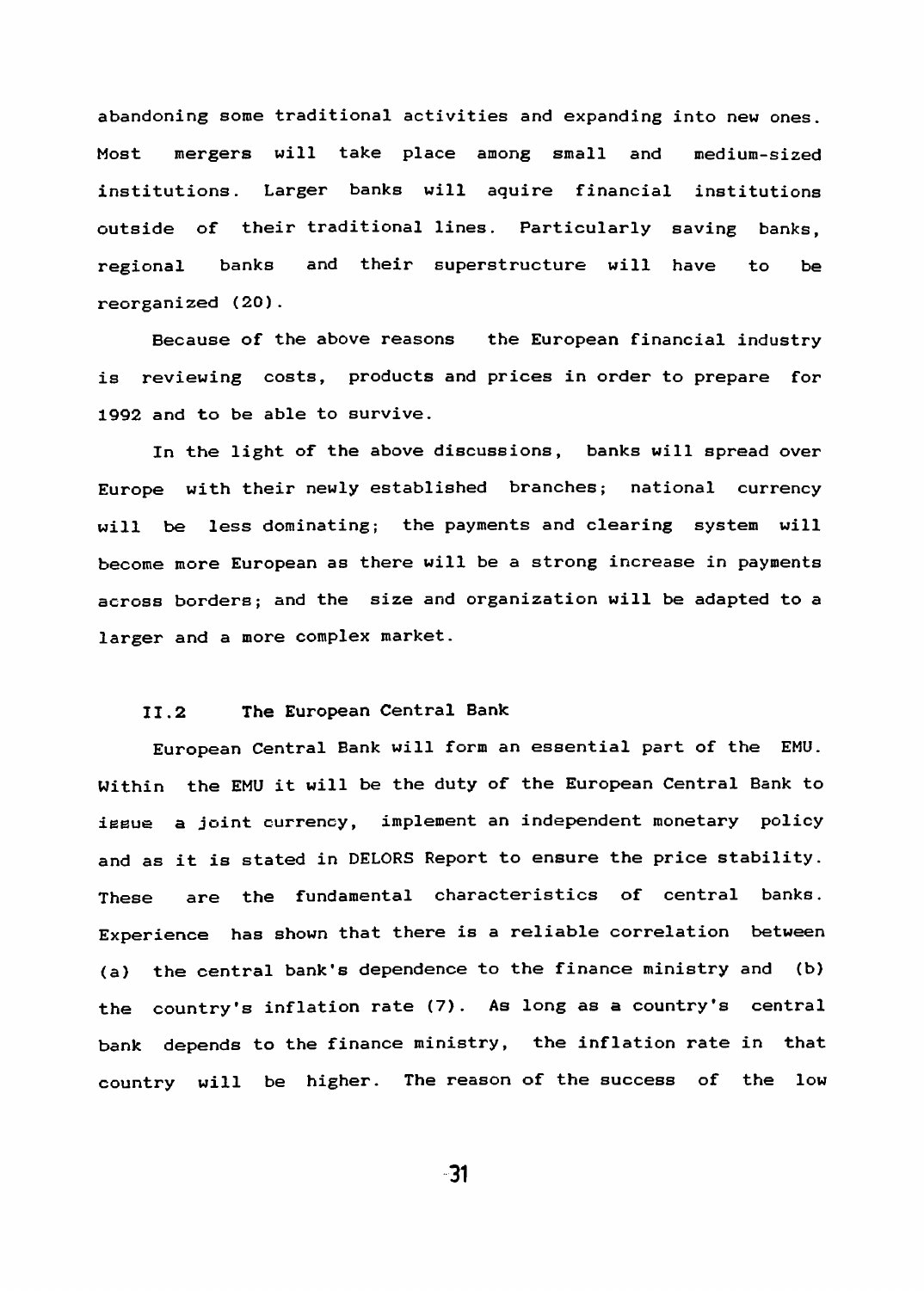**inflation rates in EMS is the independence of Bundesbank ( Central Bank Of Germany which had the greatest role in the EMS ) from the government.**

**The DELORS Report suggests a federal structure which will mean that governors of the central banks will form the ESCB Council, together with the members of the Board by the European Council. Such a structure will be ineffective in adopting and implementing joint monetary policy decisions by the ESCB because the logic behind the federal structure is to avoid the formulation of a Community central bank and continuation of the national central banks' legal independency. Also it is a fact that some goveners are dependent on their finance ministry. So there is a fear that the European Central Bank would be tolerant to inflation and the divergent inflation rates of member countries would disturb the price stability in the Community.**

**The monetary policy cannot be decided federally and regionally as DELORS Report suggests, so as an alternative solution the ESCB should operate only at one level for taking decisions and implementing them. This is the way other central banks with a federal system operate so Community countries' central banks would become the ESCB's executive organs. Also in order to make their job easier, ESCB Council can transfer important tasks such as, open market operations or intervention on the money or foreign-currency markets, to some of the central banks. However, there must be a statute which bound the national central banks by the ESCB's instructions in the final stage of EMU.**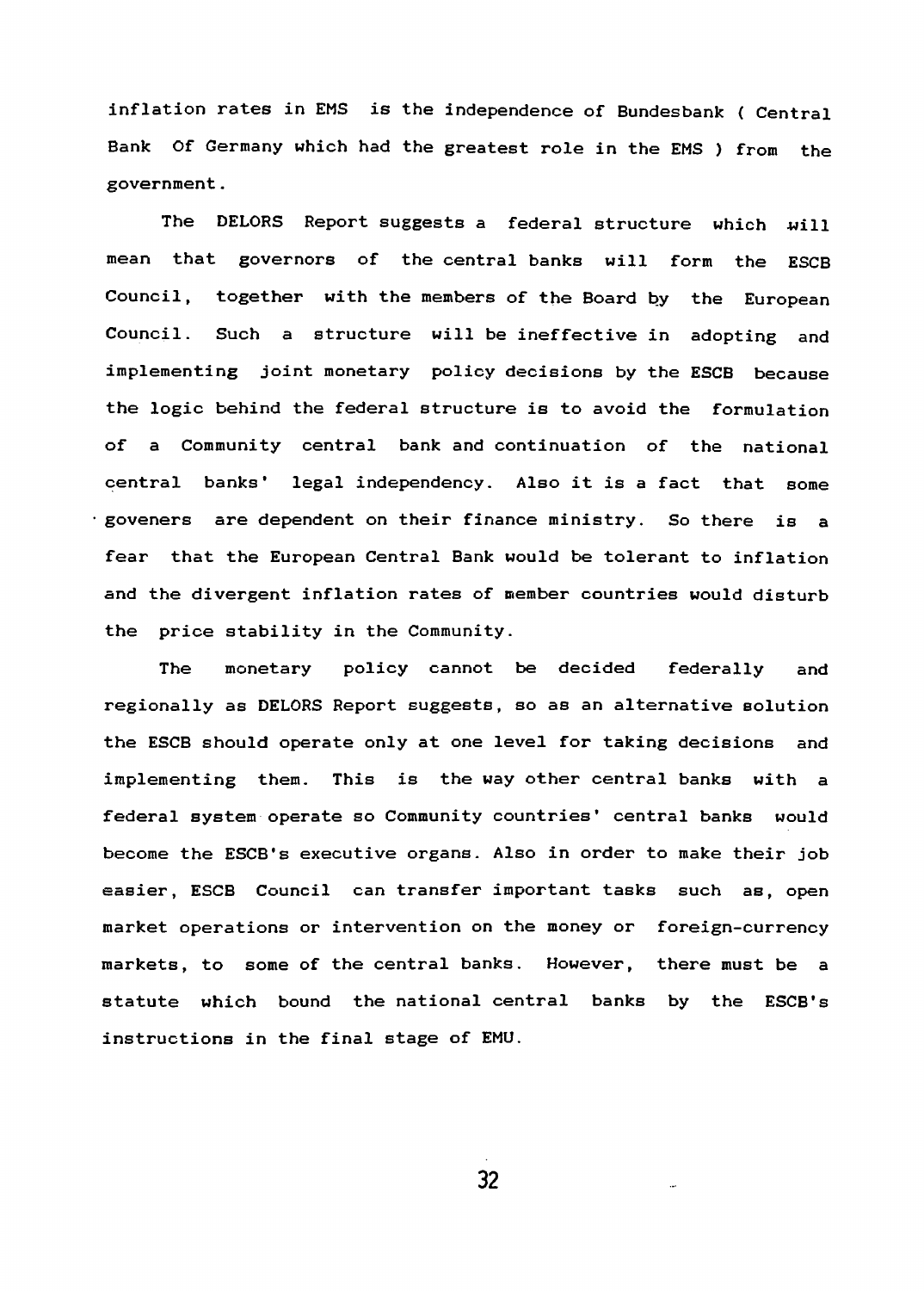**II.2.1 Key Role Of Price Stability**

**As it was stated in the above section one of the duties of the European Central Bank is to ensure the price stability. This is an important task which have a key role in an Economic and Monetary Union for a number of reasons:**

**- Price stability is an important prerequisite for economic growth and attainment of a low level of unemployment ;**

**- If price stability is maintained to some extent, the major incentive for speculation on currency revaluations and devaluations will be eliminated ;**

**- Stable currency relations within the Community will make the Community an attractive capital market worldwide ;**

**- Price stability has also a contribution to social progress among EC countries . The reasons for that statement is briefly discussed below :**

**Price stability means that the price (in terms of an arbitrary currency) of a certain good will be the same in all the member countries. It is an emprical fact that the higher the rate of inflation, the more volatile and unpredictable the prices. Volatility of prices deteriorates the price stability which also leads to speculative profit opportunities among countries. So it** can be said that the price stability is maintained with low rates **of inflation. In a situation of unpredictable prices, the consumer invests all its money to products and goods with the fear of more expensive prices in a small period of time (no savings). On the countrary price stability encourages the savings because the**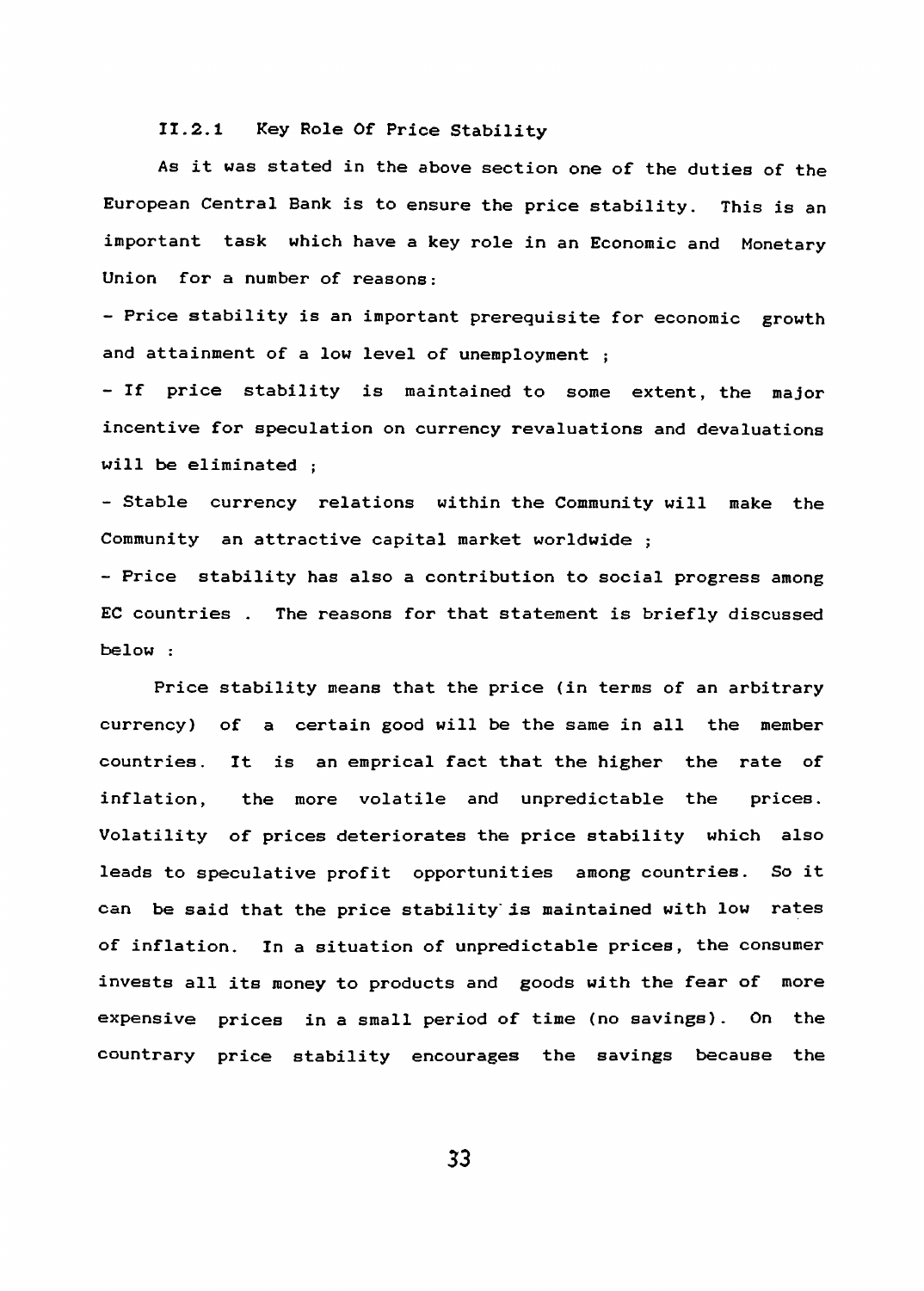**consumer will predict the price easily and make his decision accordingly whether buying or saving.As a result, the commitment to price stability will also be a great social benefit because the savings and earnings of low-income groups will not be eroded by inflation.**

**Due to the reasons stated above price stability is an important prerequisite for the European Monetary and Economic Union. In EMS the consumer price growth rates are given in the following table :**

### **TABLE 1**

# ----------------------------**1986 1987 1988 1989-19«**  $=$   $=$   $=$  $=$   $=$   $=$   $=$  $= 222$ **EC 3.08 2.58 2.95 3.64 Belgium 1.28 1.55 2.48 4.50 Denmark 3.62 4.08 2.89 1.51 France 2.53 3.25 2.43 3.36 Germany -0.25 0.27 1.29 2.65 Ireland 3.81 3.75 2.90 3.07 Netherlands 0.16 -0.50 0.91 2.61 Italy 5.85 4.75 4.72 4.28 Spain 8.76 4.80 3.44 4.30**<br> **Compaign 3.42 4.15 4.16 4.51 Un. Kingdom 3.42 4.15 4.16 4.51 Portugal 11.75 9.35**<br>**Greece 23.02 16.36 Portugal 11.75 9.35 8.32 8.08 U.S 1.92 3.66 4.00 4.27 Japan 0.61 0.11 1.19 2.60**

#### **CONSUMER PRICE GROWTH RATES**

**Source: European Affairs**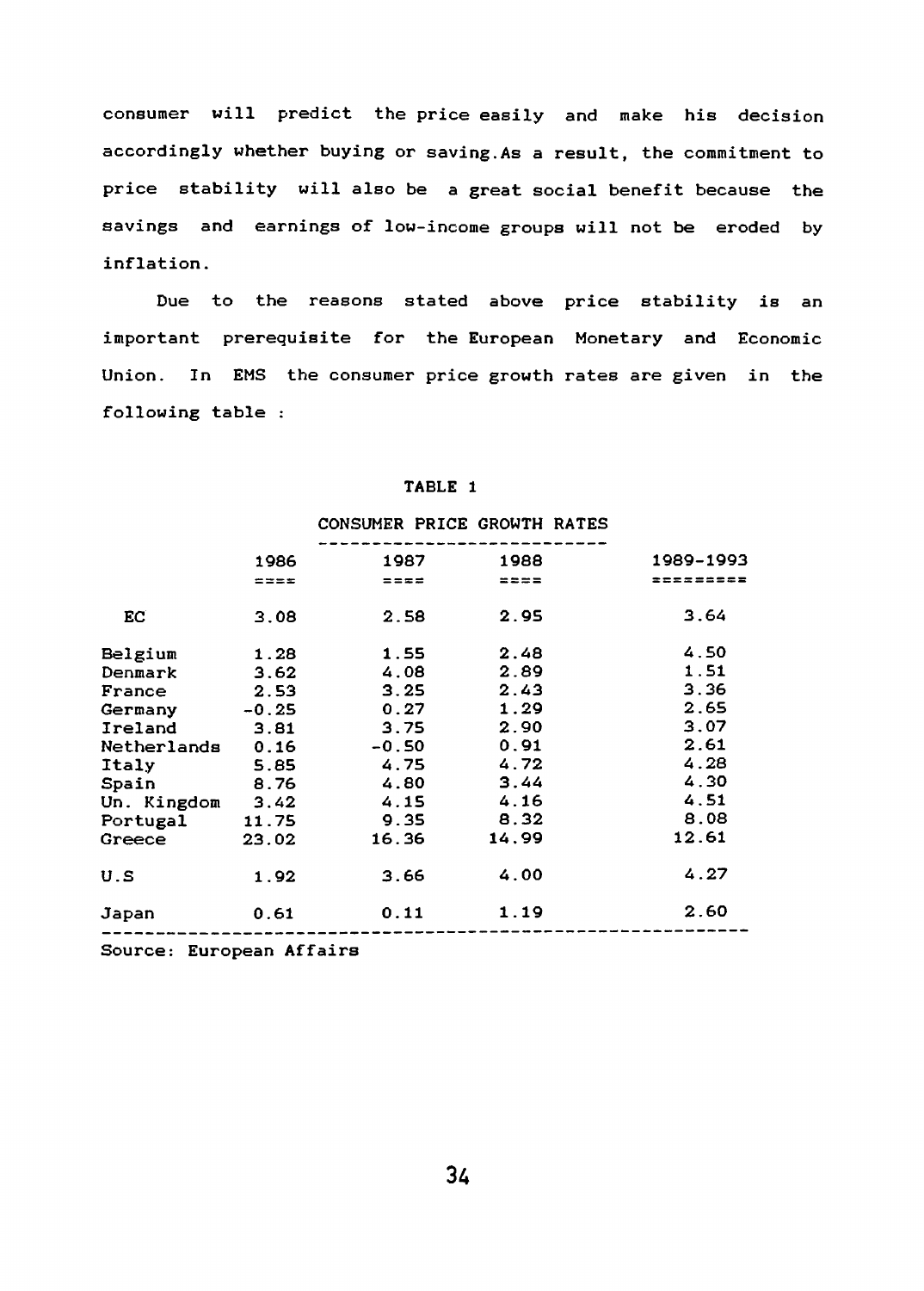**It is seen in the table that except Portugal and Greece the consumer price growth rates are low and convergent to each other and more convergent rates are expected in the future. These low and convergent figures shows the success of the EMS in maintaining price stability.**

**In the case of price stability, EMU would take the advantages of it such that small savers will not suffer socially due to the considerable losses in purchasing power. Collective bargaining will also be made easier since "compensation for inflation" will no longer have to be included in wage negotiations, and all countries of the Community will become equally attractive targets for investment capital. A monetary union commited to price stability will thus make it easier to raise capital on the international markets for structural and regional development projects. It would also help the Community to be in a better condition according to the currencies which have dominated the international monetary system in the past (in particular the US dollar) .**

**In order to enjoy the above mentioned advantages of the price stability the European Central Bank must strictly ensure the price stability which will control the inflation rate.**

**II.3 The ECU**

#### **II.3.1 The ECU : As a Common Currency**

**In the last stage, the DELORS Committee proposes the introduction of ECU as a single common EEC currency. The implications, and pros and cons of a single common currency is**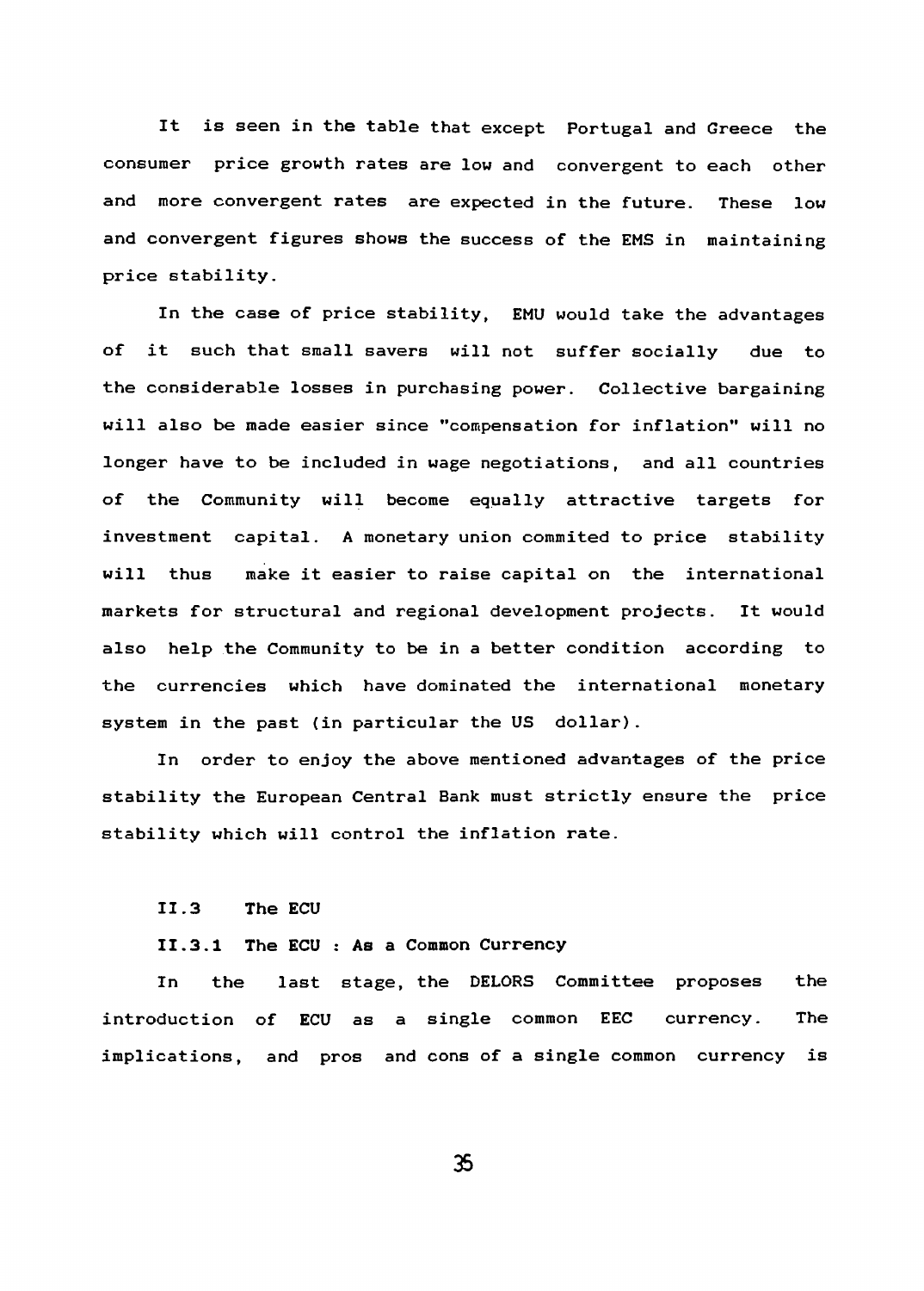**given below:**

With exchange rates permanently fixed, international competition **between producers should then bring the prices of traded goods into line .**

**\* The fixity of exchange rates put an added strain on traditional "weak-currency" countries such as France and Italy. They have used occasional realignments { devaluations of franc and lira against the DM ) to maintain their international competitiveness. Under the condition of fixity they would have had to keep domestic costs and prices under tighter control to stay competitive at their EMS exchange rates. It would be politically as well as economically difficult. This fear is intense for the three remaining outsiders Spain, Grece, Portugal. These are high-inflation countries which are to be let in later on after some economical improvements (15). \* Citizens of the Member States will be given the opportunity to**

**travel all over Europe without being penalized by the cost of converting their cash into local currency every time. ( Today a traveller landing off from Britain with 1000 pound to visit each of the EEC countries, converting his money into the local currencies of each country without buying anything, would arrive back with only 500 pounds in his pocket (9).)**

The common currency would promote the European savings. The **the volume of savings in Europe is as large as American plus Japanese savings. Therefore Europe has the opportunity of financing investments on the scale of the unified domestic market and establishing a strong capital market.**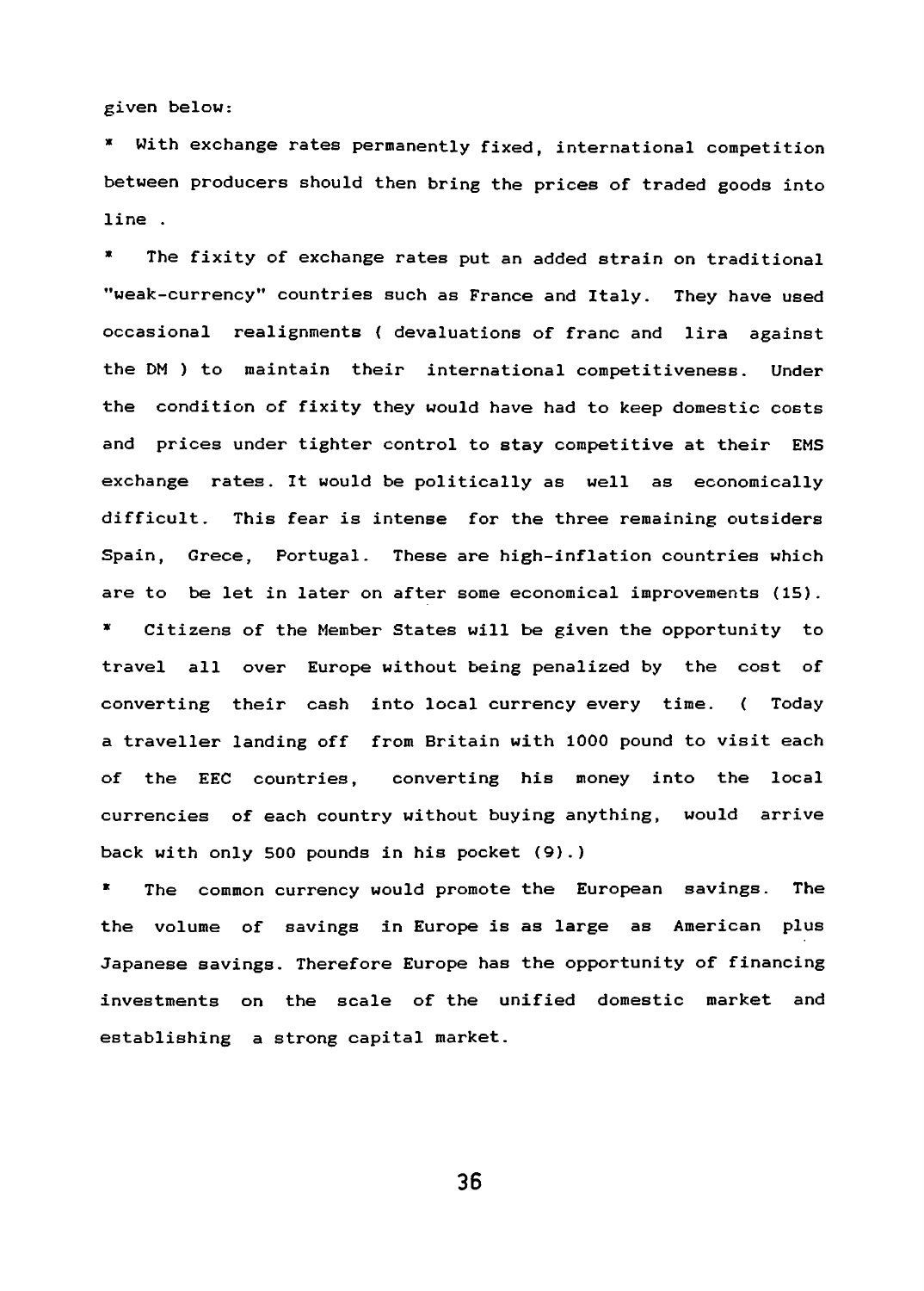**\* At the level of small companies, the need for a common currency is increased because their business volume is too small to amortize** the structural costs generated by foreign exchange maagement at the **administrative, financial, accounting and sales levels.**

**\* The single common currency will contribute to the progress of EMU by attracting investment from the third countries because a continental market which has no exchange risks, no restrictions on capital movements and free bank financial services will be an attractive location for investors from third countries.**

**\* Economic and Monetary Union would give the Community greater power internationally. The ECU as an investment and reserve currency would be able to compete better with the dollar and the yen than any other European currency today. A Community speaking with one voice could play a greater role in the world monetary system, in international organizations such as the World Bank and the International Monetary Fund (lA).**

# **II.3.2 The ECU : Its Private Usage**

**In Point 49 it is suggested that the private use of the ECU should not be restricted. But this is not enough, in fact the private use of ECU should be encouraged to an even greater extent because of its insufficient usage. This will help shifting to a common currency more easily. The main reasons for insufficient private use of ECU can be summarized as follows:**

**\* Insufficient knowledge of the ECU :**

**Mostly small and medium-sized companies have not enough knowledge about the benefits of ECU although those are the firms**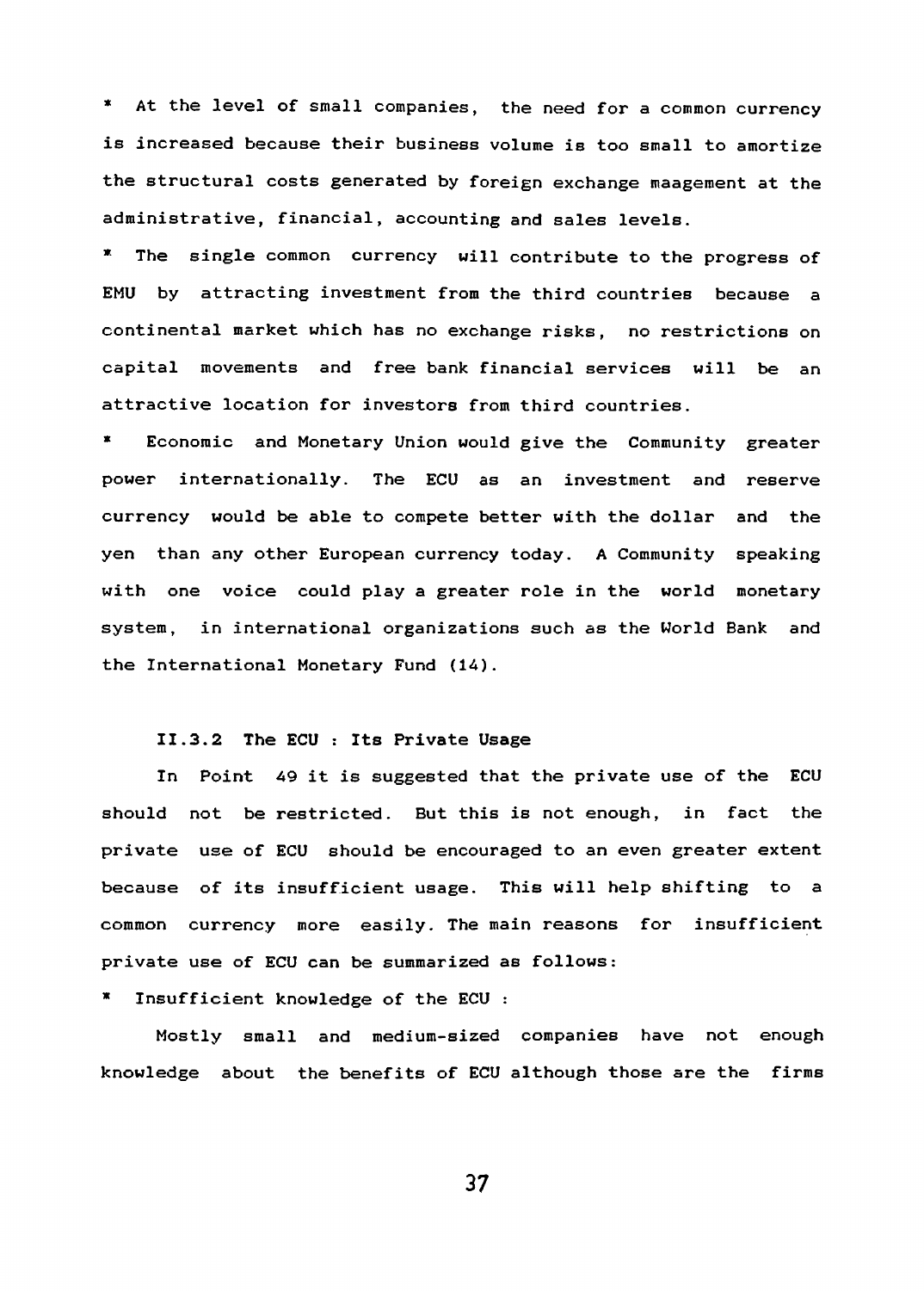**that mostly gain from elimination of the unnecessary costs stemming from the multiplicy of currencies used in transactions.**

**■ Habitual behavior :**

**This is the problem that was experienced by French while imposing the New Franc. No secrerary has 'ECU' symbols on her typewriter and every treasurer is used to talking in dollar terms. \* The ECU's uncertain future :**

**Many companies still wonder about the ECU's future. This uncertainty is very harmful in ECU's development because it constitutes a wait-and-see attitute in the business enviroment.**

**\* The competitiveness of other currencies :**

**Naturally the companies that invoice in hard currencies and purchase in weaker ones does not want to shift to a single currency.**

**The support to the private use of ECU can be given by permiting ECU for the payments of taxes and for the use in corporate balance sheets and accounts. The use of the ECU for balance sheets, for statistics, and for additional price indication would also make the ECU known and demostrate its advantages. This would enable Community citizens to compare prices and get used to a "European" money. It will help also people to be get used to handling monetary units in terms of ECU.**

**Moreover, after fixing the exchange rates the ECU will be fundemantally different in its character than the ECU today which is a basket type of currency. The absolute prerequsite of such a move, shifting to a common currency, was being a strong currency, its name was of secondary importance. Therefore prior to the introduction of ECU as a common currency, it should be as strong as**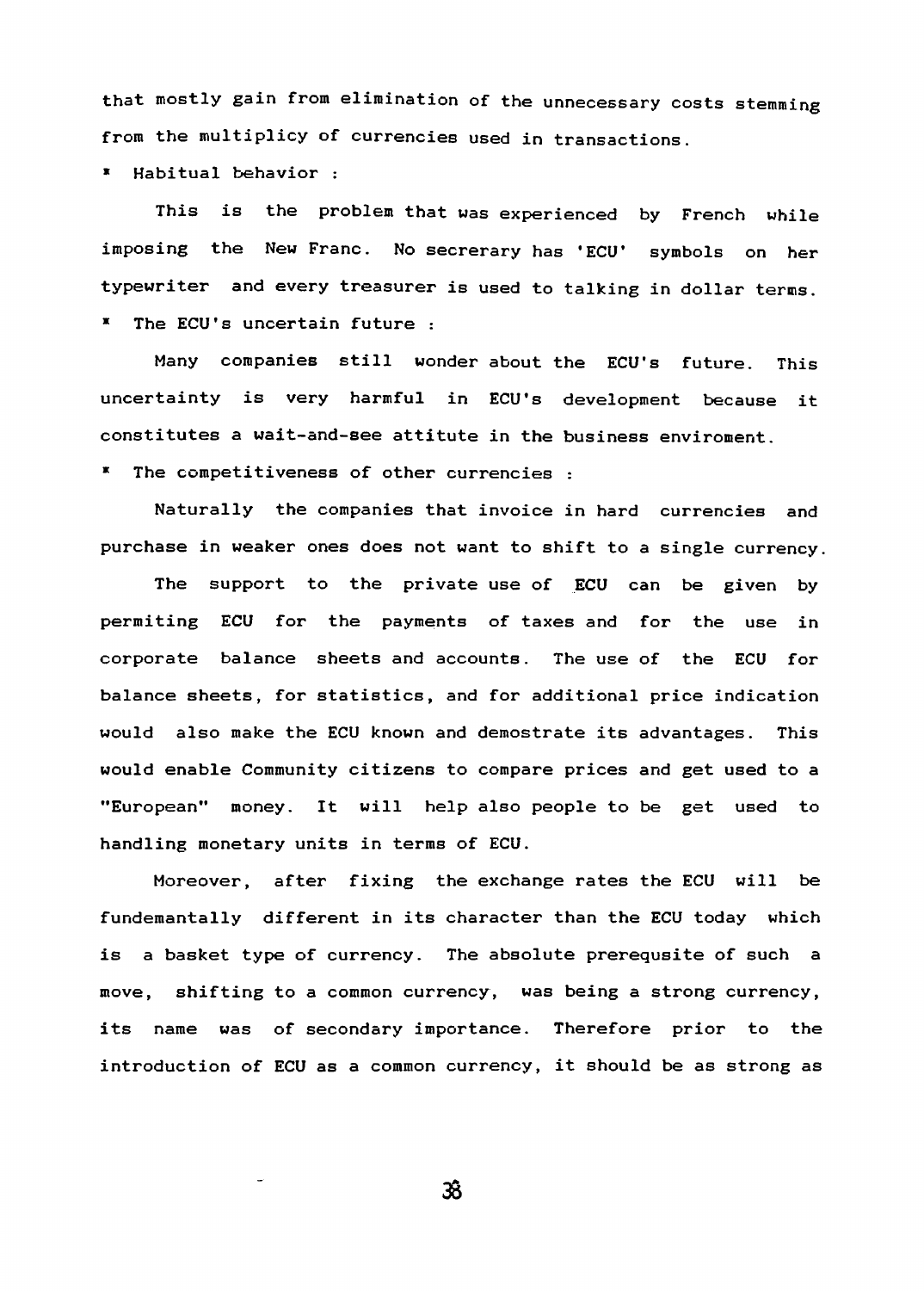the strongest national currency unit in the European Community.

**II.3.3 The ECU : As a Parallel Currency**

**It is very natural for a full monetary union to speak of one currency because all the existing monies become the perfect substitutes. At this extreme it would be meaningless to speak of a '•parallel" currency since any parallel currency would be indistinguishable from national currencies. The concept of a parallel currency becomes meaningful only in an intermediate stage of monetary union when different monies are not perfect substitutes because of transaction costs and exchange rate expectations. In order to be successful, the parallel currency is expected to have a widespread use among national currencies. This condition is only satisfied under a high degree of monetary integration. If the parallel currency is initially used by a few people, this will not only contribute nothing but it will damage the monetary union also.**

**It is a correct action to put restrictions on the European parallel currency, as expressed in the DELORS Report (Point47), which would be additional to the Community currencies and compete with them to a certain extent. The drawbacks of the parallel currency are given below:**

**- This additional currency would also generate some additional money and credit which would adversely effect the efforts to achieve greater price stability ;**

**- The risks and hazards of a parallel currency is more than the possible benefits of the expected acceleration of process towards monetary union ;**

**- A parallel currency would also do nothing to enhance the common ECU-currency which would be introduced at stage 3. GRESHAM'S law**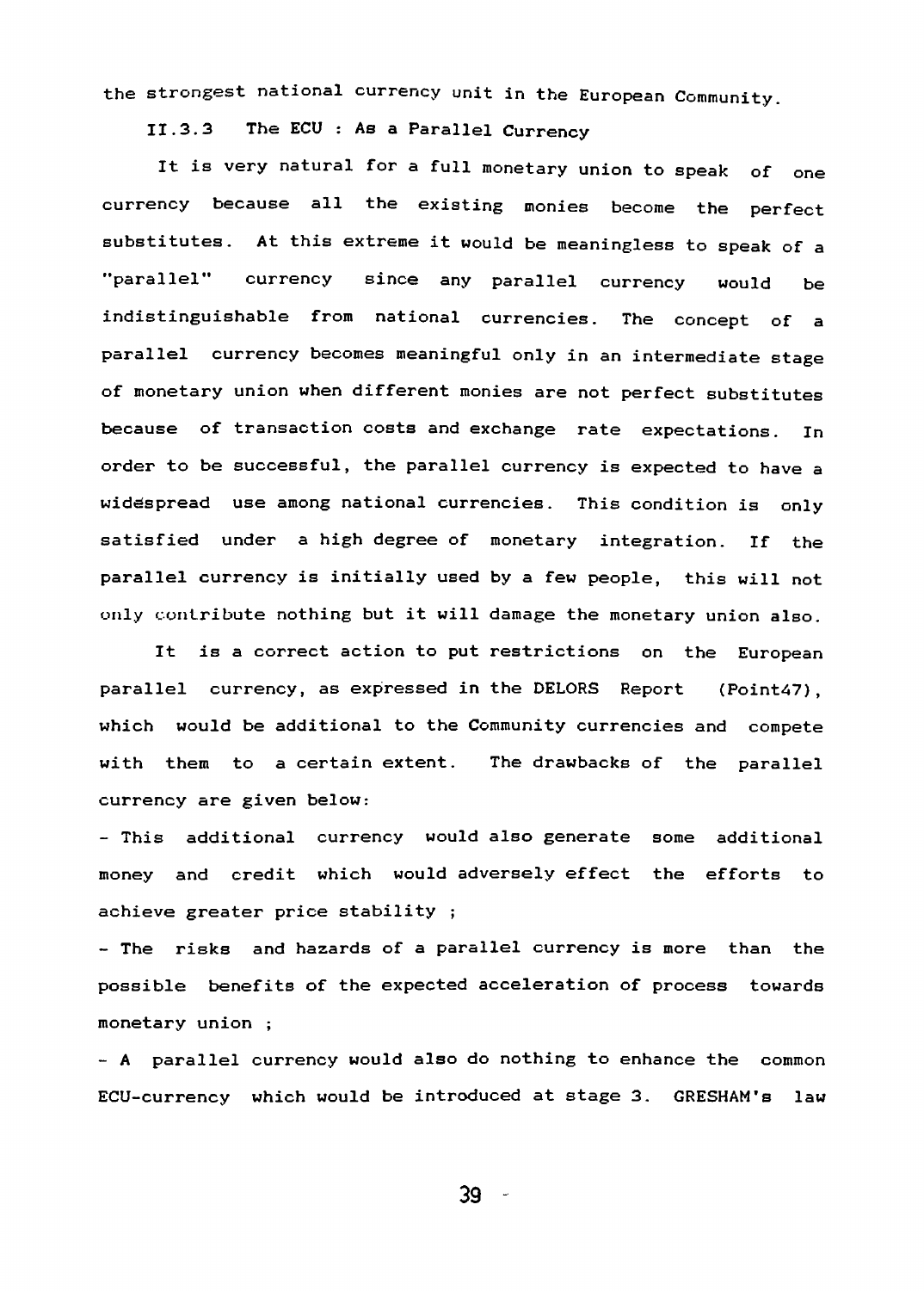**would apply i.e. such a parallel currency would tend to either drive out national currencies or to be driven out by them, depending on whether it was looked on as relatively "good" or "bad".**

# **II.4 Political Will**

**As a matter of fact, the nature of a monetary union strongly suggests that the regions or countries involved must have some common political interests and/or a willingness to adopt fiscal and monetary policies consistent with those of the other countries in the union (2).**

**Although substantial progress has been made, the process of integration has needed a lot more effort. Greater convergence of economic performance is needed. Although there was a downward trend in the average rate of price and wage inflation, considerable national differences still exist. There are also still notable discrepancies in budgetary positions, growth rates, and external imbalances which can be observed from Tables 2 and 3. The existence of these disequilibria indicate that there are the areas where economic performances will have to be made more convergent (PointlO-11).**

**Point 12 in DELORS Report indicates that the full freedom of capital movements and integrated financial markets incompatible with national policies would quickly translate into exchange rate tension and put a burden on monetary policy. So the integration process thus requires more intensive and effective policy coordination. This integration process can be done even within the**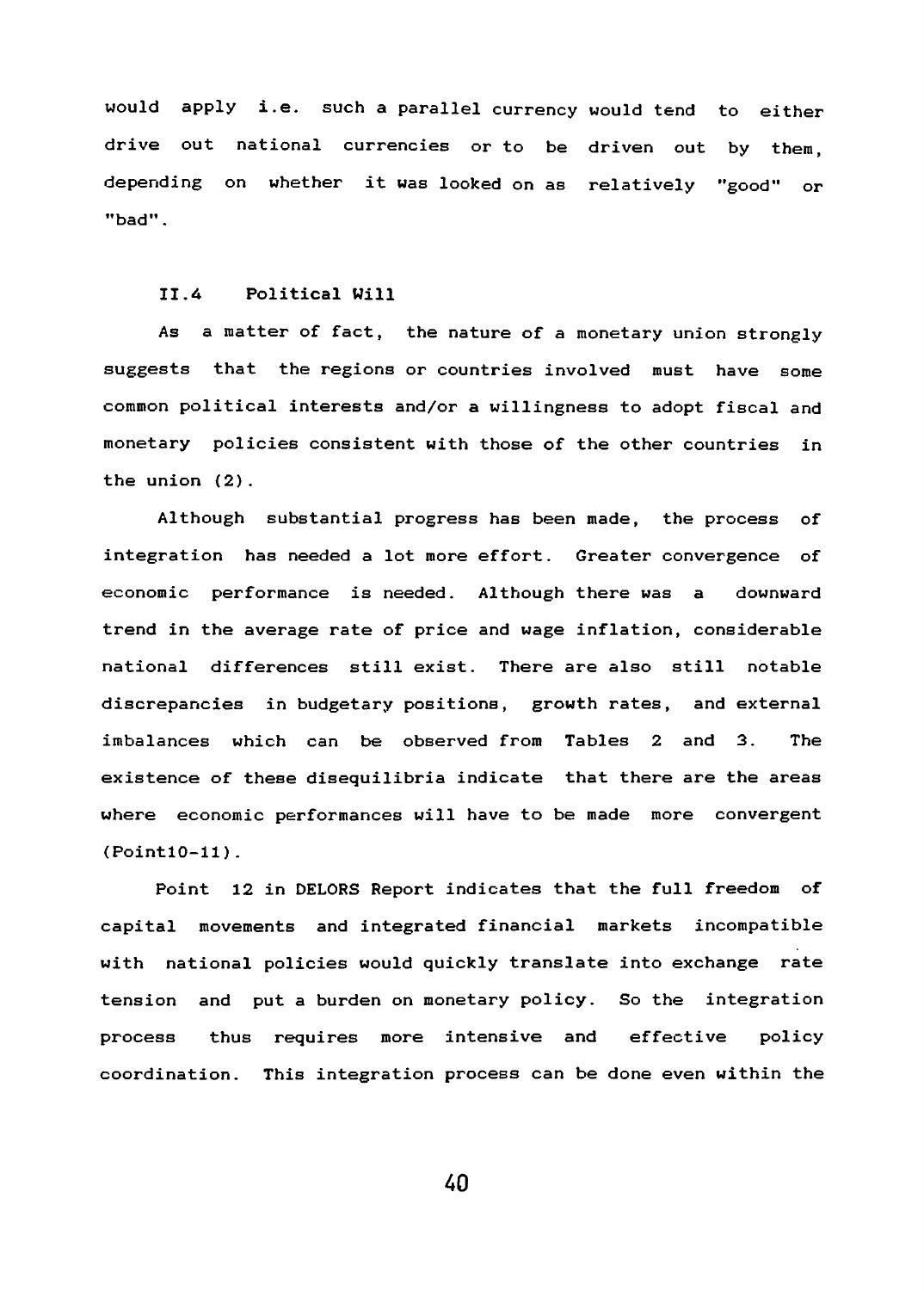|                    |          | TABLE 2<br>CURRENT ACCOUNT BALANCES |           |           |
|--------------------|----------|-------------------------------------|-----------|-----------|
|                    | 1986     | 1987                                | 1988      | 1989-1993 |
|                    | ====     | $=$ $=$ $=$ $=$                     | $== == =$ | ********* |
| EC                 | 49.9     | 34.0                                | 22.4      | 13.2      |
| Belgium            | 3.7      | 1.9                                 | 2.7       | 1.0       |
| Denmark            | $-4.3$   | $-4.2$                              | $-2.9$    | $-2.5$    |
| France             | 3.0      | $-4.6$                              | 0.9       | 1.8       |
| Germany            | 37.7     | 41.8                                | 30.5      | 20.7      |
| Ireland            | $-0.4$   | 0.0                                 | 0.3       | $-0.0$    |
| Netherlands        | 3.8      | 2.3                                 | 2.3       | 1.3       |
| Italy              | 4.3      | 0.0                                 | 0.3       | $-2.9$    |
| Spain              | 4.2      | 1.3                                 | $-0.6$    | 0.3       |
| Un. Kingdom $-1.4$ |          | $-3.5$                              | $-9.1$    | $-5.2$    |
| Portugal           | 1.1      | 0.3                                 | $-0.2$    | 0.0       |
| Greece             | $-1.7$   | $-1.3$                              | $-1.7$    | $-1.4$    |
| U.S                | $-141.4$ | -164.8                              | $-144.4$  | $-148.3$  |
| Japan              | 85.8     | 86.7                                | 74.6      | 56.9      |
|                    |          |                                     |           |           |

**Source: European Affairs**

|                  |                                                 | TABLE 3<br>REAL GDP GROWTH RATES |             |           |  |  |
|------------------|-------------------------------------------------|----------------------------------|-------------|-----------|--|--|
|                  | (percentages 1980 prices & 1980 exchange rates) |                                  |             |           |  |  |
|                  | 1986                                            | 1987                             | 1988        | 1989-1993 |  |  |
|                  | $= = = =$                                       | $= 2 = 5$                        | $z = z = z$ | ********* |  |  |
| EC               | 2.56                                            | 2.42                             | 2.29        | 2.30      |  |  |
| Belgium          | 2.40                                            | 1.70                             | 2.41        | 1.48      |  |  |
| Denmark          | 3.42                                            | $-0.70$                          | 0.09        | 2.32      |  |  |
| France           | 2.11                                            | 2.08                             | 1.95        | 2.51      |  |  |
| Germany          | 2.58                                            | 1.75                             | 1.60        | 1.82      |  |  |
| Ireland          | $-0.30$                                         | 3.40                             | 1.07        | 3.32      |  |  |
| Netherlands      | 2.50                                            | 1.10                             | 2.01        | 1.74      |  |  |
| Italy            | 2.47                                            | 2.70                             | 2.69        | 2.35      |  |  |
| Spain            | 2.98                                            | 5.00                             | 4.14        | 3.78      |  |  |
| Un. Kingdom 3.01 |                                                 | 3.66                             | 3.14        | 2.36      |  |  |
| <b>Portugal</b>  | 4.30                                            | 5.00                             | 3.44        | 2.92      |  |  |
| Greece           | 1.40                                            | $-0.60$                          | 0.84        | 2.40      |  |  |
| U.S              | 3.14                                            | 3.12                             | 2.72        | 2.68      |  |  |
| Japan            | 2.40                                            | 3.90                             | 3.58        | 3.17      |  |  |

**Source: European Affairs**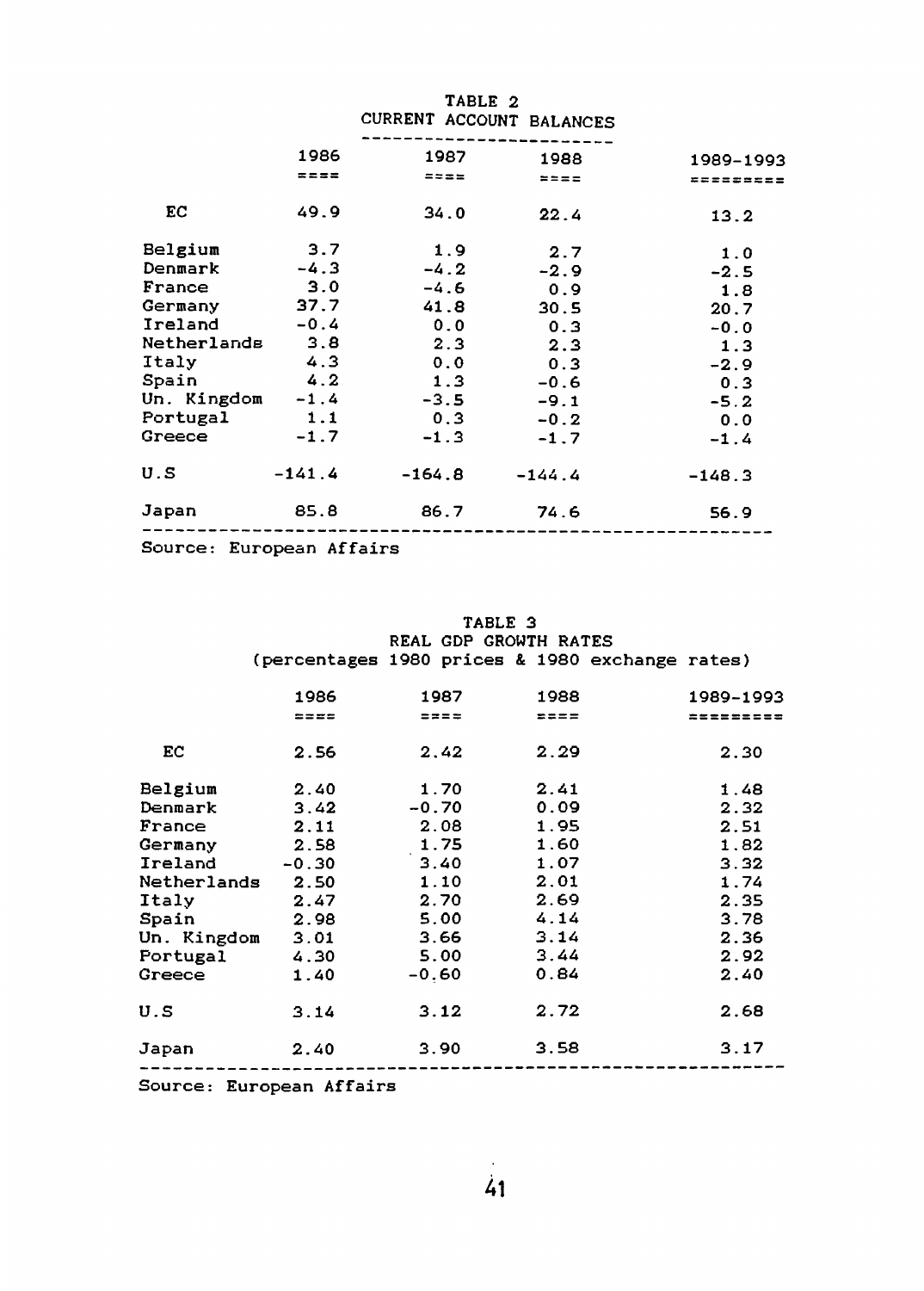**framework of the present exchange rate arrangements but also in areas of national economic management affecting aggregate demand, prices and cost of production.**

**The process of transfer of economic and monetary powers which will be made to the Community is still a very important question for the member states. One difficulty here is that the Community bodies have not yet discussed to what extent irrevocable exchange rates or even a single Community currency will make it necessary to transfer powers and decision-making to the Community. So a broad political approval is needed to achive EMU. In the case of Britain, Margaret Thatcher insists on minimum transfer of sovereignty {10). But she must see the fact that in today's world the increased capacity in international action will lead to a wide-ranging shift of responsibilities from national to the supranational level. For example the control of the pollution of the environment, the water quality of rivers, the health of forests, the purity of air can no longer be controlled by a single country. Due to the growing interdependence of international financial markets, no state is autonomous in its monetary and financial policies. The conditions under which a country can sell its products and purchase commodities on the international markets are no longer adjusted by itself alone. In an age of growing interdependence and globalization, every nation is in effect constantly losing its sovereignity (19). The extent of this transfer of powers to Community bodies (such as the Council of Ministers and the European System of Central Banks) is of key importance for the political approval of Economic and Monetary Union. Therefore the member**

A2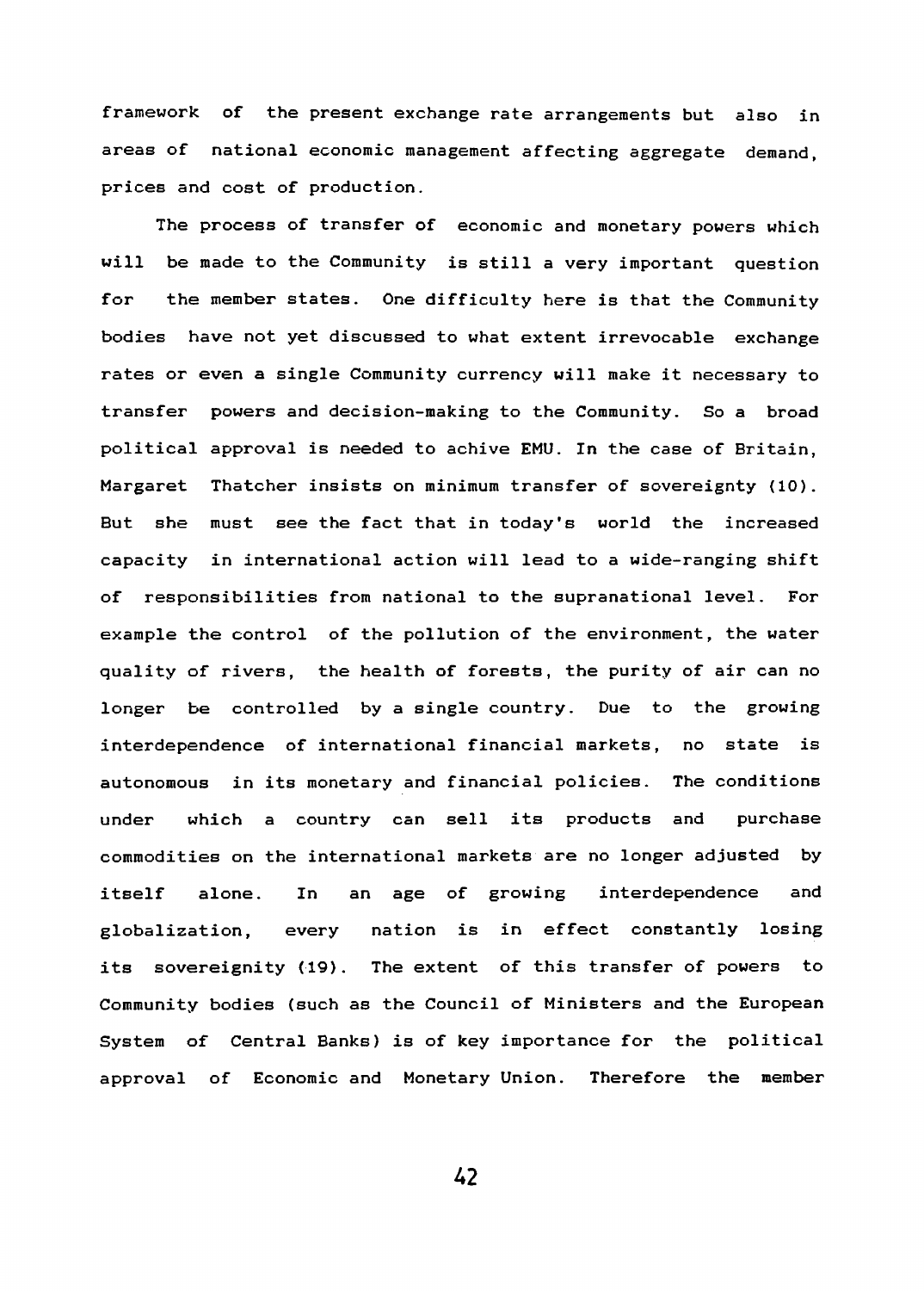states should negotiate before a binding decision is reached on the **final stage of EMU.**

# **II.5 Budget Policy : No Inflation Deficit Financing**

**The DELORS Report proposes that EMU members have to set "binding limits" on each other's fiscal deficits. Now suppose that a country in the union is faced by a temporary economic shock that makes its products less competitive. Moreover its market forces are weak to reduce its prices quickly down in response. So the demand will fall and the country's economy may go into a recession. It can not use monetary policy (due to the common monetary policy in union) to stimulate the demand. However it can use fiscal policy. In order to stimulate the private demand, the government must borrow and spend more than it collects from taxes, but here the** problem is "binding limits". The DELORS Committee is also right **that such policies like budget deficit financing may build up inflationary pressures which will risk inflation rate compatibility among EC countries. But it should not be forgoten that the proper use of fiscal policy is a shock absorber instead of triggering the inflation. Perhaps in some cases the monetary union will be upset by economic shocks that effects its members in different degrees,so putting such binding limits is not reasonable. Also the binding rules for upper limits on budget deficits and the definition of aggregate budgetary balances does not seem to be necessary because the adoption of such rules by Council of Ministers would be in conflict with the basic democratic budgetary rights of the Member State parliaments (8).**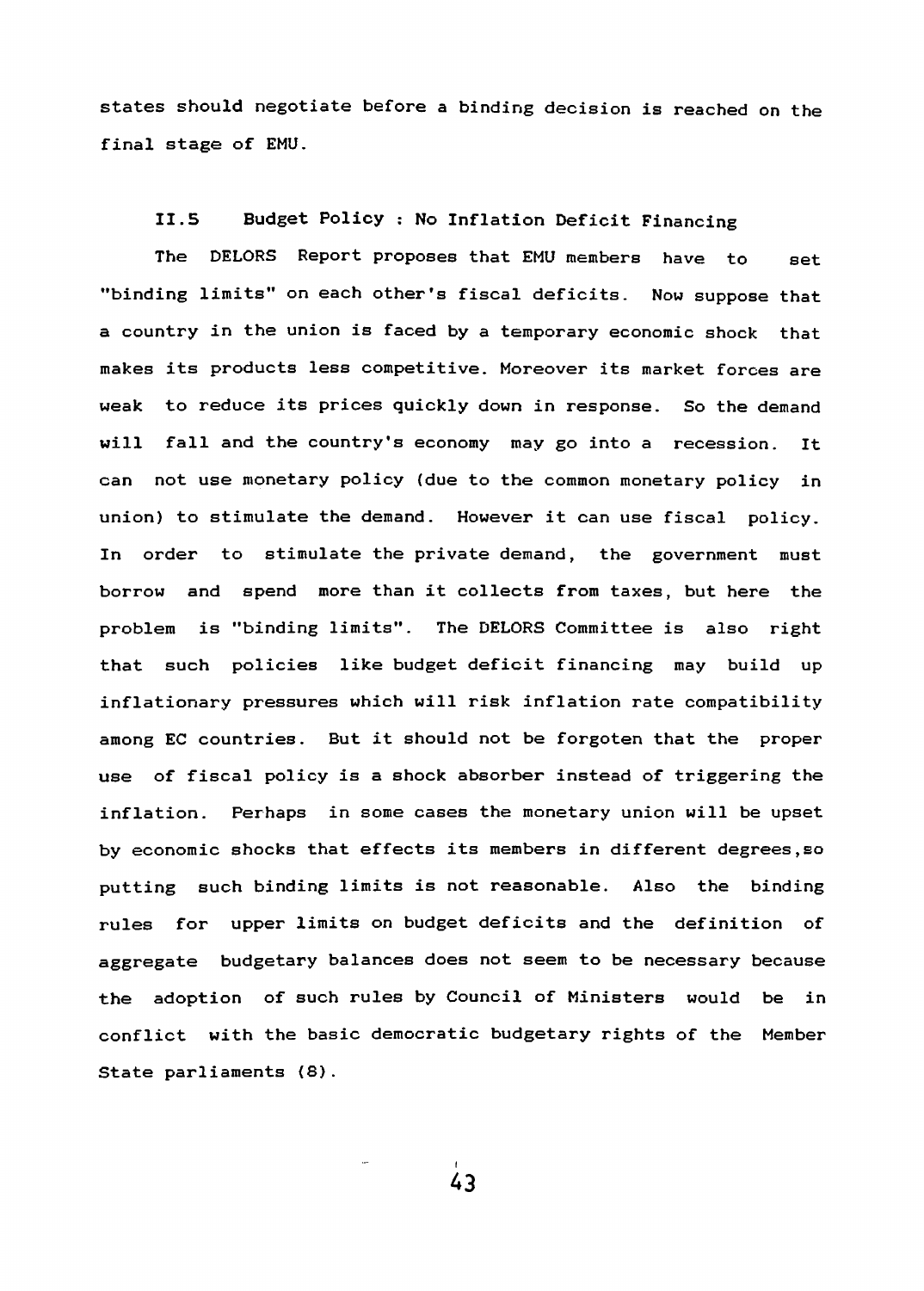**It is a clear fact that public and social budgets have a significant influence on Member States' economic and social policies. They influence individual Member States\* wage policies and they determine the level and quality of a large number of community services, so full-scale budgetary-policy co-operation is therefore needed to ensure that existing imbalances do not deteriorate any further (3).**

# **II.6 Structural Funds**

**After the completion of EMU it will no longer be possible for the Member States to regain their competitiveness and economic advantages of their geographic locations by adjusting their exchange rates (4). Prosperity in the Community is measured in terms of per-capita income. In EC the per-capita income varies by as much as 6:1 between the richer and the poorer regions. This gap will be even more obvious in a single monetary area after which wages and salaries as well as prices will be able to be compared in the same currency in all Member States.**

**In February 1988 the European Council decided that the structural funds were to be doubled by 1993, so it can be said that a new form of partnership was to be established between the Community and its less developed regions. It is a reasonable idea which is stated in DELORS Report (point29) that the principal objective of regional policy should not be to subsidize incomes and to offset inequalities in standards of living but improving infrastructure because it prevents the large-scale migration of labour from becoming the major adjustment factor.**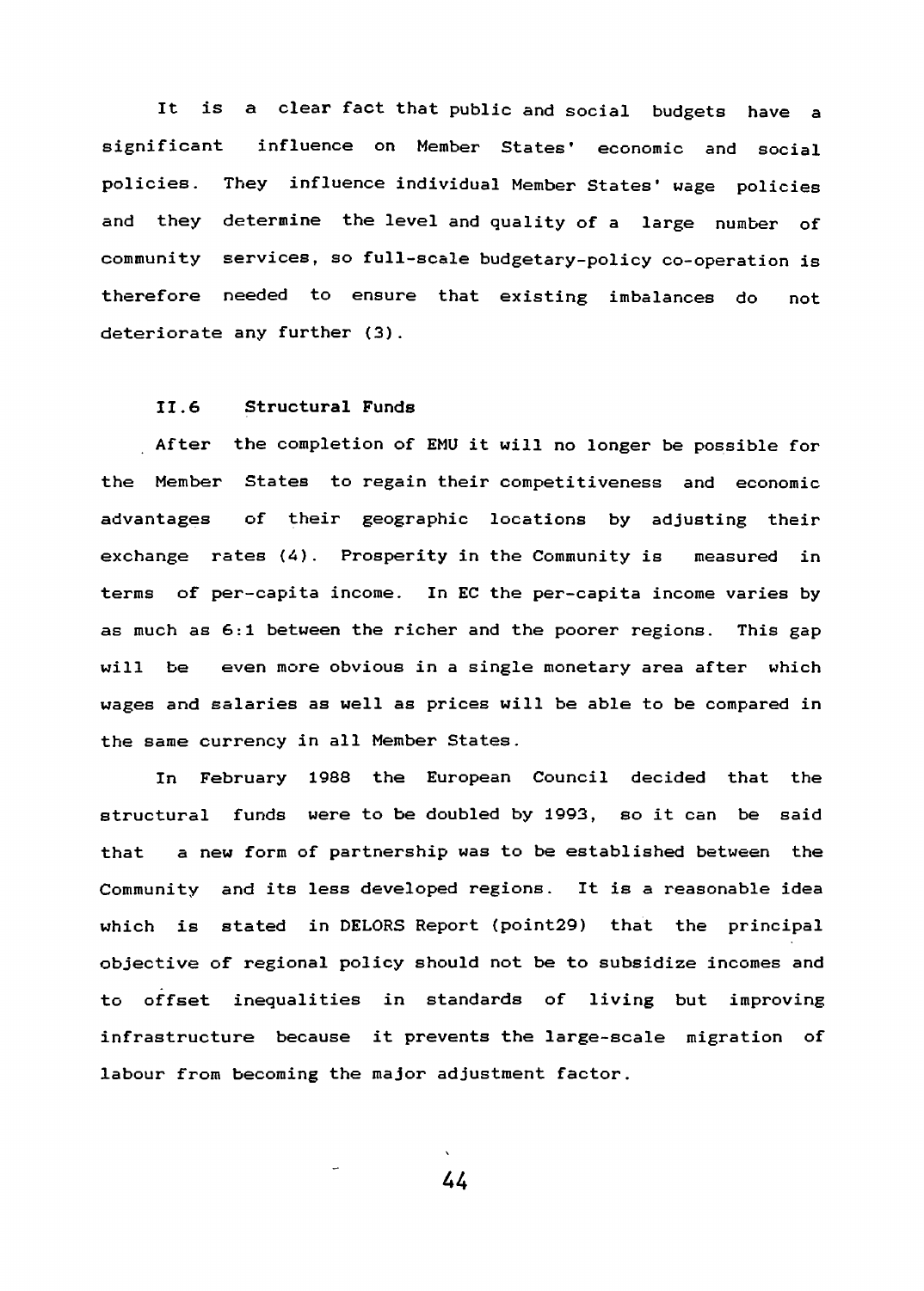# **11.7 Regional Policy and Capital Market**

**Some improvement can be expected for structurally disadvantaged and economically less developed regions after the EC structural funds will be doubled. Due to the variation of interest rates from region to region in EC, the less developed areas will become more attractive for private investors after the liberalization of capital movements. So less-developed areas can take the advantage of the comparative cost and would attract the capital for investment. Also the differences in purchasing power can be exploited by investors to a greater degree too. If the interest rates of member countries are same it will be possible to use the EC funds to a greater extent for capital and interest subsidies so that more resources can be mobilized for projects contributing to the development of less-developed areas (9). As a result, the liberalization of capital market would automatically support the regional policy which is proposed by DELORS Committee.**

#### **11.8 Monetarist and Economist Parallelism**

**According to the DELORS Report (see Point 21) parallelism means that economic union and monetary union would have to be implemented in parallel. Also it is a fact that monetary union is only logical if it goes hand-in-hand with a high degree of economic convergence. In EC due to the new entrants and the divergence in economic indicators of the participating countries it will be difficult for the common monetary policy and a convergent economic policy to advance in parallel as long as the monetary policy and economic and fiscal policies differ from country to country. In the**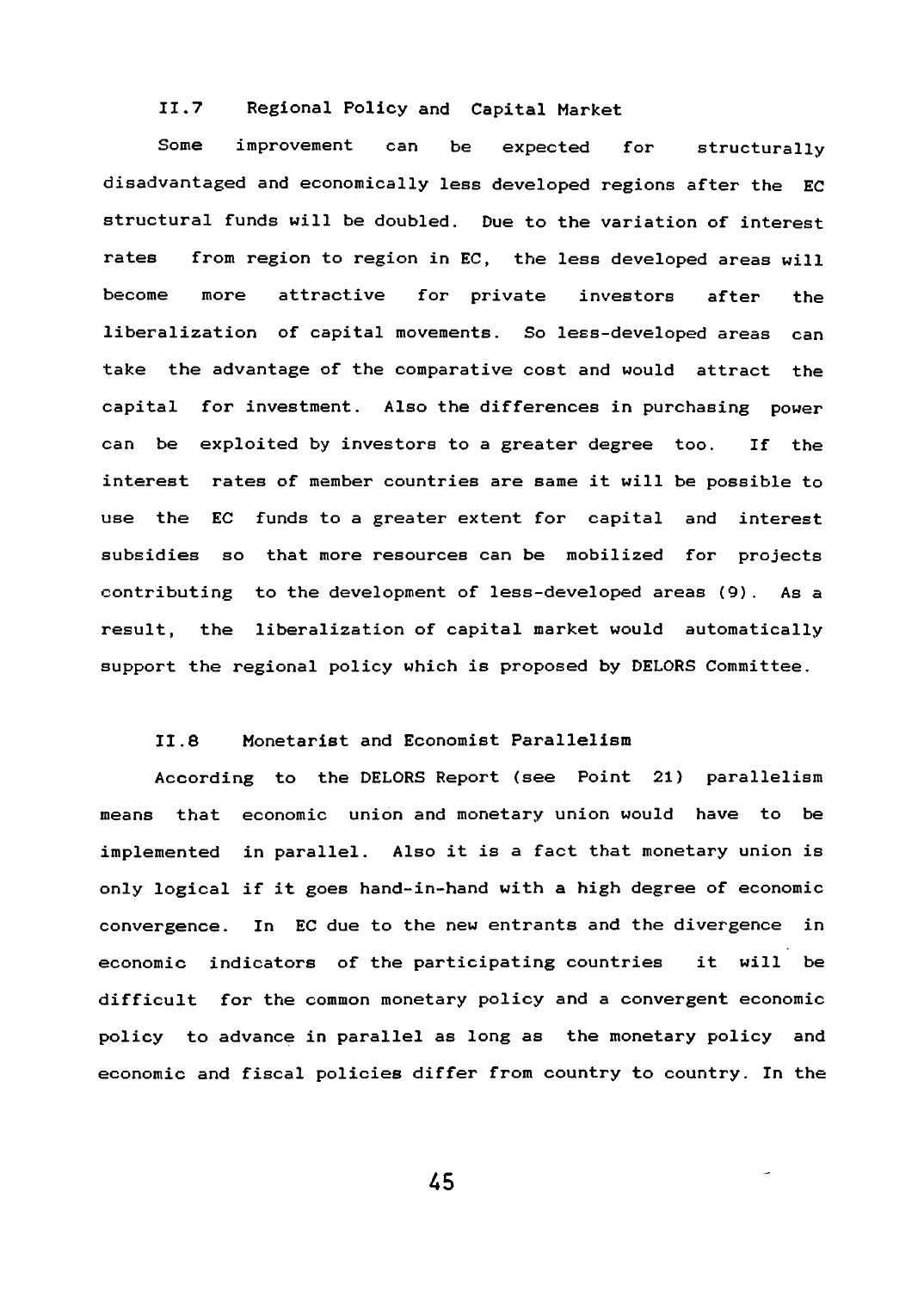**case of the lack of parallelism, tensions may arise between monetary policy on the one hand, and economic and fiscal policies on the other hand. Here it should be recalled that, the more economic policy is compatible with the price stability objective, the easier it will be to achieve parallelism at Community level(8).**

**11.9 EMU : With Some Or All Member States Participated**

**Some of the member States (due to their high degree of convergence) which are not likely to adjust the exchange rates any more (a point already reached by some EMS members like Germany) should be able to launch the EMU as a stable monetary area and ready to transfer the agreed sovereignty rights to it. But new members (like Greece, Spain, Portugal) might not be capable of completing the transition of Economic and Monetary Union simultaneously, because they may still need to adjust their exchange rates. The DELORS Report do not consider these new members,so the three stage proposal may work for some countries but not for all of them.**

**Besides these new member countries, the DELORS Commitee also forgot to consider the non-member countries. According to Treaties of Rome, the Community is open to all democratic European states which accept all the rights and obligations attached to membership and which accept the political goal of the unification process. But these non-member countries would undoubtedly create certain institutional problems for EMU, particularly in connection with Community institutions such as the Council of Ministers and European Parliament. For the countries whose full membership is**

**A6**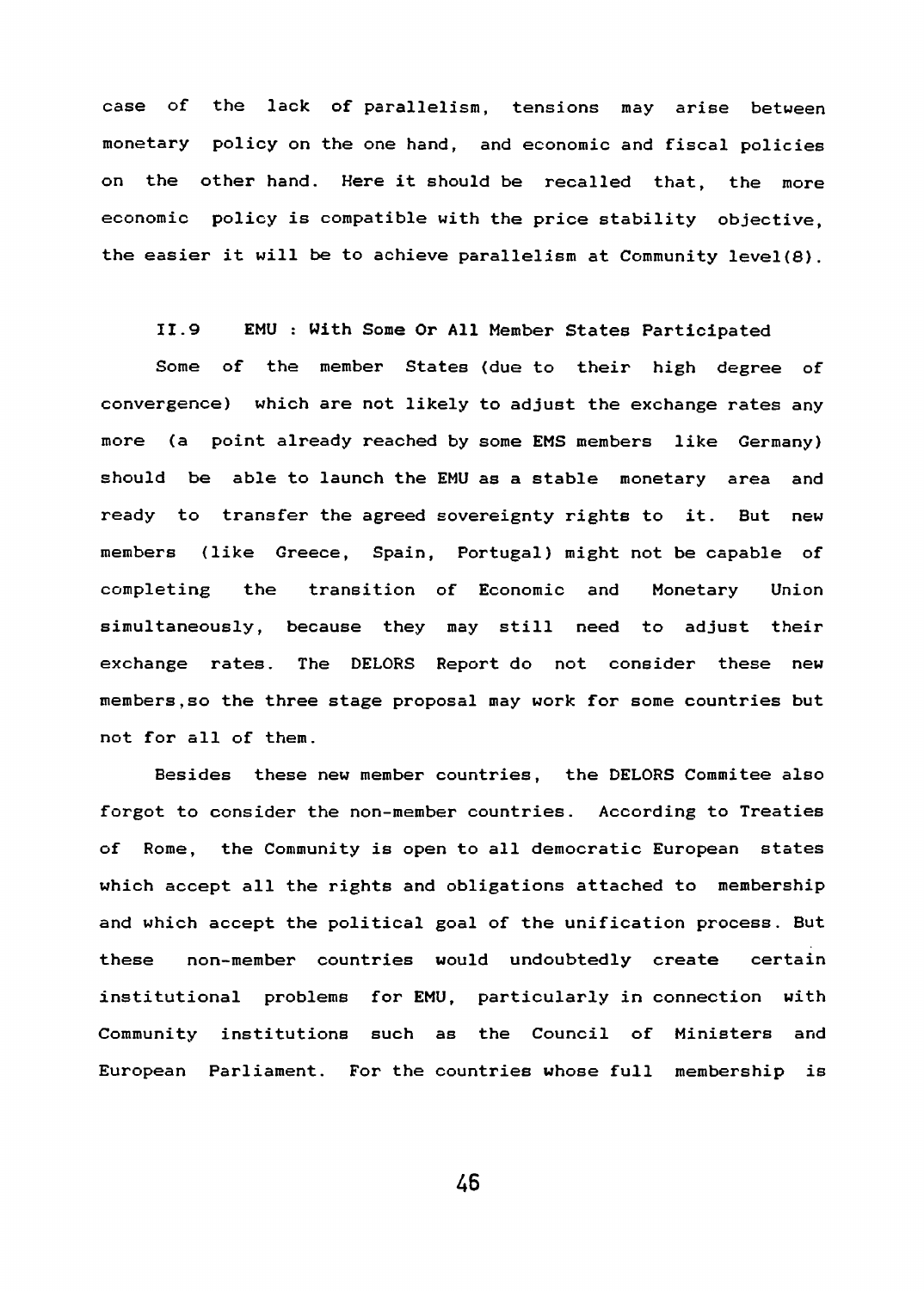**pending, it should be better to force these volunteer countries by giving an observer status with limited voting rights within the ESCB.**

**II. 10 Preparatory Period : no three-stage system**

**It seems inappropriate to schedule all the steps in advance in a three-phase plan as the DELORS Report does. It would be easier to reach political agreement beforehand on a treaty laying down the conditions for the final stage of EMU provided that no commitments are made to transfer powers to the European Communities on fixed dates (8). The fate of the 1971 WERNER plan shows that publicly announcing the stages of a plan and then subsequently cancelling them can have a detrimental effect on the complicated and delicate preparations for monetary union.**

**It would therefore be more realistic to speak of a preparatory period, which would certainly extend more than three or four years beyond the completion date of the internal market. After a short start-up period the actual integration process of Economic and Monetary Union could follow immediately. Therefore the steps assigned to the second stage in the DELORS Report would thus have to be switched to the preparatory period (8).**

# **II.11 Social Aspects**

**The DELORS Report does not give sufficient consideration to the various social aspects since they believe that social dimensions of Economic and Monetary Union can be carefully examined in the future. But with this logic they create a workshop rather**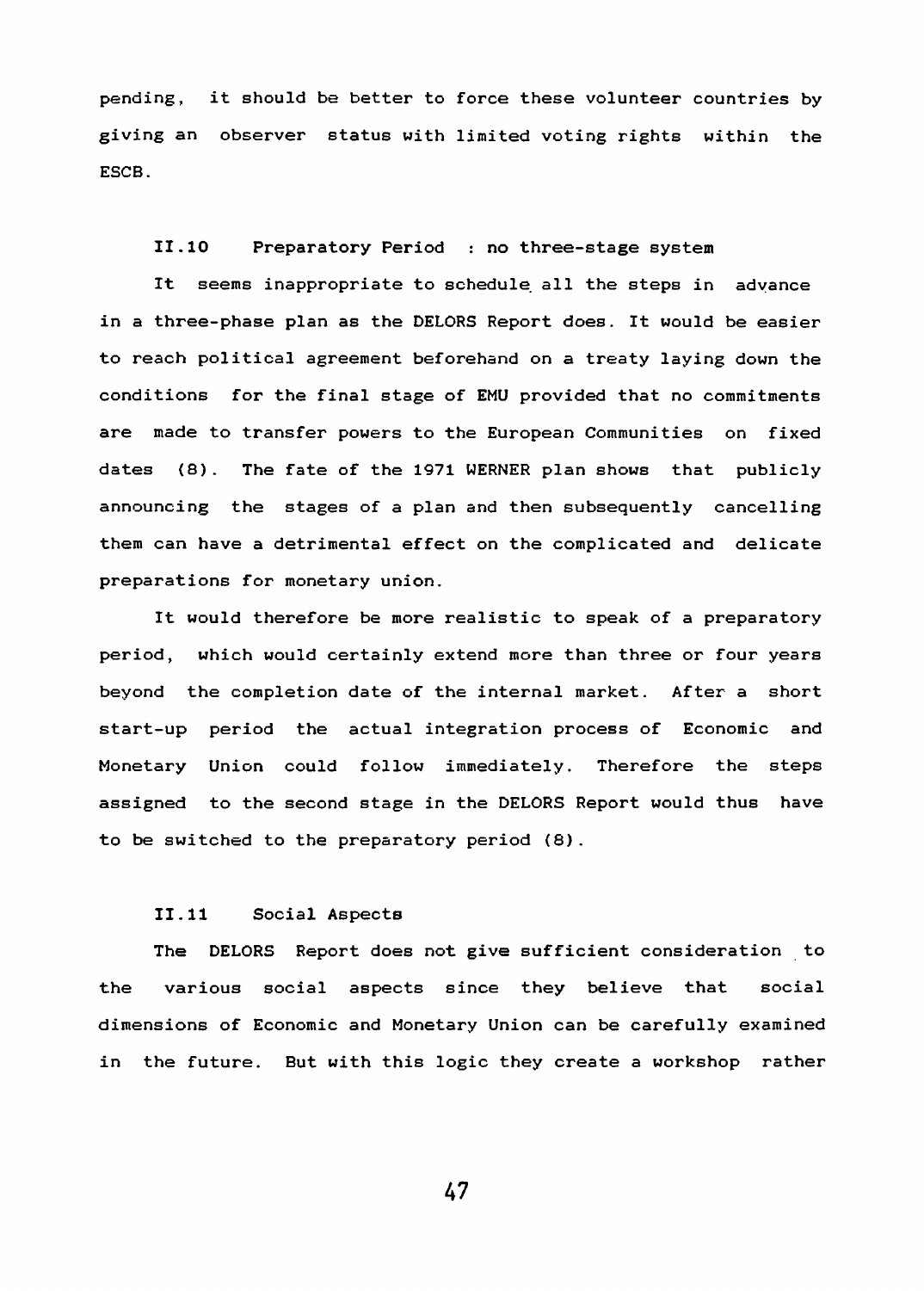**than a real Community. Working people do not understand the structural changes in the Internal Market. After the creation of the Internal Market, it is estimated that there could be 40% reduction in the total number of firms operating in the Community but a doubling in the size of those which are left. This means many workers are fired and many of them are hired . It is a key issue that there must some European standarts concerning the information, consultation and negotiation rights of working people (14).**

**Besides the integration of economic and monetary issues there should be also an integration in social issues. For example if the German economy can support good retirement pensions, or if the French economy can support good family allowances why should not the other governments do the same. As a result it is vital that social developments throughout the Community should be in phase with economic and monetary integration . By this way Europeans would reach to a real Community.**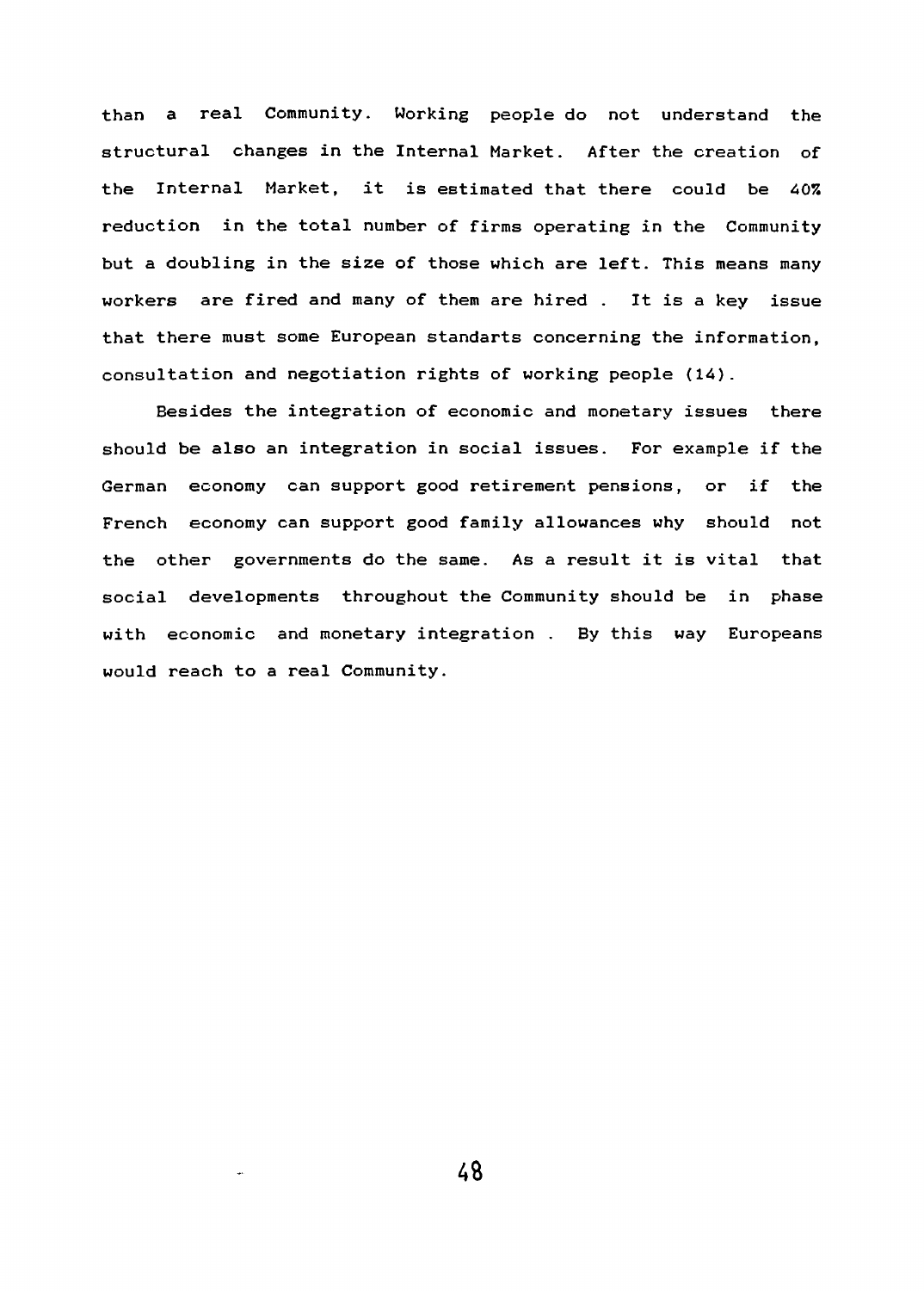# **CONCLUSION**

**The monetary union in Europe can be successful if the necessary conditions are satisfied and the correct actions are implemented for the further steps in the future. The prerequisite conditions for a monetary and economic union are exchange rate stability, economic convergence, establishment of a single market (within which persons, goods, services and capital can move freely) and willingness to adopt fiscal and monetary policies consistent with those of other countries in the union. These conditions have already been met or will be met in July, 1,1990 for European Economic and Monetary Union. Now, for the future steps it is important to implement the correct action without any mistake, (i.e how it is done?) Delors Committee proposes a new Economic and Monetary Union in three successive stages but it seems inapropriate to schedule all the steps in advance in three phase plan as DELORS Report does. It is a mistake of the DELORS Committee to define later phases of European Monetary and Economic Union prior to gaining experience from the implementation of the previous phases. No one can forsee how will the world look like in 3 or 5 years. Even Mr.Delors didn't forsee 1 year later, what happens now if the German unification is realised?,or what happens now to those Varsow Pact Countries? Therefore it would be more realistic to speak of a preparatory period which would certainly extend more than three or four years beyond the completion of the internal market, and to give the correct decisions when the time has come.**

**If the European Economic and Monetary Union is to be established properly with a common monetary policy, with a single**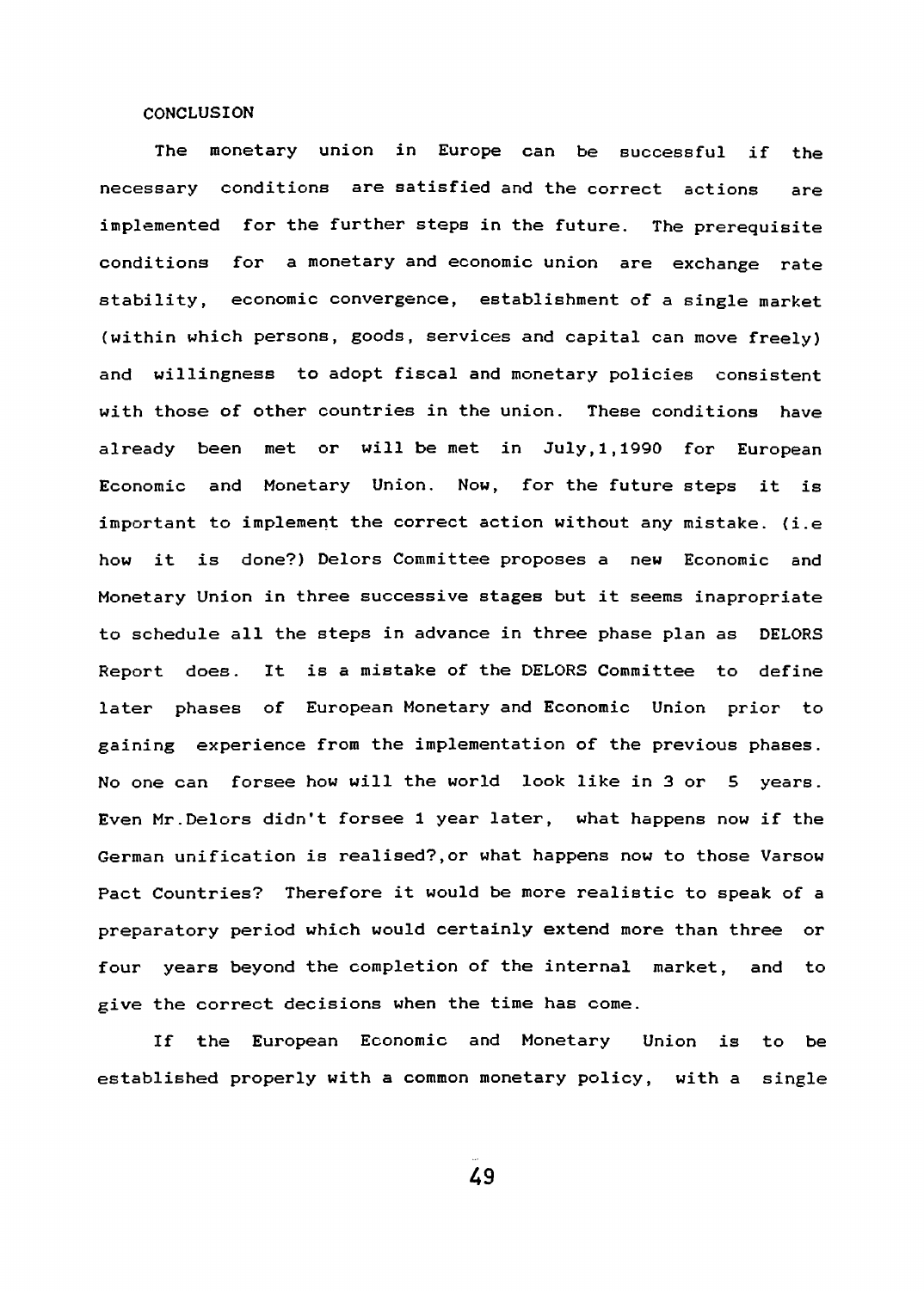**currency (ECU) under the control of ESCB and a maximum coherence between the national economic policies, then the Community will enjoy with a better economic performance, better intra-community trade and optimal allocation of production factors. The establishment of an economic and monetary union would give also the Community a greater authority in international negotiations and enhance its capacity to a level which will be able to influence economic relations between industrial and developing countries.**

**The European Union will strengthen feelings of European solidarity and the sense of a European identity. Those who work closely together, abolish barriers which separates people, products, services and capital, pays their bill with a common currency, make their economic and foreign policy jointly and carry subregional or local cooperation beyond national borders, will also develop a feeling of solidarity with one another .In the end every Frenchman or Italian or a Turc ( after being a full membership to EC) can also be a European, just as every Bavarian and every Lower Saxon is also a German.**

**SO**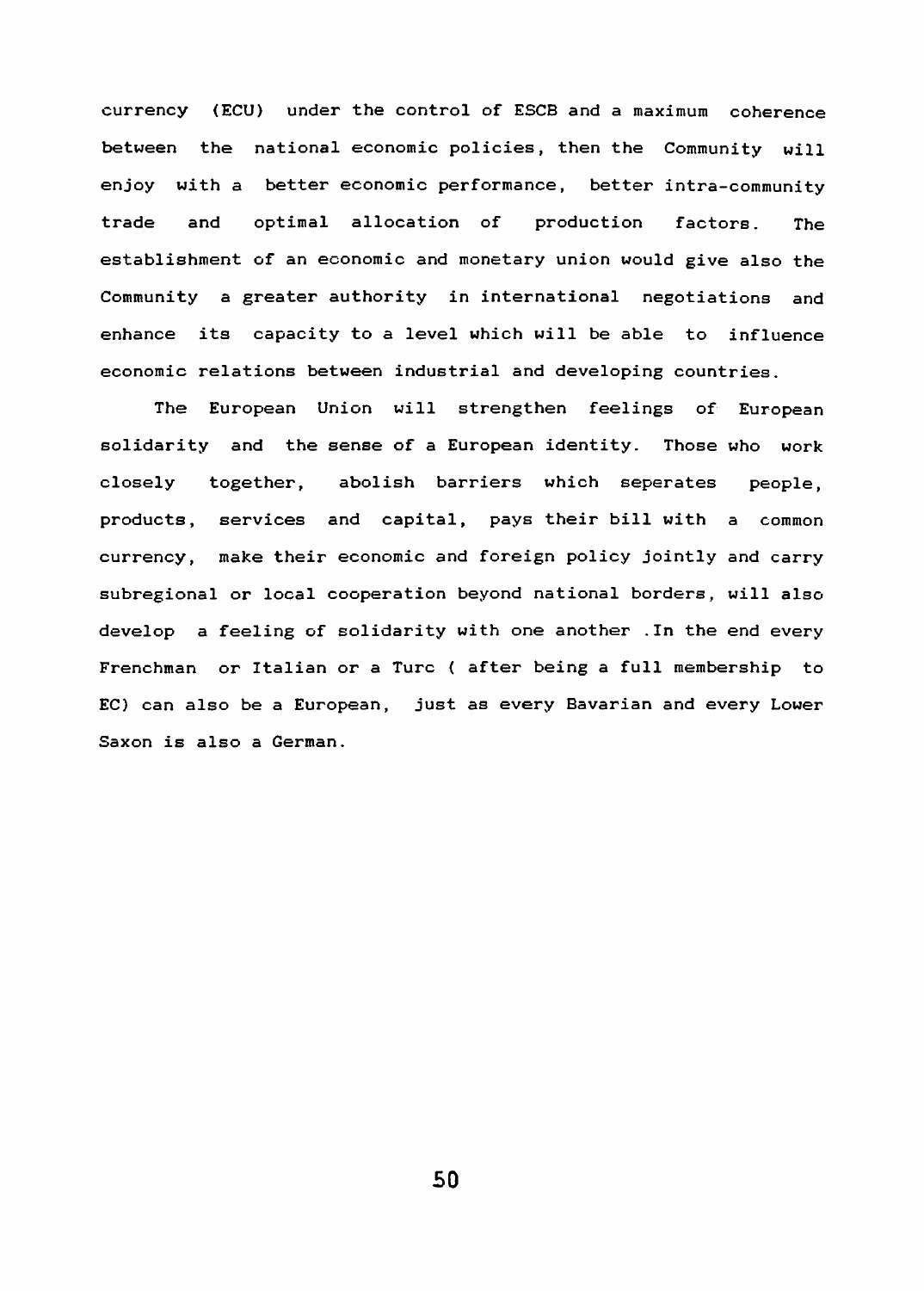#### **REFERENCES** ==========

**1- Daily, Richard "Single European Market : An Update" Accountancy (UK) vl03 pp:10A-105 (April, 1989)**

**2- Batiz, Francisco L.Rivera and Batiz, Luiz Rivera "International Finance and Open Economy Macroeconomics" New York : MacMillan Publishing Company pp:542-54S (1987)**

**3- Bruce,Leigh "1992 : The Bad News" International Mgmt (UK) v<43 pp: 22-26 (Sept. 1988)**

**A- Cockfield, "Beyond 1992 - The Single European Economy" European Affiars vol 1, pp: 66-74 (1989)**

**5- Coffey, Peter "The European Monetary System - Past,Present and Future" (1984) Amsterdam : Kluwer Academic Publishers (1984)**

**6- DELORS COMMITTEE "Report On Economic and Monetary Union In The European Community" (April,12,1989)**

**7- Economic and Social Committee "Opinions and Reports" (Oct.,19,1989)**

**8- Duisenberg, Wim "The European Central Bank - Five Questions Need An Answer" European Affairs vol 3, pp: 128-134 (1988)**

**9- Economist "European Monetary Union : From A to EMU" Economist V 311 pp:17-20 (June,24,1989)**

**10- Economist " Hold On A Minute " Economist (UK) v313 pp:30-33 (Nov,4,1989)**

**11- European Report "A Journey In Three Stages and A Reform Of The Treaties" (April,19,1989)**

**12- Giersch, Herbert "EC 1992: Competition Is The Clue" European Affairs vol 1, pp: 10-17 (1989)**